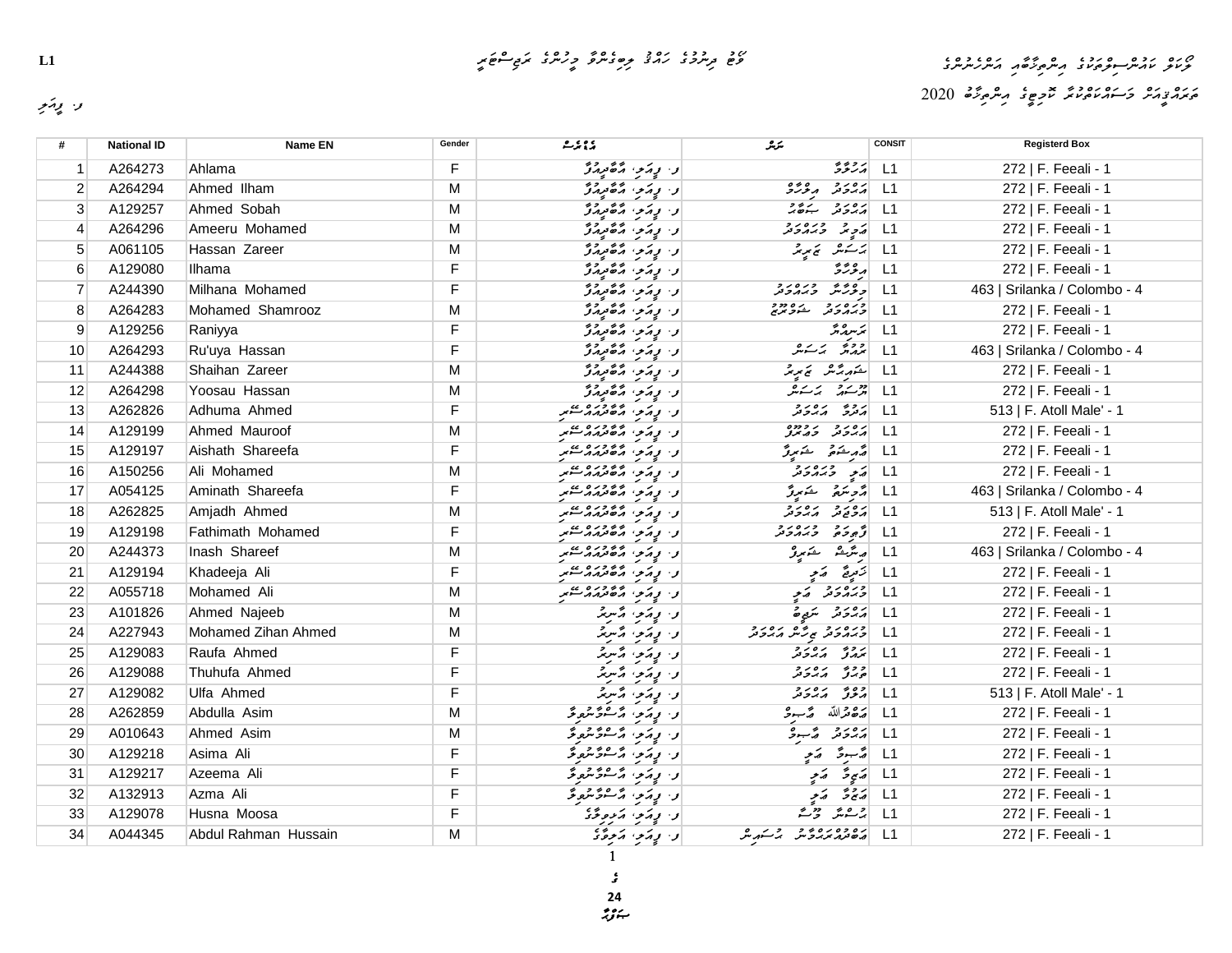*ޯކަލް ކައުންސިލްތަކުގެ އިންތިޚާބާއި އަންހެނުންގެ ވޯ ލ ތަރައްޤީއަށް މަސައްކަތްކުރާ ކޮމިޓީގެ އިންތިޚާބު 2020*

ى <sub>م</sub>ەتىر

| 35 | A129094 | Aishath Niuma         | F | وا وٍمَعٍ، مَعِرَّةٌ            | L1   مُدْمَدْمْ مِدْرَّة                        |    | 272   F. Feeali - 1       |
|----|---------|-----------------------|---|---------------------------------|-------------------------------------------------|----|---------------------------|
| 36 | A265504 | Abdul Rasheed         | м | وا وٍمَرَوا مُرْسَمَّرٌ         | L1 <i>مەھەرمەتى</i> سى <i>م</i> ۇ               |    | 272   F. Feeali - 1       |
| 37 | A129277 | Ahmed Saaneez         | M | اور ومكور محاسنترنتر            | L1 <i>مەنەۋەتى</i> شەمەي                        |    | 272   F. Feeali - 1       |
| 38 | A261699 | Ali Asween            | м | اور ومكور مجانسترنتر            | L1 <i>حدّ جي م</i> شور شر                       |    | 272   F. Feeali - 1       |
| 39 | A071299 | Haseema Abdul Rasheed | F | اور ومرکب مرکب میرکنگ           | L1  پرسون مەھە <i>رە بىرىنىدى</i> ر             |    | 272   F. Feeali - 1       |
| 40 | A129276 | Hasma Abdul Rasheed   | F | وا ومكوا محاسبهم                | L1  پر صوبی مردم مورد مردم در در                |    | 272   F. Feeali - 1       |
| 41 | A259954 | Samuaath Rasheed      | F | اور ومزمز المرسشر               | L1 س <i>تۇممى مۇ</i> ھبوتر                      |    | 272   F. Feeali - 1       |
| 42 | A244406 | Shain Abdulla         | M | وا ومكوا م سلام ك               | شەر ئەھقراللە                                   | L1 | 272   F. Feeali - 1       |
| 43 | A096210 | Shareefa Ibrahim      | F | اور ومزمز المرسشر               | L1 خَمِرَةُ م <b>ُ</b> صَمَّرِةُ                |    | 272   F. Feeali - 1       |
| 44 | A129275 | Shihama Abdul Rasheed | F | اور ومكور مجانستر مكر           | L1 خرچ دەمەدە برىغىدىنى ئىس                     |    | 272   F. Feeali - 1       |
| 45 | A129262 | Ahmed Shareef         | M | وا ومكوا مكاسيم ومح             | L1 <i>مەدەنى</i> خ <i>ىرى</i> ر                 |    | 272   F. Feeali - 1       |
| 46 | A129261 | Aishath Rasheeda      | F | ن ومكو، مكاسيم وفق              | أمام مشكاكي المحرك وكر                          | L1 | 272   F. Feeali - 1       |
| 47 | A073921 | Ali Shareef           | M | وا ومكوا ممكان المعامرة         | L1   م <i>دّمة</i> ستعبور                       |    | 272   F. Feeali - 1       |
| 48 | A069260 | Aminath Rasheeda      | F | والمحضر والمتصر والمحمدة        | L1 أَمُرْ <i>حَرَّمُ</i> مَرْسُومُرُّ           |    | 289   Th. Vilufushi - 2   |
| 49 | A128541 | Fathmath Rasheedha    | F | ن ومكو، مكاسيم وو               | L1 أَوَّجِرْهُمْ مَرْسُومَّرُ                   |    | 272   F. Feeali - 1       |
| 50 | A129263 | Hafsa Ibrahim         | F | ن يوم داره محمدة                | L1   يَرْزَبُ مَنْ مَ <i>دِّرْ دِ</i>           |    | 272   F. Feeali - 1       |
| 51 | A129208 | Ibrahim Khaleel       | M | والمحمد والمروا المعادرة        | أرەنزىرو - زىرو                                 | L1 | 272   F. Feeali - 1       |
| 52 | A129260 | Mariyam Rasheeda      | F | و٠ وٍ مَرِ و مَا مَسْعِمَ وَ وَ | L1 <i>وَبُرْمَرْدُ بَرَ</i> سُبِ <i>مَّ</i> رُ  |    | 272   F. Feeali - 1       |
| 53 | A261359 | Mohamed Ibrahim       | M | ن وړې پر دووه                   | כנהכת השתיק                                     | L1 | 513   F. Atoll Male' - 1  |
| 54 | A238470 | Afrah Ali Shareef     | M | وسوخر خصي المتعادي              | L1   <i>مَرْدُ مَّةً، مَرِ</i> شَ <i>مِرِدْ</i> |    | 272   F. Feeali - 1       |
| 55 | A129132 | Aminath Shauna        | F | اوس وتروس ترور معدوق            | L1   مُرْحِسَمُ شَمَرْتُمْ                      |    | 272   F. Feeali - 1       |
| 56 | A238478 | Jazlee Ali            | F | المستوجعي المتحافية متعاددة     | L1  نئ&م <i>چ مَ</i> مِ                         |    | 513   F. Atoll Male' - 1  |
| 57 | A238483 | Mohamed Sofvan        | M | الى الإمكن مكان متحددة          | L1 دېرونه بنوڅنگر                               |    | 513   F. Atoll Male' - 1  |
| 58 | A129131 | Zaheera Mohamed       | F | المختبر وتركيب والمعاودة        | L1 <i>تأريمهٔ وبره ديو</i>                      |    | 272   F. Feeali - 1       |
| 59 | A129133 | Zuhaira Mohamed       | F | ن و دي ارد و دوه                | 32023 مركز وبرورو<br>محكمة مركز من              | L1 | 272   F. Feeali - 1       |
| 60 | A043007 | Abdulla Hameed        | M | ار، ويدًى مەم برق               | L1 مَدْهُ قَرْاللَّهُ بَرَ <i>ج</i> ةً          |    | 272   F. Feeali - 1       |
| 61 | A122184 | Ibrahim Naeem         | M | اور ومكور مكومية                | أرەنزرۇ شھەۋ                                    | L1 | 272   F. Feeali - 1       |
| 62 | A227898 | Mariyam Moosa         | F | اوسومي مكالم مورد               | رەرە دور                                        | L1 | 272   F. Feeali - 1       |
| 63 | A152779 | Mohamed Rameez        | M | اور ويركب ركبوبونج              | ورورو تروح                                      | L1 | 272   F. Feeali - 1       |
| 64 | A261714 | Ahmed Vaseem          | M | اور وٍ پڑو، پڑویٹر              | أرەر ئەسىر                                      | L1 | 513   F. Atoll Male' - 1  |
| 65 | A261712 | Aminath Nasha         | F | اور ويرتو، اژولتر               | L1 أَمُّ <i>حِينَهُ</i> سَرَسَّةُ               |    | 108   R. In'guraidhoo - 1 |
| 66 | A244360 | Hussain Anil          | M | اور وٍ پرتو، اژّویتر            | L1 پر <i>شہر شہر کارون</i>                      |    | 272   F. Feeali - 1       |
| 67 | A261711 | Mohammed Imran        | M | اور ومقرما المجامل              | L1 <i>دره در و و پی</i> ر                       |    | 272   F. Feeali - 1       |
| 68 | A129201 | Nishreen Ahmed        | F | اور وٍمَرَمٍ، مَرَّوِسَ         | L1   سرڪمبرس <i>مدونر</i>                       |    | 272   F. Feeali - 1       |
| 69 | A227920 | Abdulla Shareef       | M | اوسوخوا كالمحجمى                | L1 22 كون الله خومبر <i>و</i>                   |    | 272   F. Feeali - 1       |
| 70 | A129669 | Ahmed Shareef         | M | وا ويكوا كالمحجمة               | L1 <i>مُدْوَمْ</i> حَ <i>مِيوْ</i>              |    | 272   F. Feeali - 1       |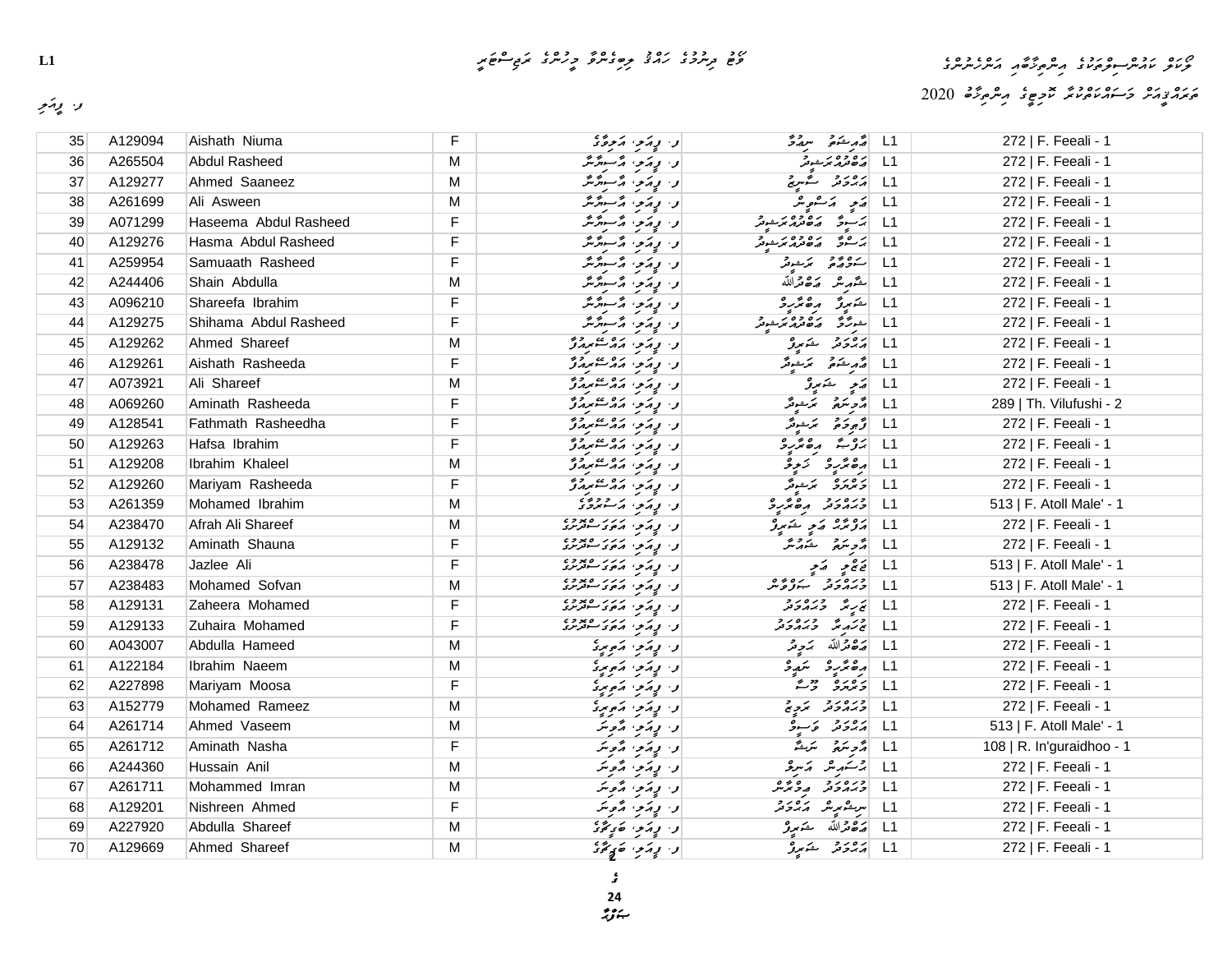*ޯކަލް ކައުންސިލްތަކުގެ އިންތިޚާބާއި އަންހެނުންގެ ވޯ ލ ތަރައްޤީއަށް މަސައްކަތްކުރާ ކޮމިޓީގެ އިންތިޚާބު 2020*

ى <sub>م</sub>ەتىر

| 71  | A129668 | Hassan Manik          | M            | ار ، وٍ ړَی ځي گورگو            | L1   يَرْسَسْهُ حَس <sup>ر</sup> َ                                                                                                                                                                                                         | 513   F. Atoll Male' - 1       |
|-----|---------|-----------------------|--------------|---------------------------------|--------------------------------------------------------------------------------------------------------------------------------------------------------------------------------------------------------------------------------------------|--------------------------------|
| 72  | A227917 | Hussain Shareef       | M            | وا ويدوا ځوند                   | L1 پر <i>شهر شمبرو</i>                                                                                                                                                                                                                     | 513   F. Atoll Male' - 1       |
| 73  | A129216 | Mohamed Ibrahim       | M            | اوسوخوا كالمحجمى                | L1 <i>دېمم</i> ونه م <i>ەمگرد</i> و                                                                                                                                                                                                        | 513   F. Atoll Male' - 1       |
| 74  | A129062 | Shareefa Manike       | F            | اوا ويذوا كالمحافى              | L1  شەمرۇكەس <i>رە</i>                                                                                                                                                                                                                     | 272   F. Feeali - 1            |
| 75  | A158527 | Ahmed Mushrif Shafeeq | M            | اور ومداحق کاروده               | L1 <i>أَدْبُرْدُوْ دُعْمُ بِنْ حُوَيِّدُ</i>                                                                                                                                                                                               | 272   F. Feeali - 1            |
| 76  | A068212 | Aishath Arushee       | F            | اور ومكور كالمرادي              | L1   مُدبِّسَة مَعْرَشِهِ                                                                                                                                                                                                                  | 513   F. Atoll Male' - 1       |
| 77  | A049358 | Ali Shafeeg           | М            | اور ومكور كالمروري              | L1   رَمِ شَر <i>وِ</i> تْر                                                                                                                                                                                                                | 272   F. Feeali - 1            |
| 78  | A075431 | Ali Zahir             | м            | اور ومرکب کارگردی               | L1   <i>مَ</i> حٍ گُرِیْرُ                                                                                                                                                                                                                 | 272   F. Feeali - 1            |
| 79  | A128894 | Aminath Shahana       | F            | والمحادثون كالمرادان            | L1 أُمُّ جِسَمَةٌ شَمَرٌ مَثَّر                                                                                                                                                                                                            | 272   F. Feeali - 1            |
| 80  | A068211 | Fathimath Ruhushy     | F            | اور ومكور كالمحددة              | L1 <i>وَّجِودَة بَرْبَ</i> نْسِ                                                                                                                                                                                                            | 513   F. Atoll Male' - 1       |
| 81  | A238543 | Hawwa Ali             | F            | ن ومنو، ځنګرو                   | L1 <i>يَدُهُمُ</i> مَعِ                                                                                                                                                                                                                    | 513   F. Atoll Male' - 1       |
| 82  | A068214 | Mohamed Thahseen      | M            | ن وٍ مَرَمَوٍ الصَّرْحَةِ       | L1 <i>دېممردنو م</i> ېرىئېتر                                                                                                                                                                                                               | 272   F. Feeali - 1            |
| 83  | A012084 | Zahira Idrees         | F            | اور ومزمز کاربرده               | L1 ئج سِتَر م <i>وقر م</i> وسْد                                                                                                                                                                                                            | 272   F. Feeali - 1            |
| 84  | A232624 | Ahmed Shaah           | M            | اور ومزمز، كانتزل من            | $2.222 - 2.222 = 11$                                                                                                                                                                                                                       | 272   F. Feeali - 1            |
| 85  | A127977 | Ahmed Shathir         | M            | اور ومزمر، كالتركيبي            | L1 <i>مەدەنى</i> ئىقھ <i>ەت</i>                                                                                                                                                                                                            | 272   F. Feeali - 1            |
| 86  | A129122 | Aishath Rifasha       | F            | اوا وأيموا كالتوثيق             | L1 أَحْدَمْتُمْ مَرَّرْشَّةُ                                                                                                                                                                                                               | 272   F. Feeali - 1            |
| 87  | A080101 | Aishath Shathira      | F            | ن وٍ دَمِن صَمَوْ کُمَّةٌ       | L1 مەم ئىق شەھ ئىر                                                                                                                                                                                                                         | 557   Hulhumale', Ehenihen - 5 |
| 88  | A232630 | Ali Shahin            | M            | ن وٍ دَمَن صَمَوْ کُمَّةٌ       | L1 <i>جَرِيب حَيْرِيمُ</i>                                                                                                                                                                                                                 | 557   Hulhumale', Ehenihen - 5 |
| 89  | A129095 | Ali Shathir           | M            | اوا وٍ مَرَوا كَاسَوْ حَدَّى    | L1   رَمِ شَ <sub>ّه</sub> رَ                                                                                                                                                                                                              | 272   F. Feeali - 1            |
| 90  | A122209 | Fathuhulla Shathir    | M            | اور وأيده كالتوقيق              | L1 وَحَدَّ <sup>اللَّه</sup> ُ شَّهْوَ مَدْ                                                                                                                                                                                                | 272   F. Feeali - 1            |
| 91  | A129123 | Mariyam Shafira       | F            | اوا وأترم كالتوصيح              | L1 <i>خەمدۇ شۇرىگ</i>                                                                                                                                                                                                                      | 513   F. Atoll Male' - 1       |
| 92  | A071914 | Nafeesa Hassan        | E            | اور وأيموا كالتوقيقي            | L1   سَمَعِي مِسْتَمَسِّرِ                                                                                                                                                                                                                 | 272   F. Feeali - 1            |
| 93  | A232632 | Saif Ahmed            | M            | اوا وٍمَوا صَنَوْسُنَى          | L1   س <i>نهرو مردون</i> ر                                                                                                                                                                                                                 | 513   F. Atoll Male' - 1       |
| 94  | A129124 | Shahira Mohamed       | F            | اور ومزمز، كانتز كردي           | L1   سُمَر <i>برُ</i> ديرونر                                                                                                                                                                                                               | 272   F. Feeali - 1            |
| 95  | A129120 | Shaira Mohamed        | F            | اوا وٍ مَرَوا كَانَتْرُ سُنَّىَ | 1] گەرىگە دىمەددىر                                                                                                                                                                                                                         | 272   F. Feeali - 1            |
| 96  | A095111 | Ahmed Amir            | M            | اوا ومكوا كالردوع               | $\begin{array}{ccccc}\n\mathbf{1} & \mathbf{1} & \mathbf{1} & \mathbf{1} \\ \mathbf{1} & \mathbf{1} & \mathbf{1} & \mathbf{1} \\ \mathbf{1} & \mathbf{1} & \mathbf{1} & \mathbf{1}\n\end{array}$                                           | 513   F. Atoll Male' - 1       |
| 97  | A260243 | Aminath Asiya         | F            | اوا وٍ مَرَوا صَروَّى           | L1 مُرْحِسَة <i>ُ مُ</i> سَيَّز                                                                                                                                                                                                            | 513   F. Atoll Male' - 1       |
| 98  | A228521 | Ibrahim Ahmed         | M            | اوا ومكوا كالردوع               | L1   رەئزىر ئەرەر د                                                                                                                                                                                                                        | 272   F. Feeali - 1            |
| 99  | A228519 | Mohamed Wajeeh        | M            | اوا وٍ مَرَى صَرِوَى            | L1 ديرە دى ئەر                                                                                                                                                                                                                             | 513   F. Atoll Male' - 1       |
| 100 | A260244 | Moosa Ahmed           | M            | اوا ومكوا كالردوع               | L1 وَسَدٌ دَبَرْدَ مَدْ                                                                                                                                                                                                                    | 513   F. Atoll Male' - 1       |
| 101 | A261396 | Thauma Ahmed          | $\mathsf{F}$ | اوا وٍ مَرِ وَ صَرِوَّةٌ        | $3591 378$ L1                                                                                                                                                                                                                              | 513   F. Atoll Male' - 1       |
| 102 | A114629 | Adam Ibrahim          | M            | ن بِهُ فِي مِهْمُ دُوَنَدُ      | $\stackrel{\circ}{\mathcal{L}}\stackrel{\circ}{\mathcal{L}}\stackrel{\circ}{\mathcal{L}}\stackrel{\circ}{\mathcal{L}}\stackrel{\circ}{\mathcal{L}}\stackrel{\circ}{\mathcal{L}}\stackrel{\circ}{\mathcal{L}}\stackrel{\circ}{\mathcal{L}}$ | 272   F. Feeali - 1            |
| 103 | A129327 | Ahmed Nafiz           | M            | ار پېښو، موځ د وکړ              | L1 <i>مەشقىل سىگ</i> ونىر                                                                                                                                                                                                                  | 272   F. Feeali - 1            |
| 104 | A129301 | Ahmed Niyaz           | M            | و ومرد گردد م                   | L1 <i>أَمْدُدُوْ مَدْ مِيرُّجْ</i>                                                                                                                                                                                                         | 272   F. Feeali - 1            |
| 105 | A239137 | Malha Adam            | F            | ن يومز گوروش                    | L1 دَرْرٌ مُعَرَّدٌ                                                                                                                                                                                                                        | 513   F. Atoll Male' - 1       |
| 106 | A239130 | Mohamed Fazeen        | M            | ر په درو مورو ش                 | L1   <i>جەندە جىر ئى بى</i> ر                                                                                                                                                                                                              | 272   F. Feeali - 1            |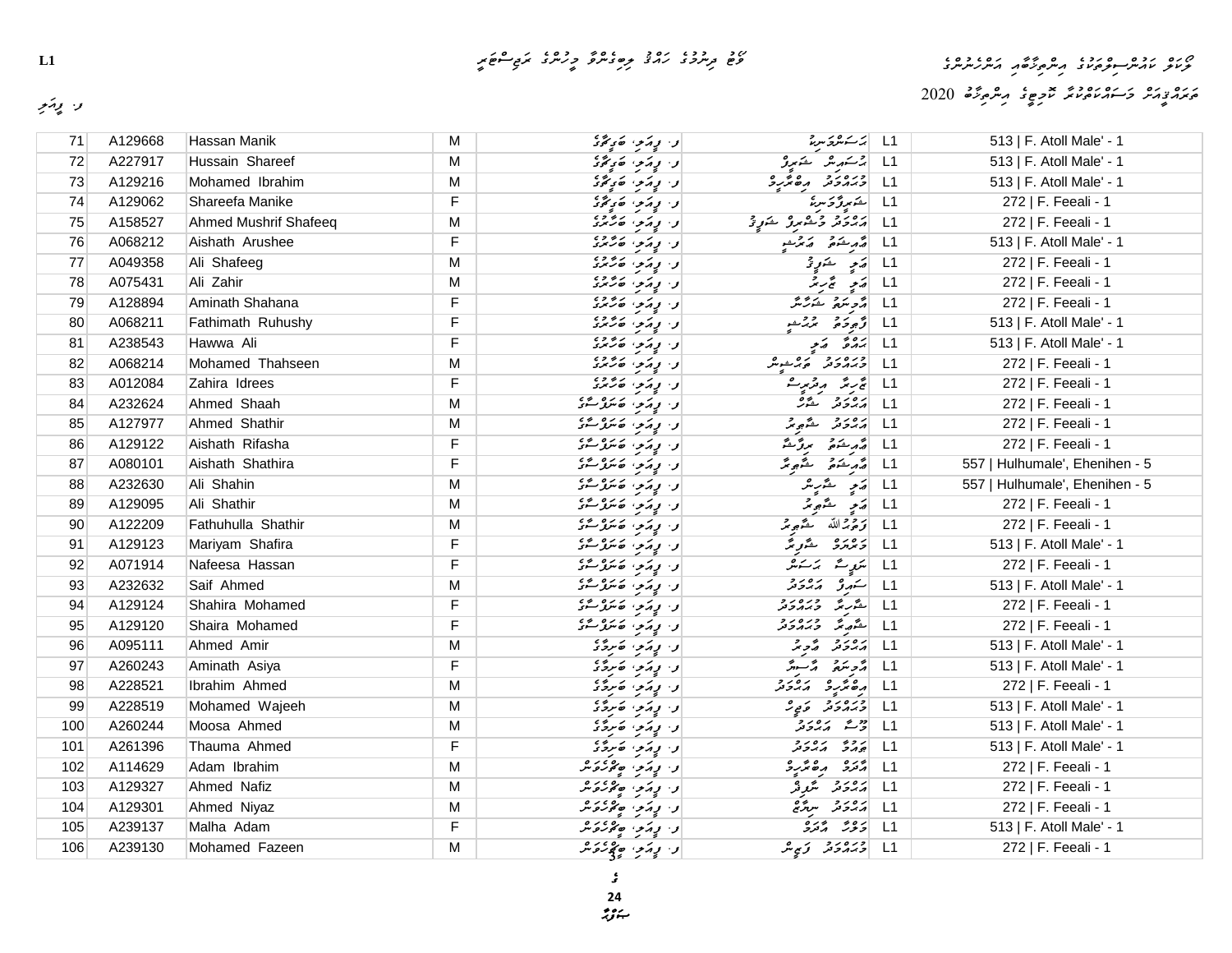<del>خرىكى ئام.ش بۇرى</del>ماي مىلزمەتھەر مىلزىكىلىك *2020 ބު ތިޚާ އިން ގެ ޓީ މި ކޮ ރާ ކު ތް ކަ އް ސަ މަ ށް އަ ޤީ އް ރަ ތަ*

و· *ومنو* 

**L1** 

| 107 | A239133 | Najudha Adam           | F           | و ومرد ولادة                | L1 بَرَةِ مَرَّ مَ <i>مَّرَدُ</i>                                                                               | 272   F. Feeali - 1      |
|-----|---------|------------------------|-------------|-----------------------------|-----------------------------------------------------------------------------------------------------------------|--------------------------|
| 108 | A129325 | Nasiha                 | F           | اور ومزمر، ھەمزەتل          | L1 انتربه بر                                                                                                    | 272   F. Feeali - 1      |
| 109 | A129326 | Nasira Sulaiman        | F           | اور ومدر گوروش              | L1   سَّرْ-- مَرَّ مَتَحَدَّدَّ مَّرْ                                                                           | 272   F. Feeali - 1      |
| 110 | A266058 | Ahmed Ibrahim          | М           | و ومد و محمد الم            | L1 <i>הُגُכ</i> قر م <i>ُ</i> ھُمَّرِدُ                                                                         | 272   F. Feeali - 1      |
| 111 | A259956 | Anwar Ahmed            | М           | اور ومكور محكم محمد من      | 22222221                                                                                                        | 272   F. Feeali - 1      |
| 112 | A129267 | Diyana                 | F           | اوا ومكوا محكمته            | L1  م <i>رمز</i> مئر                                                                                            | 158   K. Maafushi - 2    |
| 113 | A129270 | Ibrahim Ahmed          | M           | اور ومكور ھەممەت            | L1   مەھم <i>گرى</i> مەمدى                                                                                      | 272   F. Feeali - 1      |
| 114 | A120028 | Mausooma Sulaiman      | $\mathsf F$ | اور ومكور ھەممەت            | L1 <i>خەشبىر ئىغ</i> رۇش                                                                                        | 272   F. Feeali - 1      |
| 115 | A129269 | Moosa Ahmed            | M           | اور ومدر گورو م             | L1 حيث بروتر                                                                                                    | 272   F. Feeali - 1      |
| 116 | A120046 | Nadiya Ahmed           | F           | ار ومدر مكر ده              | L1 سُمِعر <i>مُدُّدَوْرٌ</i>                                                                                    | 272   F. Feeali - 1      |
| 117 | A324839 | Afushan Ibrahim        | F           | اور ومدر ھەممىسى            | L1 <i>مۇ</i> شكىر م <i>ەشرى</i> ر                                                                               | 272   F. Feeali - 1      |
| 118 | A259631 | Aminath Faraha         | F           | اور ويدو، ھەجمىسى           | L1 أَمُرْ مِسَعْ وَ مَدَيْهَ                                                                                    | 272   F. Feeali - 1      |
| 119 | A122126 | Asif Ibrahim           | М           | اور ويزو، ھەمرىك            | L1 مُسِرْدُ م <b>ُ</b> مُدْبِرْ                                                                                 | 272   F. Feeali - 1      |
| 120 | A238468 | Athif                  | M           | اور ومرو، ھەجرىسى           | $\int \mathcal{L}$ $\approx$ $\mathcal{L}$                                                                      | 272   F. Feeali - 1      |
| 121 | A238472 | Fathimath Shiuna       | F           | اور ومدرس ھەممىسى           | L1 أَوَّجِرْحَمْ مُسْتَمَرَّسَ                                                                                  | 265   M. Mulah - 1       |
| 122 | A238456 | Ibrahim Rasheed        | M           | اور ومزوا ھەمرىسى           | L1 رەم <i>ۇرۇ مۇ</i> مۇمۇ                                                                                       | 272   F. Feeali - 1      |
| 123 | A238460 | Naseera Ibrahim        | F           | اور ومدرس موكومر المع       | L1   سَرَ-بِعَدُ مِنْ صَحَّرِيْتِهِ                                                                             | 272   F. Feeali - 1      |
| 124 | A238476 | Sausan Ibrahim         | F           | اور ومدرس موكومر المعا      | L1 سَدَيْسَيْر م <i>ەھترى</i> ر                                                                                 | 272   F. Feeali - 1      |
| 125 | A112762 | Abdulla Rasheed        | М           | اوا ومنوا ھاموتى            | L1   مَەھْتَراللە مَرْسْب <sup>و</sup> رْ                                                                       | 272   F. Feeali - 1      |
| 126 | A259635 | Anfaaz Abdulla         | М           | اور ويزو، ھاءُوتَر          | L1 <i>مَسْعَدٌّج مَ</i> صْعَرْاللّه                                                                             | 272   F. Feeali - 1      |
| 127 | A259633 | Favaz Abdulla          | М           | اور ويزو، ھاڻھوڻ            | L1 وَحَ <sup>ح</sup> صَنْ صَدَّاللَّه                                                                           | 272   F. Feeali - 1      |
| 128 | A254933 | Zaina Abdulla          | F           | اور ويزو، ھاءُوتَر          | L1 بَجَ <i>م</i> ر مَثَرَ مَدَّدَّة مَدَّاللَّه                                                                 | 272   F. Feeali - 1      |
| 129 | A112761 | Zainab Adam            | F           | اور ويرور ھائوق             | $\frac{1}{2}$ $\frac{1}{2}$ $\frac{1}{2}$ $\frac{1}{2}$ $\frac{1}{2}$ $\frac{1}{2}$ $\frac{1}{2}$ $\frac{1}{2}$ | 272   F. Feeali - 1      |
| 130 | A228523 | Aishath Vafa           | F           | وا ومدار محمد من المحمد     | L1 مُصِنْعَة قُرَّ                                                                                              | 272   F. Feeali - 1      |
| 131 | A228524 | Aminath Haifa          | F           | ני נָתֹלִי סְתֹפְלַת        | L1 أَمُرْحَسَنَةً سَ <i>مَدَ</i>                                                                                | 272   F. Feeali - 1      |
| 132 | A228527 | Saba Ahmed             | E           | و ومدر مدوند -              | $35.22$ $\frac{2}{9}$ $\frac{1}{2}$ $\frac{1}{2}$                                                               | 272   F. Feeali - 1      |
| 133 | A228525 | Vishaah Ahmed          | F           | ن بِهُ و مُوسِ و مُشْ       | L1 <i>وَحَدُّدْ مَدْدَوْرْ</i>                                                                                  | 272   F. Feeali - 1      |
| 134 | A263370 | Abdulla Rafeeu         | M           | اور ويرو، ھاھرىءَ           | L1 حَدَّقْرَاللَّهُ تَحْدِيْرَ                                                                                  | 513   F. Atoll Male' - 1 |
| 135 | A394949 | Afunaan Ali            | F           | اور ويكور وشروع             | L1 <i>پروُنگ<sup>و</sup>گ پ</i> ر                                                                               | 272   F. Feeali - 1      |
| 136 | A120215 | Ahmed Rafeeu           | M           | اور ويذي گريدون             | L1 <i>مەرى مەدە</i>                                                                                             | 277   F. Nilandhoo - 2   |
| 137 | A129118 | Aishath Risfa          | F           | اور ويرو، گردوی             | L1 <i>مەمشۇم بىر شۇ</i>                                                                                         | 272   F. Feeali - 1      |
| 138 | A263372 | Hussain Rafeeu         | M           | اور ومكور ماشدة كا          | L1  پژست <sub>م</sub> برش تز <sub>وی</sub> ژ                                                                    | 272   F. Feeali - 1      |
| 139 | A122208 | Mohamed Rafeeu         | м           | ادا وأموا ما المردة         | L1   <i>5223 مَرْوِمُ</i>                                                                                       | 272   F. Feeali - 1      |
| 140 | A129241 | Ramla Ibrahim          | F           | اوا ومكوا محددة             | L1 بَرْدْ دَ م <i>ەمَّ</i> رْر                                                                                  | 272   F. Feeali - 1      |
| 141 | A024316 | Ahmed Naseem           | м           | $\frac{1}{2}$ $\frac{1}{2}$ | L1 <i>أَدْبُرْدُوْ</i> مَرْسِيْرَ                                                                               | 513   F. Atoll Male' - 1 |
| 142 | A160981 | Aishath Firusha Ismail | F           | اور ومكور ويؤثروه           | L1   مەم ئۇمۇ بويمىش مەسىر <i>ۇم</i> ۇ                                                                          | 272   F. Feeali - 1      |

*ގެ 4*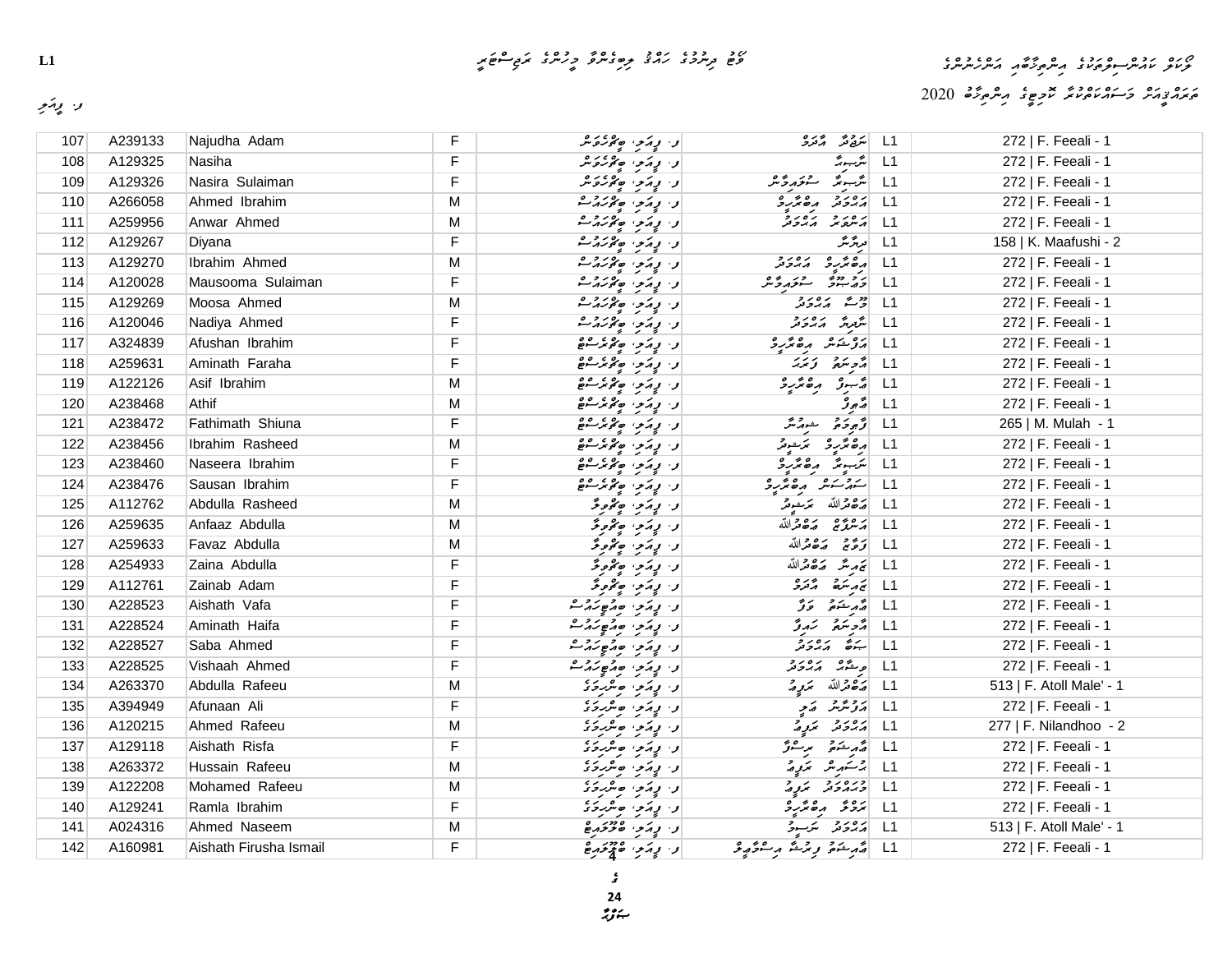*ޯކަލް ކައުންސިލްތަކުގެ އިންތިޚާބާއި އަންހެނުންގެ ވޯ ލ ތަރައްޤީއަށް މަސައްކަތްކުރާ ކޮމިޓީގެ އިންތިޚާބު 2020*

ى <sub>م</sub>ەتىر

| 143 | A128542 | Ali Naseem            | M | والإركاد والمحتورة         | L1   رَمِ سَرَسِرْ وَ                                                                                                                                                                                                                                                                                                                                                                                                                                                                             | 513   F. Atoll Male' - 1     |
|-----|---------|-----------------------|---|----------------------------|---------------------------------------------------------------------------------------------------------------------------------------------------------------------------------------------------------------------------------------------------------------------------------------------------------------------------------------------------------------------------------------------------------------------------------------------------------------------------------------------------|------------------------------|
| 144 | A262001 | Aminath Nuha          | F | والإركاد ودودة             | L1 ا <i>مُّرْحَتَّة مِنْ</i> تُرُّ                                                                                                                                                                                                                                                                                                                                                                                                                                                                | 272   F. Feeali - 1          |
| 145 | A022947 | Ibrahim Naseem        | M | ادا ومكوا فيؤدع            | L1 <i>أم هُ مُّرْبِ</i> مُنْ مَرْسِرْدُ                                                                                                                                                                                                                                                                                                                                                                                                                                                           | 272   F. Feeali - 1          |
| 146 | A106277 | Ismail Naseem         | M | ن وٍ مَرَى صَحْرَ مَدَهِ   | L1   مِرِ سُمَّةٍ مِرْ سَرَ سِرْ مِنْ سِرْ حَرْ                                                                                                                                                                                                                                                                                                                                                                                                                                                   | 513   F. Atoll Male' - 1     |
| 147 | A033045 | Latheefa Moosa        | F | اور ومكور محركم ومح        | L1  خ <sub>جو</sub> ڙ "شگ                                                                                                                                                                                                                                                                                                                                                                                                                                                                         | 272   F. Feeali - 1          |
| 148 | A100877 | Mohamed Hanee         | M | و وٍ مَعِ مُحْمَدة         | L1 در دور ژبر                                                                                                                                                                                                                                                                                                                                                                                                                                                                                     | 513   F. Atoll Male' - 1     |
| 149 | A128120 | Mohamed Nazim         | M | والمحمد والمتحفظ           | L1 در درور ش <sub>خو</sub> ر                                                                                                                                                                                                                                                                                                                                                                                                                                                                      | 272   F. Feeali - 1          |
| 150 | A129283 | Abdulla Rasheed       | M | و. وأمو، 20 سرمرة          | L1 رَصْحَرْاللَّهُ تَرَسُومَّر                                                                                                                                                                                                                                                                                                                                                                                                                                                                    | 272   F. Feeali - 1          |
| 151 | A129282 | Ahmed Rasheed         | M | و. وأمو، 20 مركز           | L1 <i>مەدەنى مەنبەن</i>                                                                                                                                                                                                                                                                                                                                                                                                                                                                           | 513   F. Atoll Male' - 1     |
| 152 | A263821 | Ali Rasheed           | M | و و مو موسوده              | L1 كەي كەن <u>ى</u> پەتر                                                                                                                                                                                                                                                                                                                                                                                                                                                                          | 272   F. Feeali - 1          |
| 153 | A263816 | Faruhana              | F | ن وأموا مؤسرة              | L1 وَبَرْرَتَّرَ                                                                                                                                                                                                                                                                                                                                                                                                                                                                                  | 272   F. Feeali - 1          |
| 154 | A263824 | Ibrahim Raihaan       | M | والمحمد والمتعادي          | L1 رەئزىر ئى <i>رى</i> گىز                                                                                                                                                                                                                                                                                                                                                                                                                                                                        | 272   F. Feeali - 1          |
| 155 | A099729 | Maimoona Abdul Kareem | F | و ومرد محمد من             | L1 <i>خەرق شەھىر خەرىم بو</i> ر                                                                                                                                                                                                                                                                                                                                                                                                                                                                   | 513   F. Atoll Male' - 1     |
| 156 | A127588 | Mohamed Amir          | M | و. وأمو، هو سره            | $2, 2, 3, 3, 3, 5$ L1                                                                                                                                                                                                                                                                                                                                                                                                                                                                             | 272   F. Feeali - 1          |
| 157 | A154318 | Mohamed Rasheed       | M | ن وأكرم ولا سركر           | L1 وَيَرْدُونَرْ يَرْجُدِنْرْ                                                                                                                                                                                                                                                                                                                                                                                                                                                                     | 513   F. Atoll Male' - 1     |
| 158 | A263823 | Raihana Ibrahim       | F | اور ومكور فالمحمدة         | L1 <i>بَنْدِيَّتَرْ م</i> ەھْرُر <sup>و</sup>                                                                                                                                                                                                                                                                                                                                                                                                                                                     | 513   F. Atoll Male' - 1     |
| 159 | A129243 | Adam Naseer           | M | ن پېړو، ځوشونځ             | L1 أَمُرْقَرْ سَنَ سِنْدِ مَدْ                                                                                                                                                                                                                                                                                                                                                                                                                                                                    | 272   F. Feeali - 1          |
| 160 | A264300 | Aishath Rismeen       | F | و ، وٍمَعٍ، صَی شَهونَدُ   | L1 مۇم ھۇم ئىم سىسى بىر مىشرىدىكى بىر                                                                                                                                                                                                                                                                                                                                                                                                                                                             | 513   F. Atoll Male' - 1     |
| 161 | A264303 | Aminath Shafa         | F | ن وٍ دَمَنِ صَيْ شَهْدَتَّ | L1 أَمُّ <i>حِينُهُ</i> شَرَّرُ                                                                                                                                                                                                                                                                                                                                                                                                                                                                   | 158   K. Maafushi - 2        |
| 162 | A264304 | Fathimath Soba        | F | و و مَو صي شهو مَدَّ       | $\stackrel{\circ}{\circ}$ $\stackrel{\circ}{\circ}$ $\stackrel{\circ}{\circ}$ $\stackrel{\circ}{\circ}$ $\stackrel{\circ}{\circ}$ $\stackrel{\circ}{\circ}$ $\stackrel{\circ}{\circ}$ $\stackrel{\circ}{\circ}$ $\stackrel{\circ}{\circ}$ $\stackrel{\circ}{\circ}$ $\stackrel{\circ}{\circ}$ $\stackrel{\circ}{\circ}$ $\stackrel{\circ}{\circ}$ $\stackrel{\circ}{\circ}$ $\stackrel{\circ}{\circ}$ $\stackrel{\circ}{\circ}$ $\stackrel{\circ}{\circ}$ $\stackrel{\circ}{\circ}$ $\stackrel{\$ | 272   F. Feeali - 1          |
| 163 | A129242 | Nazeera Adam          | F | و وړو ځوشونه               | سَمْدِيمٌ الرَّمْرَةِ<br>L1                                                                                                                                                                                                                                                                                                                                                                                                                                                                       | 272   F. Feeali - 1          |
| 164 | A264301 | Sofa Adam             | F | ن پېړنو، ځوشونځ            | $3.5$ $\frac{2}{3}$ $\frac{2}{3}$ $\frac{1}{2}$ $\frac{1}{2}$ $\frac{1}{2}$                                                                                                                                                                                                                                                                                                                                                                                                                       | 463   Srilanka / Colombo - 4 |
| 165 | A264306 | Sumaa Adam            | F | ن پېښو، ځونمونځ            | المسترق المرتدون<br>L1                                                                                                                                                                                                                                                                                                                                                                                                                                                                            | 272   F. Feeali - 1          |
| 166 | A154578 | Idrees Ali            | M | اور ومزمر، ھۇشەھە          | L1 اپرېټر <i>ېنگ م</i> ړمو                                                                                                                                                                                                                                                                                                                                                                                                                                                                        | 272   F. Feeali - 1          |
| 167 | A261013 | Rifgaa Idrees         | F | اور ومكور ەۋشكىر           | L1   بروْتَرْ   م <i>ەقرىب</i> -شە                                                                                                                                                                                                                                                                                                                                                                                                                                                                | 272   F. Feeali - 1          |
| 168 | A129069 | Ahmed Husam           | M | ن ومن في مهمو              | $3.23.27$ L1                                                                                                                                                                                                                                                                                                                                                                                                                                                                                      | 272   F. Feeali - 1          |
| 169 | A129170 | Ameel Ahmed           | M | وا ومكوا كالمملكوم         | L1 <i>أرْوِ</i> وْ <i>مَدْدُوْرْ</i>                                                                                                                                                                                                                                                                                                                                                                                                                                                              | 513   F. Atoll Male' - 1     |
| 170 | A248519 | Hamdhoon Mahmoodh     | M | ن وړې ځی شوځ               | L1 رەمىر ئەدەر                                                                                                                                                                                                                                                                                                                                                                                                                                                                                    | 388   Feydhoo Ehenihen - 1   |
| 171 | A325269 | Hamdoon Mahmood       | M | ن وٍ مَنْ صَمَّسْمُعَ مَّ  | L1 كەفتەر ئەرەپىر                                                                                                                                                                                                                                                                                                                                                                                                                                                                                 | 272   F. Feeali - 1          |
| 172 | A260965 | Hudha Mahamood        | F | ار. ومرَمْ، ھىرىترونْز     | L1 رُمَّز دَبروتر                                                                                                                                                                                                                                                                                                                                                                                                                                                                                 | 513   F. Atoll Male' - 1     |
| 173 | A244341 | Izmeel Mahmoodh       | M | و وړې ځیرشونځ              | L1 رچ <i>ج</i> و محدود و                                                                                                                                                                                                                                                                                                                                                                                                                                                                          | 272   F. Feeali - 1          |
| 174 | A129324 | Sameeha Ali           | F | ار، روز موسطح              | L1  س <i>توبرٌ م</i> َتوِ                                                                                                                                                                                                                                                                                                                                                                                                                                                                         | 513   F. Atoll Male' - 1     |
| 175 | A102286 | Ahmed Faris           | M | اد . دٍ پرَمِ، مَحَرَ شَ   | L1 <i>أَدْبُرْدُوْ</i> تَوْبَرْتْ                                                                                                                                                                                                                                                                                                                                                                                                                                                                 | 272   F. Feeali - 1          |
| 176 | A102287 | Hussain Moosa         | M | اوس ومكوسكات كالمحافظ      | L1 پر <i>شہر</i> شرح محر شہ                                                                                                                                                                                                                                                                                                                                                                                                                                                                       | 272   F. Feeali - 1          |
| 177 | A263274 | Mohamed Faris         | M | اوس وكمكوس مخافانكما       | L1   دېم دېمر ته توسه                                                                                                                                                                                                                                                                                                                                                                                                                                                                             | 272   F. Feeali - 1          |
| 178 | A122214 | Nadeema Hussain       | F | ادا وٍ دَمِن نَمَوَمْ مُ   | L1   سَعِرِیَّ مُحْسَبِ مِسْر                                                                                                                                                                                                                                                                                                                                                                                                                                                                     | 272   F. Feeali - 1          |

*ގެ* **24**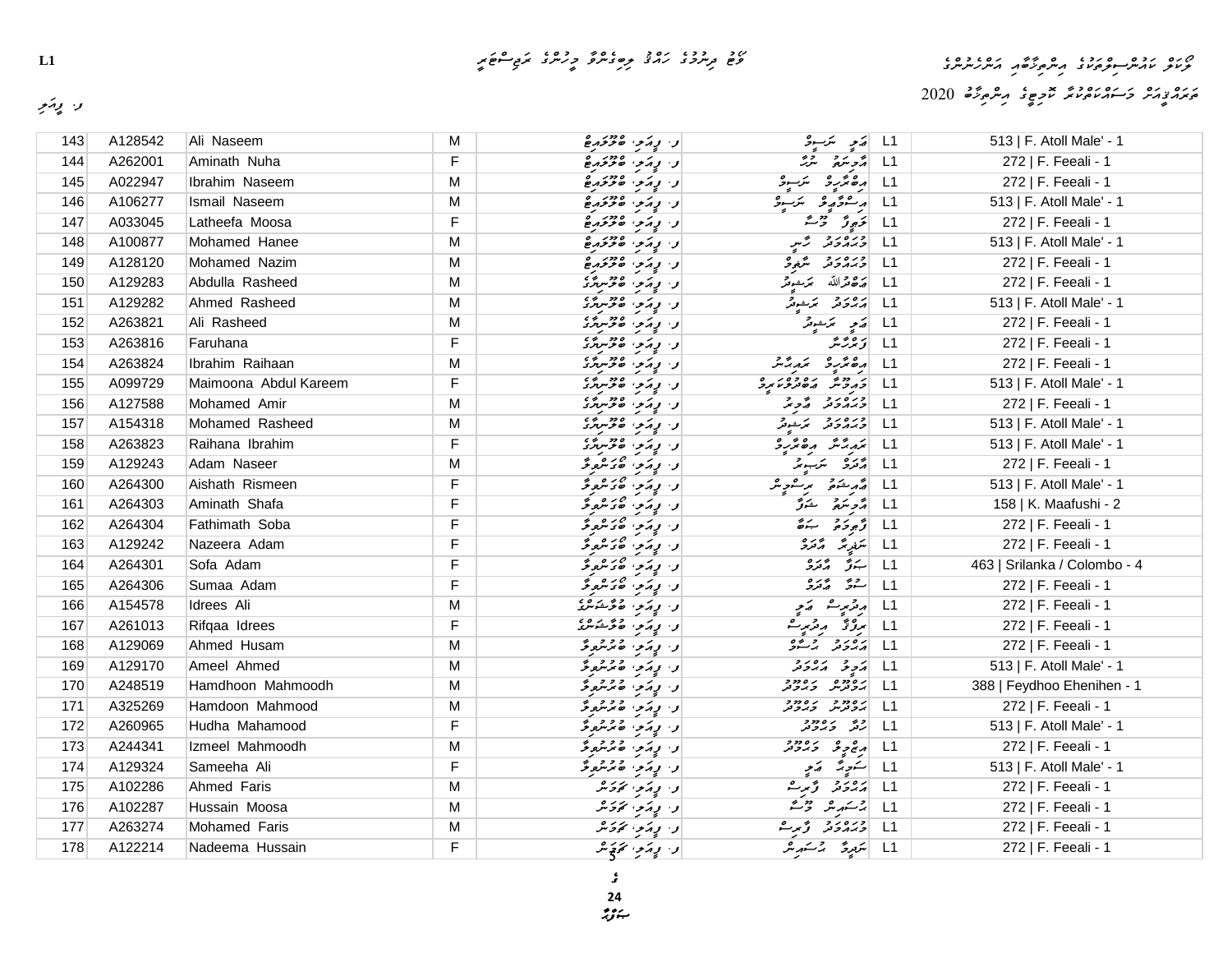<del>خرىكى ئام.ش بۇرى</del>ماي مىلزمەتھەر مىلزىكىلىك *2020 ބު ތިޚާ އިން ގެ ޓީ މި ކޮ ރާ ކު ތް ކަ އް ސަ މަ ށް އަ ޤީ އް ރަ ތަ*

و· *ومنو* 

**L1** 

| 179 | A129214 | Naeema Mohamed     | F            | اوس وتكوي كالمحافر للمر                      | L1 سَمِيعٌ حَمَدَ مَعَهُ              | 272   F. Feeali - 1      |
|-----|---------|--------------------|--------------|----------------------------------------------|---------------------------------------|--------------------------|
| 180 | A128943 | Zaeema Hussain     | F            | اوس ويمنوا مخانا على                         | L1  ى <i>ن بوڭ بۇستىرى</i> گر         | 272   F. Feeali - 1      |
| 181 | A129076 | Ali Khalid         | M            | اور ومكور المحموم مرتبط                      | L1 <i>حَجِ</i> رَّحِمَّ               | 272   F. Feeali - 1      |
| 182 | A129067 | Ali Shareef        | M            | اوا ويركبوا المحمولاتين                      | L1   مَرِ جَمَعِ وَ                   | 272   F. Feeali - 1      |
| 183 | A106459 | Khadeeja Ibrahim   | F            | اوا ومكوا المستكس                            | L1 دَمِيعٌ مِنْ صُمَّرِةٌ             | 272   F. Feeali - 1      |
| 184 | A106458 | Moosa Mohamed      | M            | او- ويموا گاملامين                           | $3333$ $23$ $11$                      | 272   F. Feeali - 1      |
| 185 | A129169 | Waseema Moosa      | $\mathsf F$  | اوا ومكوا المستكس                            | $23 - 5 - 1$                          | 272   F. Feeali - 1      |
| 186 | A244382 | Haisam Hassan      | M            | اور ومكور گەنگەتكەنبىدۇ.                     | L1   زر سکو   بر سکاهل                | 272   F. Feeali - 1      |
| 187 | A122272 | Hassan Haleem      | M            | اور ومكور گانگريزيون                         | L1   پزشش کرونی                       | 272   F. Feeali - 1      |
| 188 | A260638 | Isaam Hassan       | M            | اور ومكور گانگورسوم                          | L1   مەشتى ئەسكەنلە                   | 513   F. Atoll Male' - 1 |
| 189 | A260635 | Rifaadha Hassan    | F            | اور ومكور گەنگەترىن ئى                       | L1 بر <i>وَّة بَرَسَ</i> سْ           | 272   F. Feeali - 1      |
| 190 | A113922 | Ahmed Jaleel       | M            | اوا ومكوا محمدوه كا                          | L1 <i>مَدْدَة.</i> ق يَوتْرُ          | 272   F. Feeali - 1      |
| 191 | A261962 | Azumee Ahmed       | M            | اوا ومكوا للمروه كا                          | L1 <i>مَنَّج مَدْوَنْدُ</i>           | 513   F. Atoll Male' - 1 |
| 192 | A261961 | Naswaan Ahmed      | M            | اور ومكور المحمد وهامي                       | L1   مَرْسْوَمَّرْ كَمْدَوْمْرْ       | 272   F. Feeali - 1      |
| 193 | A078496 | Abdulla Areef      | M            | ن پېړنو، ماندشمونځه                          | L1 حَدَّةَ مِّرْاللَّه صَمِيوْ        | 513   F. Atoll Male' - 1 |
| 194 | A263359 | Areefa Moosa       | F            | ن دٍ پرَمَزٍ، المَرْسُمُونَّى                | L1   مَبِرَّدٌ حَ <sup>م</sup> َّ     | 272   F. Feeali - 1      |
| 195 | A129223 | Arif               | M            | ن پېړنو، عريقونځ                             | L1 مەنىرۇ                             | 272   F. Feeali - 1      |
| 196 | A129222 | Fathimath Arifa    | $\mathsf{F}$ | ن پەيزا ئاندىگەنچ                            | L1 وَجوحَة صَعروَّ                    | 272   F. Feeali - 1      |
| 197 | A129224 | Mariyam Moosa      | F            | ادا وړې لمیمشونځ                             | $23$ $22$ $21$                        | 272   F. Feeali - 1      |
| 198 | A159687 | Wadheefa           | F            | ادا وړې لمیمشونځ                             | L1   <i>ق</i> َمِيوٌ                  | 272   F. Feeali - 1      |
| 199 | A129110 | Zulaikha Moosa     | F            | ادا وٍ دَمَوا المَمْالِمُومَّى               | $23 - 52$ $11$                        | 272   F. Feeali - 1      |
| 200 | A228559 | Rushdhan Aboobakur | M            | والمحضر والمراجع                             | $22222$ $2422$                        | 272   F. Feeali - 1      |
| 201 | A022823 | Abdulla Rasheed    | M            | ار، روزې ، پاړون                             | L1   مَەھْتَرَاللَّهُ كَرَسْبِعْرَ    | 272   F. Feeali - 1      |
| 202 | A254929 | Aishath Saya       | $\mathsf{F}$ | اوس ويمنوا الممج وق                          | L1 <i>مەمشۇ ئى</i> گە                 | 272   F. Feeali - 1      |
| 203 | A156794 | Ali Rasheed        | M            | ار، دٍ ړَیږ، ، نیمویژ                        | L1 أ <i>مَّةٍ مَرْحِ</i> يَّةٍ        | 272   F. Feeali - 1      |
| 204 | A253565 | Hussain Rasheed    | M            | ار، رېږې ، ، پایونه                          | L1   پژس <i>تهر بنگه برنشیونژ</i>     | 272   F. Feeali - 1      |
| 205 | A094778 | Ibrahim Moosa      | M            | اور وړکور مېموگ                              | L1   م <i>ەنڈر</i> و ق <sup>م</sup> ە | 272   F. Feeali - 1      |
| 206 | A113147 | Shahida Ibrahim    | F            | ادا ومكوا كالمجاه فخ                         | L1   ش <i>ەرىر مەمۇر</i> ۇ            | 513   F. Atoll Male' - 1 |
| 207 | A129137 | Afzal              | M            | $\mathcal{E}$ ر ، وړکې ، کالمح               | $353 - 11$                            | 513   F. Atoll Male' - 1 |
| 208 | A239096 | Ahsan              | M            | ن پېښو، مېموگ                                | $2221$ L1                             | 272   F. Feeali - 1      |
| 209 | A040376 | Ali Riza           | M            | ن پېړو، مېموگ                                | L1   <i>مَوِّستم</i>                  | 272   F. Feeali - 1      |
| 210 | A239101 | Azuman Ahmed       | M            | ادا وٍ مَنْ اللَّهِ وَ وَ وَ                 | L1 كەنج ئەر كەردىر                    | 513   F. Atoll Male' - 1 |
| 211 | A239100 | Haulaa Ahmed       | $\mathsf{F}$ | ار، وړې ، ، ، وڅو                            | $3337$ $337$ $L1$                     | 272   F. Feeali - 1      |
| 212 | A239098 | Ibrahim Azuhan     | M            | الأرا ومكور فيتموقو                          | L1 <i>مِنْ حَمَّرِ وَ مَعْ رَّسْ</i>  | 272   F. Feeali - 1      |
| 213 | A239091 | Rana               | F            | $\left  \mathcal{E} \right $ و، دړکو، ځې وگړ | ىرىتر<br>L1                           | 272   F. Feeali - 1      |
| 214 | A129138 | Suvaida Ibrahim    | F            | ن پېښې " کامخه د                             | L1   سوّم موسّى مع محر مع در حد       | 272   F. Feeali - 1      |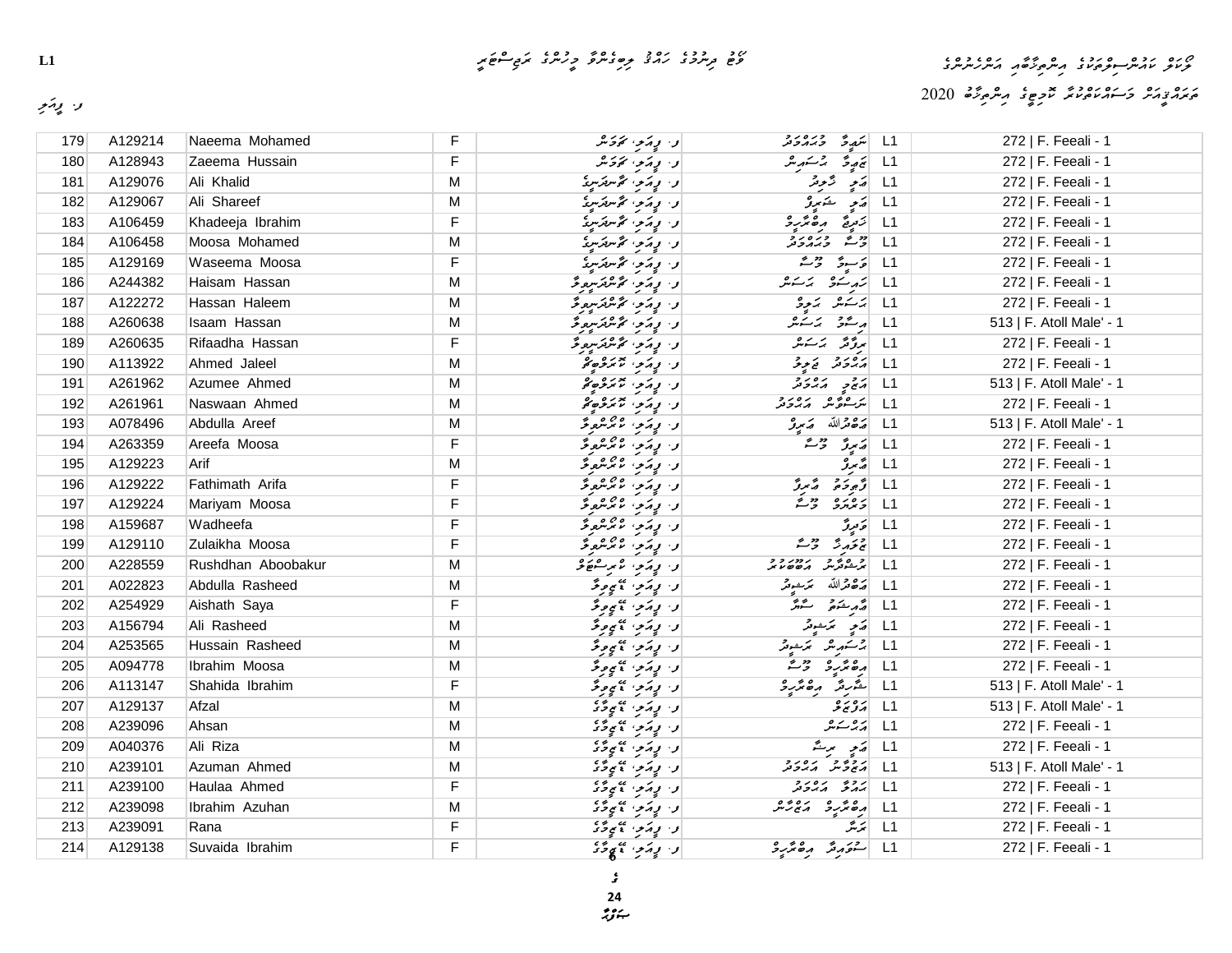*ޯކަލް ކައުންސިލްތަކުގެ އިންތިޚާބާއި އަންހެނުންގެ ވޯ ލ ތަރައްޤީއަށް މަސައްކަތްކުރާ ކޮމިޓީގެ އިންތިޚާބު 2020*

ى <sub>م</sub>ەتىر

| 215 | A129254 | Ahmed Naufal            | M | اد . دٍ پَرَمِ ِ مِروَّسَمُوتَرَ          | L1   <i>مەدە</i> ر ش <i>مۇزى</i>               | 272   F. Feeali - 1      |
|-----|---------|-------------------------|---|-------------------------------------------|------------------------------------------------|--------------------------|
| 216 | A341019 | Aminath Inasha          | F | ادا وٍمَنْ مِرْتَمُوتَرْ                  | L1   مُرْحِسَمُ مِسَّرْحَةٌ                    | 513   F. Atoll Male' - 1 |
| 217 | A264353 | Aminath Nashaya         | F | اوا وٍ رَمَوا مِروَّسَمُونَّ              | L1 أَمُّ <i>حِينَهُمْ سَنُ</i> شَّهُّرُّ       | 272   F. Feeali - 1      |
| 218 | A341020 | Anas Ibrahim            | M | ادا وٍمَرَمٍ، مَروَّسَمُونَّ              | L1   مَسَرَ - مِرْهُ مَّرْرِدْ                 | 513   F. Atoll Male' - 1 |
| 219 | A146544 | Fazira Abdul Raheem     | F | او ، وٍړَی مروَّسگونَّ                    | L1 ژٌی پُر مَصْرَ مَدِ دِ و                    | 513   F. Atoll Male' - 1 |
| 220 | A244393 | Haisham Ibrahim         | м | اد ۔ دٍ پَرَمٍ ، مروَّسَمونَوْ            | L1 <i>كەرىشۇ مەھگرى</i> ۋ                      | 513   F. Atoll Male' - 1 |
| 221 | A244395 | Ifasha Ahmed            | F | او ، وٍړَی مروَّسگونَّ                    | L1   مرگ <sup>م</sup> گ م <i>رک</i> وتر        | 513   F. Atoll Male' - 1 |
| 222 | A377659 | Mamdhooh Ibrahim        | M | او ، وٍ پُرَمٍ، مِروَّسَمُونَوْ           | 5, 5, 7, 7, 7, 7, 7                            | 513   F. Atoll Male' - 1 |
| 223 | A129255 | Moonisa Abdul Raheem    | F | وا وٍ دَمَوا مَرَوَّسُودَ                 | L1 جي سرت ص <i>ح وه وه برب</i> ر ه             | 272   F. Feeali - 1      |
| 224 | A129253 | Nafeesa Ibrahim         | F | و- وٍړَی مروَّسُووَ                       | L1   سَمِيتَ مِنْ صَمَّرِةِ                    | 272   F. Feeali - 1      |
| 225 | A152778 | Nazira Abdul Raheem     | F | اوا وٍ په دو شوی                          | L1 سَّمِ يَرْ مَصْ <i>مَدْهُ مَدَب</i> رِ مُحَ | 513   F. Atoll Male' - 1 |
| 226 | A264351 | Suaid Abdul Raheem      | M | اوا وٍ دَمَنٍ مِرَّتَ رُّوتٌ              | 5.6202222                                      | 513   F. Atoll Male' - 1 |
| 227 | A141292 | Zaheera Abdul Raheem    | F | اوا وٍمَرَمٍ، مَرَوَّسُمُونَّ             | L1 <i>تأريگ ماڻ ده وه ترب</i> ار               | 513   F. Atoll Male' - 1 |
| 228 | A129117 | Abdulla Sulaiman        | M | او٠ وٍ مَرَمٍ وَ وَ وَ وَ وَ وَ           | L1 22 مِنْ مِنْ اللّه سُنْ مَعَرْ مِنْ مِنْ    | 272   F. Feeali - 1      |
| 229 | A244278 | Ahzam Abdulla           | M | ن وٍ وَمَعٍ مِرْحَةٍ رَوِيَ               | L1 <i>مَدْيَمْ مَنْ مَدَّاللَّه</i>            | 272   F. Feeali - 1      |
| 230 | A228522 | Aishath Shiana          | F | او٠ وٍ مَرَمٍ وَ وَ وَ وَ وَ وَ           | L1 <i>مُحمَّد شَهُمْ</i> شَ <i>مَرُّسَّر</i>   | 272   F. Feeali - 1      |
| 231 | A228526 | Aminath Sulaiman        | F | ن وٍ مَرِ وَ وَوَصَرَ مَرَدٌ              | L1 أُمُرْسَرَة سَنَوَرِدُ سُرُ                 | 272   F. Feeali - 1      |
| 232 | A129116 | Fathimath               | F | او٠ وٍ مَرَمٍ وَ وَ وَ وَ وَ وَ           | L1 وُج <i>وح</i> و                             | 272   F. Feeali - 1      |
| 233 | A094968 | Sulaiman Moosa          | м | او٠ وٍ مَرَمٍ وَ وَ وَ وَ وَ وَ           | ئەخمەر ئەش ئۇسى<br>L1                          | 272   F. Feeali - 1      |
| 234 | A046293 | Wadeefa Sulaiman        | F | او٠ وٍ مَرَمٍ وَ مِرْحَدٌ مِرَدٌ          | L1 <i>قەبەد شۇم</i> ۇش                         | 272   F. Feeali - 1      |
| 235 | A085014 | Mohamed Najeeb          | M | وسمج دكري الحريوني                        | L1 درورو تربي                                  | 513   F. Atoll Male' - 1 |
| 236 | A122139 | Abdulla Niyaz           | M | اور ويرتو، فريزے                          | L1 أَرَّةَ مَرْاللَّهُ مَ <i>سَرَّجَ</i>       | 272   F. Feeali - 1      |
| 237 | A101703 | Ahmed Waheed            | M | اوا وٍ مَرَضٍ الْمُرْمَرُ - وَالْمَرْسَمُ | L1 <i>مَدْوَنْزِ مَ</i> بِقْر                  | 272   F. Feeali - 1      |
| 238 | A266880 | Ali Niyaz               | M | اوا ومكوا فرمرت                           | L1   <i>مَرْمِ</i> سِ <i>رْمَّ</i>             | 272   F. Feeali - 1      |
| 239 | A101702 | Mariyam Saeeda          | F | اوا ومكوا فريزه                           | L1 دېمه شهر شهر                                | 272   F. Feeali - 1      |
| 240 | A254254 | Mohamed Niyaz           | M | اوا ومكوا فرمرت                           | L1 <i>22022</i> سر <i>گر</i> ی                 | 272   F. Feeali - 1      |
| 241 | A266879 | Rauhath Ahmed           | F | اوا وٍ مَرَضٍ الْمَرْسُ                   | נכנכ נסנכ<br>מגמפ גמכנ<br>L1                   | 513   F. Atoll Male' - 1 |
| 242 | A129098 | Mariyam Moosa           | F | اور ومكور فرمهرد                          | رەرە دور<br>L1                                 | 272   F. Feeali - 1      |
| 243 | A232651 | Aamaal Ibrahim Shareef  | F | اور ومكور فرمهره ومح                      |                                                | 272   F. Feeali - 1      |
| 244 | A129101 | Ahmed Musthafa          | M | أوا وٍ مَرَوا مُرْمَرُوسُنَىْ             | L1 <i>ډېرونه</i> وينه <i>ون</i>                | 272   F. Feeali - 1      |
| 245 | A232608 | Irufan Hassan           | M | اور ومكور مهر وسكي                        | L1 <i>مەيزۇنتى برسى</i> ش                      | 272   F. Feeali - 1      |
| 246 | A232600 | Izuva Mohamed Musthafa  | F | وا وٍ مَرَوٍ، فَرُمْزِمِ مَنْ             |                                                | 272   F. Feeali - 1      |
| 247 | A053918 | Mohamed Musthafa        | M | اور ومكور مهروسكي                         |                                                | 272   F. Feeali - 1      |
| 248 | A232598 | Mukhthar Hassan         | M | اوا وٍمَرَمٍ، فَرُمُّ وَسُوَّى            | L1   وَرْحَمَّرْ   بَرْسَسْ                    | 272   F. Feeali - 1      |
| 249 | A232603 | Thanif Mohamed Musthafa | F | اوا ومكوا مهروسكي                         | ه مرد دره د و دره<br>پوسر د برابرد د ب<br>L1   | 513   F. Atoll Male' - 1 |
| 250 | A044318 | Ahmed Ali               | м | ارا وٍمَنْ الْمُوَسَّنَّةُ وَمَّ          | L1 <i>مَدْدَوْرٌ مَ</i> عِ                     | 272   F. Feeali - 1      |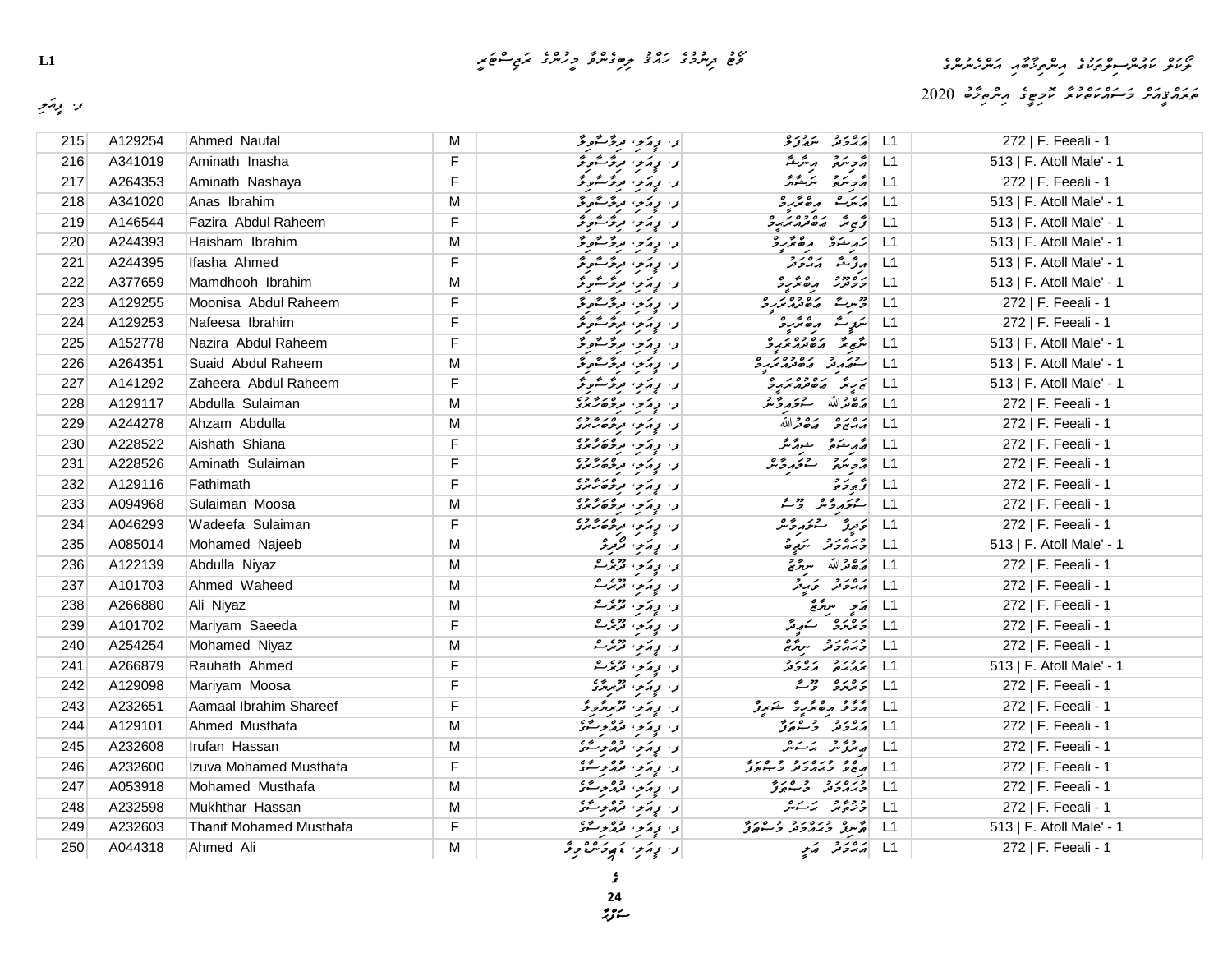<del>خرىكى ئام.ش بۇرى</del>ماي مىلزمەتھەر مىلزىكىلىك *2020 ބު ތިޚާ އިން ގެ ޓީ މި ކޮ ރާ ކު ތް ކަ އް ސަ މަ ށް އަ ޤީ އް ރަ ތަ*

و· *ومنو* 

**L1** 

| 251 | A053919 | Aishath Humaida       | F           | ار، وړې ، د د کرو گرو گر       | L1 <i>مەم شىم بى</i> ئەرەتگە                                                                                            |                | 513   F. Atoll Male' - 1 |
|-----|---------|-----------------------|-------------|--------------------------------|-------------------------------------------------------------------------------------------------------------------------|----------------|--------------------------|
| 252 | A044319 | Fareeda Moosa         | F           | ن ومنو، ، مام شركا و مح        | L1 أَوْمِرِيْرٌ وَ"سُدَّ                                                                                                |                | 272   F. Feeali - 1      |
| 253 | A129121 | Ameera Adam           | F           | ار. رٍمَزِ، ، مَمَّسْرِ وَ     | L1 <i>أَدَّجِ مَدْ أَرْمَدُ</i> \$                                                                                      |                | 272   F. Feeali - 1      |
| 254 | A129064 | Sameera Adam          | F           | ن وٍړَي کالمگر کره ک           | L1   س <i>ن</i> وبٹر م <i>رکو</i> ٹر                                                                                    |                | 272   F. Feeali - 1      |
| 255 | A055219 | Ibrahim Shareef       | M           | ادا يەتەب ۋەپەۋەشەق            | L1 رەئزىر خىرى                                                                                                          |                | 272   F. Feeali - 1      |
| 256 | A129357 | Fathimath Sibana      | F           | وسوميوسو موجوع                 | L1 أَوَّجْهِ دَهُمْ سِنَّةٌ مَثَّر                                                                                      |                | 272   F. Feeali - 1      |
| 257 | A129162 | Ibrahim Shafiu        | М           | اور وترتور وجهي                | L1   مەھم <i>گرى</i> شگ <i>وم</i> ۇ                                                                                     |                | 272   F. Feeali - 1      |
| 258 | A404745 | Rimaha Ibrahim        | F           | ن وترو، ويمي                   | برڈڑ رہ براد                                                                                                            | L1             | 513   F. Atoll Male' - 1 |
| 259 | A129203 | Ahmed Nizam           | M           | وسمية تربع قرة                 | رەرو سۇۋ                                                                                                                | L1             | 272   F. Feeali - 1      |
| 260 | A129204 | Aishath Nizama        | $\mathsf F$ | وسمية كمر وكربونجة             | L1 مُدِينَةً سِيَّةً                                                                                                    |                | 272   F. Feeali - 1      |
| 261 | A129205 | Aminath Moosa         | F           | وسوة وسوءًى                    | $23 - 25 - 11$                                                                                                          |                | 272   F. Feeali - 1      |
| 262 | A129206 | Mohamed Hussain       | M           | وسمية تركي وترج بحري           | ورەرو ئەسكەش                                                                                                            | L1             | 272   F. Feeali - 1      |
| 263 | A238496 | Adam Moosa            | М           | وا وٍ مَرَمٍ، وَنَتَزَةً       | دره دورم                                                                                                                | L1             | 272   F. Feeali - 1      |
| 264 | A129164 | Aishath Jeeza         | F           | اوا ومكوا وتنه                 | L1 حُدِينَهُمْ مِيَّ                                                                                                    |                | 272   F. Feeali - 1      |
| 265 | A261670 | Aminath Seeza         | F           | اور ويكور وعقة                 | L1 أَمُرْحَسَمُو سِيَّ                                                                                                  |                | 272   F. Feeali - 1      |
| 266 | A129166 | Fathimath Riza        | F           | اور ويرتو، وتنه                | و مورد مرت                                                                                                              | L1             | 272   F. Feeali - 1      |
| 267 | A129165 | Leeza                 | F           | اور ويذب وعدة                  | مجريج                                                                                                                   | L1             | 272   F. Feeali - 1      |
| 268 | A261676 | Mariyam Adam          | F           | اور ويرتو، وتنه                | במתכני הנקב                                                                                                             | L1             | 272   F. Feeali - 1      |
| 269 | A244351 | Reesha Adam           | F           | اور ويرتو، وتنه                | برندگان مرکوری                                                                                                          | L1             | 272   F. Feeali - 1      |
| 270 | A152534 | Abdul Aleem           | M           | اور ويرو وعروضي                | رە دەر دە<br>مەھىر <i>خەر</i> ج                                                                                         | L <sub>1</sub> | 272   F. Feeali - 1      |
| 271 | A122275 | Abdulla Rafeeu        | М           | اوا وٍ رَمَوا وَعُلامَ وَهُ    | L1 رَصْحَرْاللَّهُ تَحْ <i>وِيْ</i>                                                                                     |                | 272   F. Feeali - 1      |
| 272 | A122211 | Aishath Khaleela      | F           | اور ويمور وعروضي               | L1 مەم شىم ئىچە ئى                                                                                                      |                | 272   F. Feeali - 1      |
| 273 | A129090 | Hawwa Easa            | F           | اوا وٍمَعٍ، وَعْرِمَىٰ         | $\mathcal{L}_{\varphi}$ $\mathcal{L}_{\varphi}$ $\mathcal{L}_{\varphi}$ $\mathcal{L}_{\varphi}$ $\mathcal{L}_{\varphi}$ |                | 272   F. Feeali - 1      |
| 274 | A228537 | Zeedhan Abdulla       | M           | ادا وٍمَرَمٍ، وَسْوَمَّعْ وَيَ | L1   ي <sub>و</sub> مَّرْ مَرْ صَرْحَ مَدَاللَّه                                                                        |                | 513   F. Atoll Male' - 1 |
| 275 | A099364 | Abdulla Saeed         | M           | ادا وٍمَوا وِسِرْ مُرَدَّدُ    | L1 22 مَصْعَرْاللَّه سَعْصِعْر                                                                                          |                | 272   F. Feeali - 1      |
| 276 | A261728 | Ahmed Aslam           | M           | ن پېژو، پېژگروم                | L1 <i>محدّدة م</i> كسّورة                                                                                               |                | 272   F. Feeali - 1      |
| 277 | A261730 | Aminath Jilaa         | F           | ادا وٍمَوا وِسِدْمُدَّدَ       | L1 أ <i>مَّ د مَرَةً</i> مِعَّ                                                                                          |                | 272   F. Feeali - 1      |
| 278 | A262035 | Aalim Ibrahim Rasheed | M           | اور ومرور ومدرده               | L1   <i>مُزْجِرة مِنْ مُرْجِدة مُرْجِدة</i>                                                                             |                | 272   F. Feeali - 1      |
| 279 | A077295 | Abdul Azeez Moosa     | M           | اور ومكور وسيدهم               | L1 <i>مەھىر ھەيج ق</i>                                                                                                  |                | 272   F. Feeali - 1      |
| 280 | A155970 | Ahmed Wisam           | M           | أوا ويكوا ومرتبط               | L1 <i>مَدْدَنْدُ وَسَّ</i> وْ                                                                                           |                | 272   F. Feeali - 1      |
| 281 | A262034 | Aishath Saila         | F           | اور ويكور وسربردة              | L1 <i>مەم شەق ئىم</i> رگ                                                                                                |                | 272   F. Feeali - 1      |
| 282 | A129190 | Faheema Ibrahim       | F           | اور ويكور وبررامي              | L1 وَرِدَّ م <i>ەھترى</i> دْ                                                                                            |                | 272   F. Feeali - 1      |
| 283 | A262033 | Gisama Abdul Azeez    | F           | وا وٍمَوا وِسِرِمَّةٌ          | L1 ت <sub>ې</sub> ش <sup>و</sup> مەھىر <i>خەن</i> دى                                                                    |                | 254   ADh. Dhidhdhoo - 1 |
| 284 | A262018 | Ibrahim Naseer        | M           | وا وٍمَوا وِسِرِمَّةٌ          | L1 <i>مِنْ مِيْرِدْ مَنْ</i> بِيْرَ                                                                                     |                | 272   F. Feeali - 1      |
| 285 | A129191 | Mohamed Nizam         | M           | [وا وٍمَنْ وَسِرْمَنْ          | L1   ج <i>زوجو سرگی</i> ح                                                                                               |                | 272   F. Feeali - 1      |
| 286 | A254937 | Nihama Mohamed        | F           | و. وأكو، وبير المحمد           | L1   س <i>رگر<sup>2</sup> جند ج</i> عر                                                                                  |                | 272   F. Feeali - 1      |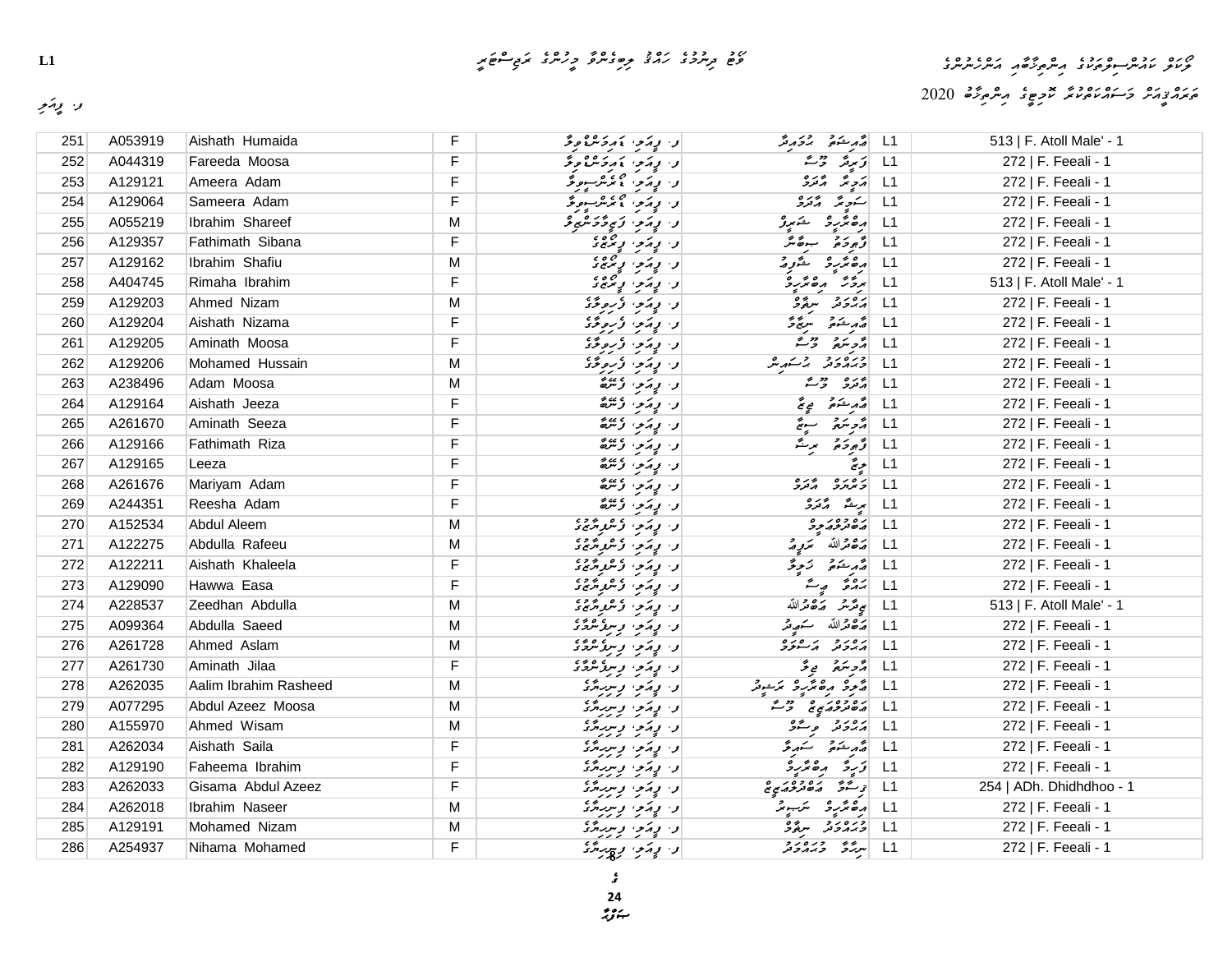<del>خرىكى ئام.ش بۇرى</del>ماي مىلزمەتھەر مىلزىكىلىك *2020 ބު ތިޚާ އިން ގެ ޓީ މި ކޮ ރާ ކު ތް ކަ އް ސަ މަ ށް އަ ޤީ އް ރަ ތަ*

و· *ومنو* 

**L1** 

| 287 | A129189 | Nizama               | F           | والإمكن ومرسرة                    | سرنج و<br>L1                                                                                                                                                                                                                                                                                                                                                                                                                                                                    | 272   F. Feeali - 1            |  |
|-----|---------|----------------------|-------------|-----------------------------------|---------------------------------------------------------------------------------------------------------------------------------------------------------------------------------------------------------------------------------------------------------------------------------------------------------------------------------------------------------------------------------------------------------------------------------------------------------------------------------|--------------------------------|--|
| 288 | A262032 | Saalima Ibrahim      | F           | والإرتوا والبدادة                 | ستوق مەھمىرو<br>L1                                                                                                                                                                                                                                                                                                                                                                                                                                                              | 272   F. Feeali - 1            |  |
| 289 | A129188 | Salma Abdul Azeez    | F           | والإرتوا والإرادة                 | L1 جۇڭ مەھىر <i>ۈم ي</i>                                                                                                                                                                                                                                                                                                                                                                                                                                                        | 272   F. Feeali - 1            |  |
| 290 | A254378 | Mohamed Naeem        | M           | ادا ويموا وه بروه ده              | כנסנכת תגם<br>L1                                                                                                                                                                                                                                                                                                                                                                                                                                                                | 272   F. Feeali - 1            |  |
| 291 | A403129 | Karam Abdulla        | M           | ادا وٍمَدِ وَمُرَامَدٌ مِنْ       | L1 <i>عامرة مقام</i> رالله                                                                                                                                                                                                                                                                                                                                                                                                                                                      | 513   F. Atoll Male' - 1       |  |
| 292 | A089695 | Ali Zahir            | М           | اد· دٍ پرَمُو، وَتَدَمَّدْهُ مِهِ | L1   <i>مَ</i> حٍ مِحْ سِمْر                                                                                                                                                                                                                                                                                                                                                                                                                                                    | 272   F. Feeali - 1            |  |
| 293 | A353335 | Ausham Ali           | M           | ادا وٍمَنْ وَيَرْمَنْ وَ          | L1 <i>أَمَدْ شَدَّدْ</i> كَمَ مِ                                                                                                                                                                                                                                                                                                                                                                                                                                                | 272   F. Feeali - 1            |  |
| 294 | A129070 | Ahmed Naseem         | M           | ادا وٍ په داروده و و              | L1 <i>مُدُوَمْ مَن</i> ِيوْ                                                                                                                                                                                                                                                                                                                                                                                                                                                     | 272   F. Feeali - 1            |  |
| 295 | A129215 | Aishath Shaamaa      | $\mathsf F$ | ادا وٍ دَمَنٍ وُوُوْسٌ            | $\stackrel{3}{\sim}$ $\stackrel{2}{\sim}$ $\stackrel{4}{\sim}$ $\stackrel{4}{\sim}$ $\stackrel{5}{\sim}$ $\stackrel{6}{\sim}$ $\stackrel{6}{\sim}$ $\stackrel{7}{\sim}$ $\stackrel{8}{\sim}$ $\stackrel{1}{\sim}$ $\stackrel{1}{\sim}$                                                                                                                                                                                                                                          | 272   F. Feeali - 1            |  |
| 296 | A259958 | Aminath Ahmed        | F           | ادا وٍ مَرَمٍ، وَوُدْرُهُ         | L1 أَمُرْحَسَمُ أَمَدُونَرُ                                                                                                                                                                                                                                                                                                                                                                                                                                                     | 272   F. Feeali - 1            |  |
| 297 | A259972 | Asadh Ahmed          | M           | ادا وٍ پرَمُوا وَوُوَسَ           | L1 كەشھەقر كەندى تىر                                                                                                                                                                                                                                                                                                                                                                                                                                                            | 272   F. Feeali - 1            |  |
| 298 | A244332 | Jihaadu Ahmed        | M           | ادا وٍ په داروده و و              | L1   م <i>حدَّد مَدُوَمَر</i> ُ                                                                                                                                                                                                                                                                                                                                                                                                                                                 | 272   F. Feeali - 1            |  |
| 299 | A259970 | Shaheed Ahmed        | M           | ادا وٍ په داروده و و و            | L1   ح <i>تى بىر مەندى تەر</i>                                                                                                                                                                                                                                                                                                                                                                                                                                                  | 117   B. Kihaadhoo - 1         |  |
| 300 | A129245 | Ahmed Naseer         | M           | اوس ويماموس المامي                | L1   <i>مەدەنى</i> س <i>ىب</i> ىر                                                                                                                                                                                                                                                                                                                                                                                                                                               | 272   F. Feeali - 1            |  |
| 301 | A244328 | Hanaan Ahmed         | F           | اوس وترًى لاتر                    | L1 ئەنىر مەدىر                                                                                                                                                                                                                                                                                                                                                                                                                                                                  | 272   F. Feeali - 1            |  |
| 302 | A129359 | Miruza               | F           | اوس ويمنوس تحظ                    | L1 دېرې                                                                                                                                                                                                                                                                                                                                                                                                                                                                         | 272   F. Feeali - 1            |  |
| 303 | A001990 | Ali Nasir            | M           | ادا دٍ پرتوا دولاسه               | ەكىي سىگىسىدىكى<br>L1                                                                                                                                                                                                                                                                                                                                                                                                                                                           | 272   F. Feeali - 1            |  |
| 304 | A267450 | Reesham Ali          | F           | ادا دٍ پرَمَوا لاَلْحَظَ ب        | برخکو کمی<br>L1                                                                                                                                                                                                                                                                                                                                                                                                                                                                 | 272   F. Feeali - 1            |  |
| 305 | A129336 | Safoora              | F           | ادا ومزما ووهاسه                  | پېړۍ مخپر<br>L1                                                                                                                                                                                                                                                                                                                                                                                                                                                                 | 272   F. Feeali - 1            |  |
| 306 | A267452 | Shaimal Ali          | M           | ادا وٍ مَرَمٍ، وَوَلَاب           | المتهرة بحر أمرمي<br>L1                                                                                                                                                                                                                                                                                                                                                                                                                                                         | 513   F. Atoll Male' - 1       |  |
| 307 | A244435 | Suman Ali            | F           | ادا وٍ پروا کالومات               | L1 يەنى ئەب                                                                                                                                                                                                                                                                                                                                                                                                                                                                     | 272   F. Feeali - 1            |  |
| 308 | A129345 | Aishath Moosa        | F           | الأالمحضض كالتفليم                | $\stackrel{\circ}{\sim}$ $\stackrel{\circ}{\sim}$ $\stackrel{\circ}{\sim}$ $\stackrel{\circ}{\sim}$ $\stackrel{\circ}{\sim}$ $\stackrel{\circ}{\sim}$ $\stackrel{\circ}{\sim}$ $\stackrel{\circ}{\sim}$ $\stackrel{\circ}{\sim}$ $\stackrel{\circ}{\sim}$ $\stackrel{\circ}{\sim}$ $\stackrel{\circ}{\sim}$ $\stackrel{\circ}{\sim}$ $\stackrel{\circ}{\sim}$ $\stackrel{\circ}{\sim}$ $\stackrel{\circ}{\sim}$ $\stackrel{\circ}{\sim}$ $\stackrel{\circ}{\sim}$ $\stackrel{\$ | 272   F. Feeali - 1            |  |
| 309 | A009708 | Mohamed Fayaz        | M           | اوا وٍمَعٍا وَسَمَعَ              | L1 دېرونو زېژىنه                                                                                                                                                                                                                                                                                                                                                                                                                                                                | 272   F. Feeali - 1            |  |
| 310 | A044325 | Abdulla Shakeeb      | M           | اور وٍمَرٍ وورووو                 | $24 - 28$ مَدهقراللّه مُحَمَّدِهِ                                                                                                                                                                                                                                                                                                                                                                                                                                               | 557   Hulhumale', Ehenihen - 5 |  |
| 311 | A052077 | Hawwa Moosa          | F           | وسومنوس وورووه                    | $23$ $32$ $11$                                                                                                                                                                                                                                                                                                                                                                                                                                                                  | 557   Hulhumale', Ehenihen - 5 |  |
| 312 | A032102 | Ibrahim Shakeeb      | M           | ادر وٍمَرٍ ووروده                 | L1 <i>مەھەتگى</i> رۇ<br>$\stackrel{o}{\circ}$ ria                                                                                                                                                                                                                                                                                                                                                                                                                               | 557   Hulhumale', Ehenihen - 5 |  |
| 313 | A259608 | Mariyam Shaufa       | F           | والإمكن المحمد بحري               | L1   ئ <i>ەيدى ئىممۇ</i>                                                                                                                                                                                                                                                                                                                                                                                                                                                        | 557   Hulhumale', Ehenihen - 5 |  |
| 314 | A059851 | Mohamed Shakeeb      | M           | ادر ومزمز ووروده                  | $\frac{1}{2}$ $\frac{1}{2}$ $\frac{1}{2}$ $\frac{1}{2}$ $\frac{1}{2}$ $\frac{1}{2}$ $\frac{1}{2}$ $\frac{1}{2}$                                                                                                                                                                                                                                                                                                                                                                 | 513   F. Atoll Male' - 1       |  |
| 315 | A129086 | Abdul Majeed Ibrahim | M           | ن وٍ مَسْ وَقَوْمَ وَ             | L1 مەھىرى <i>دەۋرىيە مەھەردى</i>                                                                                                                                                                                                                                                                                                                                                                                                                                                | 272   F. Feeali - 1            |  |
| 316 | A129089 | Ahmed Latheef        | M           | ادر ومزمز وورده                   | L1 <i>مَدْدُوَنْ وَج</i> ورُ                                                                                                                                                                                                                                                                                                                                                                                                                                                    | 272   F. Feeali - 1            |  |
| 317 | A115676 | Raheema Ibrahim      | F           | ن پېښې د ده ده                    | L1 <i>بَدَبِ</i> وَمُقَدَّرِ وَ                                                                                                                                                                                                                                                                                                                                                                                                                                                 | 272   F. Feeali - 1            |  |
| 318 | A227940 | Adhila Mohamed       | F           | ادا وتمن وقوده                    | L1   م <i>ُدودٌ وَبَرُودُو</i>                                                                                                                                                                                                                                                                                                                                                                                                                                                  | 272   F. Feeali - 1            |  |
| 319 | A129079 | Ahmed Adhil          | M           | ادا وٍ په دار ووځ ده              | L1 <i>أن بروتر مق</i> رقر                                                                                                                                                                                                                                                                                                                                                                                                                                                       | 272   F. Feeali - 1            |  |
| 320 | A156294 | Moosa Usman          | M           | ادا وٍ په دار وووده               | L1 دحمقہ میڈوٹنز                                                                                                                                                                                                                                                                                                                                                                                                                                                                | 272   F. Feeali - 1            |  |
| 321 | A129081 | Zulfa Moosa          | F           | او ، وٍ پڑو ، وقووہ               | المحترق المحر في المسترجع<br>L1                                                                                                                                                                                                                                                                                                                                                                                                                                                 | 272   F. Feeali - 1            |  |
| 322 | A011598 | Ahmed Nasir          | М           | ن ويكو ركه وي                     | L1 <i>مەدەنى</i> م <i>ىب</i> ىر                                                                                                                                                                                                                                                                                                                                                                                                                                                 | 272   F. Feeali - 1            |  |

*ގެ 9*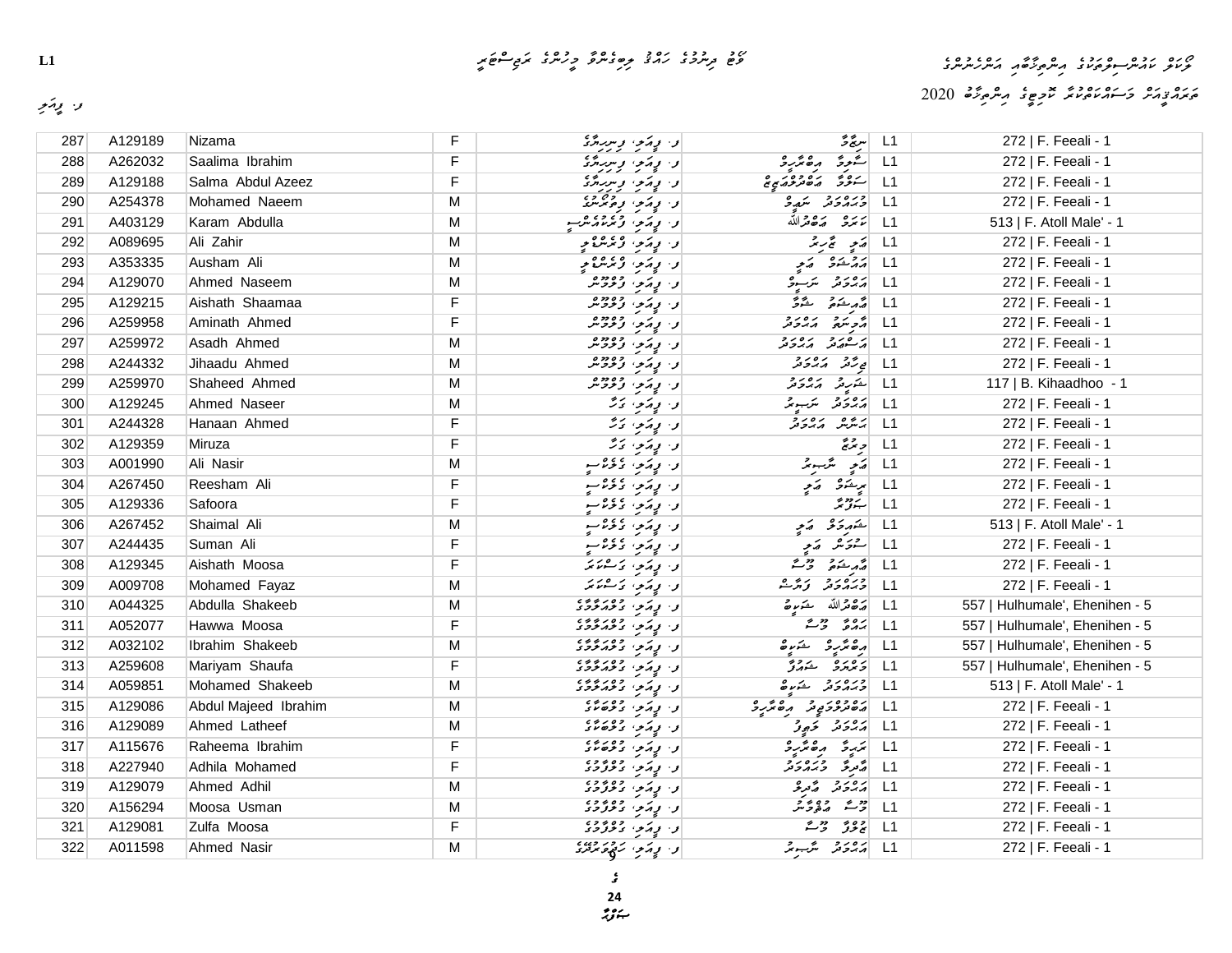<del>خرىكى ئام.ش بۇرى</del>ماي مىلزمەتھەر مىلزىكىلىك *2020 ބު ތިޚާ އިން ގެ ޓީ މި ކޮ ރާ ކު ތް ކަ އް ސަ މަ ށް އަ ޤީ އް ރަ ތަ*

و· *ومنو* 

**L1** 

| 323 | A239108 | <b>Bilaal Ahmed</b> | M | و . وٍ پرکو ، رکور وی ،                   | L1 حرَّق برَرْدَتر                                                                            | 272   F. Feeali - 1      |
|-----|---------|---------------------|---|-------------------------------------------|-----------------------------------------------------------------------------------------------|--------------------------|
| 324 | A239105 | Mas-hood Ahmed      | M | او . وٍ پرکو او در در در در در ا          | L1   ئەسىرىقە ئەيرەتىر                                                                        | 513   F. Atoll Male' - 1 |
| 325 | A129108 | Muneera Ibrahim     | F | او٠ وٍ پرَ مِن رَمَزَهُ مِرْمَرَة         | L1 دېبېر م <i>ەمگرى</i> د                                                                     | 272   F. Feeali - 1      |
| 326 | A262884 | Ahmed Sanoon        | М | أوا ويكوا كالعقوق بروكي و                 | L1 <i>محدود سترتر</i>                                                                         | 272   F. Feeali - 1      |
| 327 | A129351 | Aishath Sanoona     | F | ار، وٍړَی رَسِیْرَ پِرِدَسِّی دِ          | L1 <i>مەم ھەققى كەنتىرىتى</i>                                                                 | 272   F. Feeali - 1      |
| 328 | A129211 | Aminath Sanoona     | F | والمحمد والمستركا بركامية                 | سەمىرىگە<br>L1   م <i>مَّ</i> حە مَتَّعْد                                                     | 272   F. Feeali - 1      |
| 329 | A085926 | Fathimath Fareeda   | F | ال أوادي المستقرة برة شهاد                | L1 وَج <i>وحَمْ وَمِ</i> يعَرَّ                                                               | 272   F. Feeali - 1      |
| 330 | A060657 | Gasim Easa          | M | والمحمد والمستركة بركاهي فحر              | $\stackrel{2}{\sim}$ $\sim$ $\stackrel{2}{\sim}$ $\stackrel{3}{\sim}$ $\stackrel{1}{\sim}$ 11 | 272   F. Feeali - 1      |
| 331 | A129212 | Ibrahim Sanoon      | M | أوا ومكوا كالملكوم وكاللي كالمح           | L1 <i>مەمگرى</i> ئىش <i>رىش</i>                                                               | 272   F. Feeali - 1      |
| 332 | A262877 | Ismail Sanoon       | M | او . وٍ مَرَمٍ ، رَسِيْرَهُ مِرْدَ شَيْءٌ | أم سائۇم ئوق سىتىرلىر<br>L1                                                                   | 272   F. Feeali - 1      |
| 333 | A262886 | Khadeeja Gasim      | F | أوا ومكوا كالملكوكالمركانكوني             | L1  زَمِرةٌ تَخْسِسُ                                                                          | 272   F. Feeali - 1      |
| 334 | A262882 | Mohamed Sanoon      | M | أوا ومكوا كالملكوة برة شياقى              | L1 دېرورو شو <i>رو</i>                                                                        | 272   F. Feeali - 1      |
| 335 | A129096 | Ibrahim Mohamed     | M | اوسومي الثابو ومطما                       | L1 رەھ <i>مگرى دىمەدەر</i>                                                                    | 272   F. Feeali - 1      |
| 336 | A228488 | Ali Mahir           | M | ادا وٍ مَرِ وَالِيَوْمَ عَرَ              | L1   مَرِ وَرِيْرُ                                                                            | 272   F. Feeali - 1      |
| 337 | A262002 | Fathimath Maya      | F | اور وٍمَوِ، رُوِدٌٌ ۽ مُر                 | L1 <i>وُّجوح</i> م حُمَّرُ                                                                    | 272   F. Feeali - 1      |
| 338 | A228487 | Gassan Mohamed      | M | او، وٍمَو، رُوِءٌ ۽ مُد                   | L1 <i>ذکر شہر دیدون</i> ر                                                                     | 272   F. Feeali - 1      |
| 339 | A161220 | Haifaa Ahmed        | F | ادا وٍمَنْ رَوِءٌ لَا مُدَ                | L1 زَروٌ دَبَرْدَ مَر                                                                         | 272   F. Feeali - 1      |
| 340 | A099344 | Shahidha Idrees     | F | <i>و، وٍړَو، رُوِ</i> وُءُ مُر            | L1   يَذْرِيْرُ م <i>حرْبِرِ</i> كَ                                                           | 272   F. Feeali - 1      |
| 341 | A265438 | Aishath Shahira     | F | [وا وٍمَنْ رَوِسَهِ ٤                     | L1 أَهُدَ مِنْهُمْ مِنْ مُدَبَّرٌ                                                             | 513   F. Atoll Male' - 1 |
| 342 | A265437 | Yoosuf Jailam       | M | اوا وٍ رَمَوا رَوِسَهِ ٤                  | L1 أفر عن في مركز من المركز                                                                   | 272   F. Feeali - 1      |
| 343 | A228529 | Ahmed Naushad       | M | او- وٍ ړٌی رَوِیږدٌوٌ                     | L1 <i>أَدْ بَرْدُوْ مَنْ مُدْ</i> شَرْ                                                        | 272   F. Feeali - 1      |
| 344 | A228530 | Ismail Afeef        | M | اوا وٍ مَنْ رَوِيْهِ وَ وَ                | L1   مەش <i>ۇم</i> قۇرۇ                                                                       | 513   F. Atoll Male' - 1 |
| 345 | A228528 | Mohamed Nihad       | M | او- وٍ ړٌی کویږدوٌ                        | כנסנכ תיב<br>L1                                                                               | 272   F. Feeali - 1      |
| 346 | A129353 | Rimza               | F | او- وٍ ړٌی کویږدوٌ                        | $z^2$ ل ابروی                                                                                 | 272   F. Feeali - 1      |
| 347 | A228532 | Vijdhan Ali         | М | او- وِمَرِ رَوِيدِوٌ                      | وقع مگر مگرم<br>L1                                                                            | 513   F. Atoll Male' - 1 |
| 348 | A228531 | Yusra Ali           | F | او- وٍ ړٌو، رَوِ پِهڻَ                    | L1 پر شهر که پر                                                                               | 272   F. Feeali - 1      |
| 349 | A207752 | Aishath Mohamed     | F | ادا ومنوا رینده                           | L1 <i>مەمشۇ دىمەدىر</i>                                                                       | 272   F. Feeali - 1      |
| 350 | A129149 | Inaya               | F | ادا وٍړَی رِسُمَّۃٌ                       | L1 متَرَدَّر                                                                                  | 272   F. Feeali - 1      |
| 351 | A129258 | Mariyam Inasha      | F | ادا وٍ مَنْ رِسُمْتُ وَ                   | L1 <i>دې</i> رگر مېرمنگه                                                                      | 513   F. Atoll Male' - 1 |
| 352 | A243644 | Rifath Mohamed      | M | ادا وٍ مَنْ رِسْمَةٌ وَ                   | برورد دره در<br>L1                                                                            | 272   F. Feeali - 1      |
| 353 | A129148 | Sara Moosa          | F | ن په توري رسمې                            | $23 - 22$<br>L1                                                                               | 272   F. Feeali - 1      |
| 354 | A099365 | Adam Ibrahim        | M | ادا دٍ پرَمَ کار کار کار کار می           | أزدره أركا برد<br>L1                                                                          | 272   F. Feeali - 1      |
| 355 | A129294 | Aminath Sudha       | F | ادا دٍ پرَمَ کارانگاه و مگر               | L1 أَمُرْحَسَنَةً سَفَرٌ                                                                      | 272   F. Feeali - 1      |
| 356 | A266206 | Sahath Adam         | F | ادا وٍ مَرَمٍّ السَّحْوِسُ                | سەرە ئەرە<br>L1                                                                               | 272   F. Feeali - 1      |
| 357 | A129293 | Sharmeela Thaufeeg  | F | ادا وٍ په داران وره ک                     | L1  شەترى <sub>چ</sub> ىۋ ت <i>وڭ ب</i> ولۇ                                                   | 272   F. Feeali - 1      |
| 358 | A266207 | Shaufan Adam        | M | وسمج تروس منهج ويثر                       | L1 خەر <i>ۇش مەنرى</i>                                                                        | 272   F. Feeali - 1      |

*ގެ 10*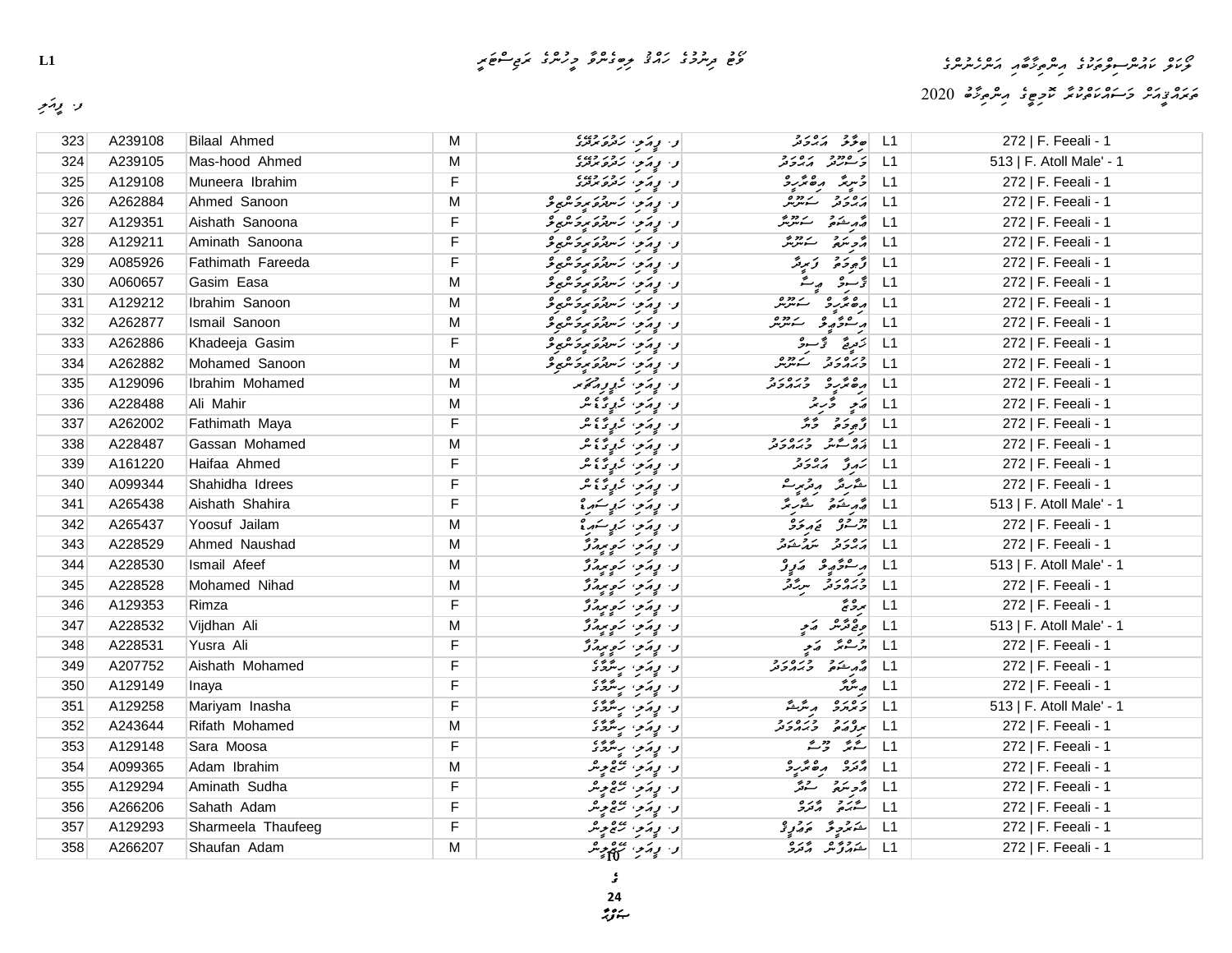و· *ومنو* 

**L1** 

| 359 | A129292 | Suhad             | M | ن په پورې د چې چې پر                        | L1   لسر محمد                                                                                                                 |    | 557   Hulhumale', Ehenihen - 5 |
|-----|---------|-------------------|---|---------------------------------------------|-------------------------------------------------------------------------------------------------------------------------------|----|--------------------------------|
| 360 | A040313 | Abdulla Sodig     | М | اور ويرو رومود                              | L1 رَصْحَرْاللَّهُ جَ <sup>مُ</sup> ورتَّح                                                                                    |    | 272   F. Feeali - 1            |
| 361 | A129355 | Aishath Niusa     | F | اور ويركو الرجوي                            |                                                                                                                               |    | 513   F. Atoll Male' - 1       |
| 362 | A261690 | Mohamed Thoil     | М | اوسوخوس بالمحافي                            | $3.87332$ $-11$                                                                                                               |    | 272   F. Feeali - 1            |
| 363 | A228492 | Hamdhaan Idrees   | M | او . وٍ پرس به پرتروی                       | L1   ئەۋقرىر   مەزىرىشە                                                                                                       |    | 272   F. Feeali - 1            |
| 364 | A228495 | Hidaya Idrees     | F | ن وٍمَنْ رَحْمَوْيَ                         | L1 رى <i>تى</i> تر مەمرىبە <i>-</i>                                                                                           |    | 272   F. Feeali - 1            |
| 365 | A125537 | Shaheeda Idrees   | F | او وړې رنژوده                               | L1  خترینڈ میٹرمی <sup>م</sup>                                                                                                |    | 272   F. Feeali - 1            |
| 366 | A244271 | Shamhaa Idrees    | F | او ، وٍ پر و ، ر بر و و ۽ ،                 | L1  شۇرى مەزىبە <i>1</i>                                                                                                      |    | 272   F. Feeali - 1            |
| 367 | A122477 | Abdulla Jaleel    | м | اور ومكور بالمحترو للمعدة                   | L1 رَصْحَرْاللَّهُ      وَحِرْحَرْ                                                                                            |    | 272   F. Feeali - 1            |
| 368 | A129179 | Aishath Farisma   | F | ادا وٍ مَرَمٍ الرِيمَ عَرُوجِ مِرْيَمَ يَحْ | L1 <i>مەمشۇ ق</i> ىر شۇ                                                                                                       |    | 272   F. Feeali - 1            |
| 369 | A122273 | Hussain Jaleel    | М | اوسومكوس بتماثرو ببقائ                      | L1 پژ <i>سته بنگ فی ی</i> وتو                                                                                                 |    | 272   F. Feeali - 1            |
| 370 | A129181 | Jameela Ibrahim   | F | اور ومكور بالمحافز بالمحافى                 | L1   <i>ق<sub>َ</sub>وِرْقُ مِرْھُمَّرِدْ</i>                                                                                 |    | 272   F. Feeali - 1            |
| 371 | A129177 | Mohamed Jaleel    | М | اور ومكور بالمحافز بالمحافي                 | L1   <i>وَرُدْدُوَدْ</i> كَامِرْتْر                                                                                           |    | 272   F. Feeali - 1            |
| 372 | A129178 | Risma             | F | اور ويزو، بەنەر سەنى                        | برره پچ                                                                                                                       | L1 | 272   F. Feeali - 1            |
| 373 | A129192 | Shaheema Ibrahim  | F | اور ويكور بەلەر سەڭ                         | خرگر مەمگرى                                                                                                                   | L1 | 272   F. Feeali - 1            |
| 374 | A232648 | Ahmed Irushad     | M | او . و پرس رج پر معدو ،                     | L1 <i>أربر ح</i> رم مر مر مشتر                                                                                                |    | 272   F. Feeali - 1            |
| 375 | A129115 | Ali Irushad       | M | ل کړې ره د صورت                             | L1 <i>ھَجِ مِعْنَ</i> مِمَّد                                                                                                  |    | 272   F. Feeali - 1            |
| 376 | A129114 | Fathimath Yaugoob | F | ن په کوم سوی کشوروی                         | $\frac{1}{2}$ $\frac{1}{2}$ $\frac{1}{2}$ $\frac{1}{2}$ $\frac{1}{2}$ $\frac{1}{2}$ $\frac{1}{2}$ $\frac{1}{2}$ $\frac{1}{2}$ |    | 272   F. Feeali - 1            |
| 377 | A129247 | Idrees Moosa      | М | اوس وترکموس مورک مقرمری                     | L1   مرمزمور شد میشتر                                                                                                         |    | 272   F. Feeali - 1            |
| 378 | A232745 | Karisma Idrees    | F | اور ومکور رجوی کے دور                       | L1 <i>مائد س</i> یم میں مقدس میں سے                                                                                           |    | 289   Th. Vilufushi - 2        |
| 379 | A232647 | Mohamed Irushad   | М | والمحضر والمتحصر والمعاودة                  | L1 درەرو مەشقىر                                                                                                               |    | 272   F. Feeali - 1            |
| 380 | A244295 | Nareema Idurees   | F | ن و د کوه روی سهرده                         | L1   سَرَمِرةٌ   مِقْرَمِرِ مُتَّا                                                                                            |    | 272   F. Feeali - 1            |
| 381 | A232744 | Sajid Idrees      | M | ل په په موسیق ده ده د                       | L1  ستموش م <i>وشرمی</i> شہ                                                                                                   |    | 272   F. Feeali - 1            |
| 382 | A266907 | Ahmed Mohamed     | М | اوا وٍ پرسوا ریزوِی                         | L1 <i>ג' ג' ג' ג' ג' ג' ג'</i>                                                                                                |    | 272   F. Feeali - 1            |
| 383 | A244425 | Aishath Sabana    | F | اوسوخر بالمركوى                             | L1 أ <i>ەنگە خەش ئى</i> ر                                                                                                     |    | 513   F. Atoll Male' - 1       |
| 384 | A266908 | Fathimath Sabanaa | F | اوا وٍ په دار به برخور                      | L1 أَوَّجِرَةَ مُتَوَسَّرٌ                                                                                                    |    | 513   F. Atoll Male' - 1       |
| 385 | A266906 | Hamid Rasheed     | M | اوسوخر بالمركوى                             | L1 پُرونر برَجونر                                                                                                             |    | 272   F. Feeali - 1            |
| 386 | A129323 | Ismail Rasheed    | M | اوس وكمنوس بالمزوى                          | أم سكوكر في الكرسوفر                                                                                                          | L1 | 272   F. Feeali - 1            |
| 387 | A254932 | Saahil Mohamed    | M | اوا وٍ په دار به برتوری                     | L1   س <i>ترى دىمەدىر</i>                                                                                                     |    | 272   F. Feeali - 1            |
| 388 | A129322 | Zahina Ibrahim    | F | اوا وٍ په دار به بروی                       | L1 تج رى <i>گە مەھەترى</i> دۇ                                                                                                 |    | 513   F. Atoll Male' - 1       |
| 389 | A129287 | Abdulla Zaeem     | М | اور وٍ پرَمُو، رَسِرُوهن                    | L1 مَدْهِ قَرْاللَّهُ بَحَ مِرْدَّ                                                                                            |    | 272   F. Feeali - 1            |
| 390 | A129112 | Ahmed Saleem      | М | وا وٍ مرَضٍ كَسِرَةٌ مَرْ                   | L1 <i>مەدى ئىب</i>                                                                                                            |    | 272   F. Feeali - 1            |
| 391 | A244407 | Aishath Ain Ali   | F | وا وٍ مرَضٍ كَسِرَةٌ مَرَّ                  | L1   م <i>ەُم شەھ مەمەنلى مەي</i>                                                                                             |    | 513   F. Atoll Male' - 1       |
| 392 | A129285 | Aminath Waheedha  | F | اوا وٍمَوا رَسِرُولُمْ                      | L1 أَمُّ <i>جِيبَهُمْ وَبِ</i> يَّدُ                                                                                          |    | 272   F. Feeali - 1            |
| 393 | A266098 | Arsham Ahmed      | М | اوا وٍمَوا رَسِرُهُ مَ                      | L1   مَعْرَ شَدَّقَ مَدَّرْ قَدْ                                                                                              |    | 272   F. Feeali - 1            |
| 394 | A266093 | Dheena Ahmed      | F | ن پېښو کېږې شه                              | L1   م <sub>ی</sub> رش برجونز                                                                                                 |    | 272   F. Feeali - 1            |

⊭ا<br>≵<br>24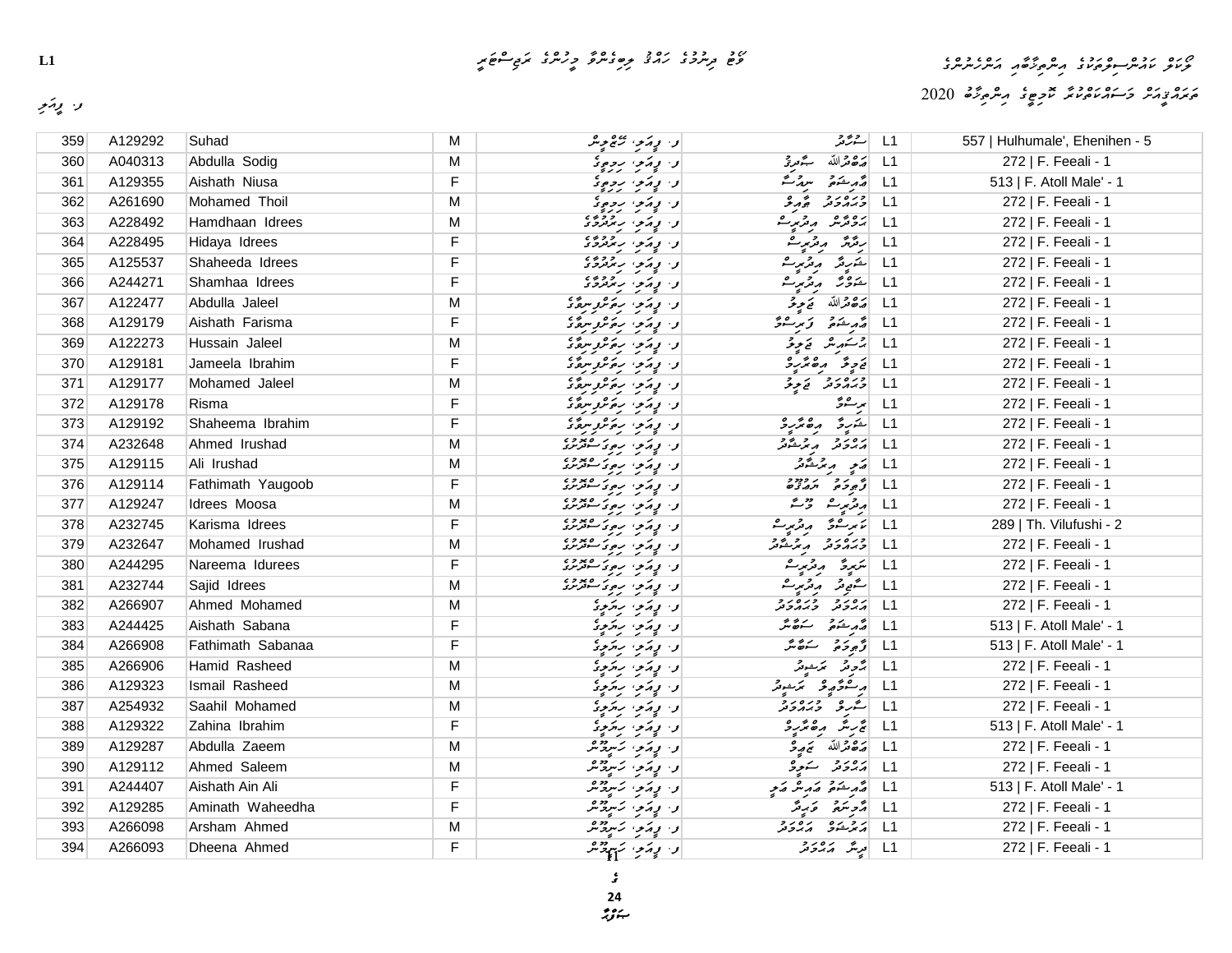*ޯކަލް ކައުންސިލްތަކުގެ އިންތިޚާބާއި އަންހެނުންގެ ވޯ ލ ތަރައްޤީއަށް މަސައްކަތްކުރާ ކޮމިޓީގެ އިންތިޚާބު 2020*

ى <sub>م</sub>ەتىر

| 395 | A129289 | Fazna Ahmed          | F            | وا وٍ مَوا رَسِيدَ مَد                           | L1 زَیْ شَرَ مَدَوْمَر                                                                  | 272   F. Feeali - 1      |
|-----|---------|----------------------|--------------|--------------------------------------------------|-----------------------------------------------------------------------------------------|--------------------------|
| 396 | A129288 | Minna                | E            | والإركاب كالبردهن                                | L1 دىگەنگە                                                                              | 272   F. Feeali - 1      |
| 397 | A129340 | Yumna Ahmed          | F            | اوا وٍمَوا رَسِرُوهِ                             | L1 برونٹر برورور                                                                        | 272   F. Feeali - 1      |
| 398 | A238450 | Ahmed Zaahir         | M            | اور ومرکب الرحم مرکب مرکز                        | L1 <i>مَدْدَوْرٌ</i> مِحْرَ مَمْر                                                       | 272   F. Feeali - 1      |
| 399 | A083026 | Aishath Ibrahim      | F            | اور ومكور رقم على مكريمة                         | L1 <i>مەمشۇ مەمگرى</i><br>                                                              | 272   F. Feeali - 1      |
| 400 | A261019 | Aminath Thohira      | F            | اور ومكور وكالمترسكة                             | L1 أُمُّ <i>جِينَ جُ</i> رِيمُ                                                          | 513   F. Atoll Male' - 1 |
| 401 | A122274 | Hussain Shuhail      | M            | اور ومكور رقم على مكريمة                         | L1   ير <i>سكه مثر مثر كرد</i> تحر                                                      | 272   F. Feeali - 1      |
| 402 | A261018 | Mohamed Arshath      | M            | اور ومكور رقش مرتكز                              | L1 <i>دې ده د تر</i> شو                                                                 | 158   K. Maafushi - 2    |
| 403 | A261020 | Rijula Idrees        | F            | ادا وٍ مَرَمٍ، رُّسْشَرْرِسُّنَدُ                | L1   يرقى قر مرت <i>ربر</i> شر                                                          | 272   F. Feeali - 1      |
| 404 | A150083 | Abdul Gadir Ali      | M            | ال إيادي مِنگونگونگ                              | L1 - مەھىرى <i>قىرىتى مەر</i>                                                           | 272   F. Feeali - 1      |
| 405 | A129209 | Ali Moosa            | M            | ادا وٍ مَرَمٍ المُتَوَوَّوَ                      | L1   م <i>َ</i> مِ حِمْ مُتَّ                                                           | 272   F. Feeali - 1      |
| 406 | A263291 | Aminath Suriyya      | F            | ادا وٍ په دار مروگونی                            | L1 أَمُرْحِسَنَةَ سُنَمَ <i>مَمَ</i>                                                    | 269   M. Kolhufushi - 1  |
| 407 | A263288 | Aneedha Ali          | F            | ادا وٍمَنْ مِعَوَّوَةٌ                           | L1 <i>مذہبڈ م</i> َد <i>ِ</i>                                                           | 272   F. Feeali - 1      |
| 408 | A263297 | Majid Abdul Gadir    | M            | ادا وٍړَی ریرَوُونَ                              | L1 گۇي <sub>ى</sub> تر مەھىرىرگەرىر                                                     | 272   F. Feeali - 1      |
| 409 | A012353 | Nasreena Ali         | F            | ادا وٍمَنْ مِعَدَّوةً                            | L1 <i>سَرَے پر سُرَ م</i> َ پرِ                                                         | 272   F. Feeali - 1      |
| 410 | A263301 | Safra Ali            | F            | ادا وٍ په دار برگرونگ                            | L1  سَوْتَرَ صَعِ                                                                       | 513   F. Atoll Male' - 1 |
| 411 | A263298 | Shara Ali Rasheed    | F            | ار، وٍړَی ریردُودٌ                               | 1]   شَمَعٌ <b>مَ</b> مِ مَرْسُومٌ                                                      | 272   F. Feeali - 1      |
| 412 | A263295 | Sifaana Ali          | E            | ادا وٍمَنْ مِعَدَّوَمٌ                           | L1   سورٌ مَثَرِ مَصَوِ                                                                 | 272   F. Feeali - 1      |
| 413 | A067486 | Abdulla Nasir        | M            | او ، وٍ مَرَمٍ ، مرتزوی                          | L1 22 مَقْتَرَاللَّهُ شَرْجِعْتُ                                                        | 272   F. Feeali - 1      |
| 414 | A043482 | Aishath Ibrahim      | F            | او وترو بر ودود                                  | L1 مەمشۇ م <i>ەمگرى</i> ئ                                                               | 513   F. Atoll Male' - 1 |
| 415 | A066867 | Mariyam Nasir        | F            | او و په د او د ده ده                             | L1   <i>وَبُرْدَرْدْ</i> مُ <i>رْبِيد</i> ْ                                             | 513   F. Atoll Male' - 1 |
| 416 | A129141 | Aishath Nasra        | F            | او ، و مرکز ، و معرضی                            | L1 <i>مەم شۇمى</i> س <i>رگىن</i> گە                                                     | 272   F. Feeali - 1      |
| 417 | A162977 | Ali Naseer           | M            | اور ومكور كالمعامرة                              | L1   رَمِ سَ سَرَبِ                                                                     | 273   F. Bilehdhoo - 1   |
| 418 | A129140 | Aminath Abdul Rahman | F            | او . و مر و ، و محمد موسوع                       | $1$ $\frac{1}{2}$ $\frac{1}{2}$ $\frac{1}{2}$ $\frac{1}{2}$ $\frac{1}{2}$ $\frac{1}{2}$ | 272   F. Feeali - 1      |
| 419 | A129142 | Habeeba Ibrahim      | F            | و . وٍ مَرِ وَ عَسْرَ وَ وَ وَ عَ                |                                                                                         | 141   Lh. Kurendhoo - 1  |
| 420 | A259645 | Haleema Ibrahim      | F            | اوا ويدوا كالمعادوي                              | L1 <i>ټوپو وگاپ</i> و                                                                   | 272   F. Feeali - 1      |
| 421 | A259648 | Mohamed Naseer       | M            | اور ومدار و مقصور                                | L1 <i>وُبَرْهُ دَوْ</i> مَرَسِیْتُمْ                                                    | 272   F. Feeali - 1      |
| 422 | A261356 | Ahmed Ashfaag        | M            | و وٍ مَو مَوَ مِرود                              | L1 <i>مەدەر مشۇقى</i>                                                                   | 272   F. Feeali - 1      |
| 423 | A129159 | Ahmed Tholal         | M            | او ، وٍمَو، فَاقْرَ بِرَوْهِ                     | L1 <i>مَدْدَمْ وَقُ</i> وْ                                                              | 272   F. Feeali - 1      |
| 424 | A230772 | Aishath              | $\mathsf{F}$ | و ، وٍ مَرَمٍ ، وَ وَ مُرَوَى                    | $\frac{3}{2}$ $\frac{3}{2}$ $\frac{3}{2}$ $\frac{1}{2}$ $\frac{1}{2}$                   | 513   F. Atoll Male' - 1 |
| 425 | A244349 | Aishath Sakhaa Ikram | E            | و ، وٍ مَرَمٍ ، وَ وَ وَ وَ وَ وَ وَ وَ وَ وَ وَ | L1 ۾ُدِينوَ سَڏَ دِينِرُدِ                                                              | 513   F. Atoll Male' - 1 |
| 426 | A040312 | Amira Idrees         | F            | ال ولكو، فأقر وها                                | L1 مَرْحِبَّدُ مِنْزَمِرِ مَشْ                                                          | 272   F. Feeali - 1      |
| 427 | A122478 | Asra Idrees          | E            | ادا وٍمَنْ وَقَدْ وَوَهُ                         | L1 أرَّ-شَتَرَ م <i>جونْبِ</i> -شَ                                                      | 272   F. Feeali - 1      |
| 428 | A120763 | Idrees Aboobakuru    | M            | و ومرد فكار دوه                                  | L1 روبر مقصوم بر                                                                        | 272   F. Feeali - 1      |
| 429 | A261355 | Mariyam Raisha       | F            | و ومرد فكار دوه                                  | L1   <i>5 بروزی برم بن</i> گ                                                            | 272   F. Feeali - 1      |
| 430 | A244350 | Mohamed Shaan        | M            | ادا وٍ دَمِنِ الْمَعْ رَحْمَةُ وَ                | L1 دېرونو ځمنگ                                                                          | 272   F. Feeali - 1      |

*ގެ*

**24**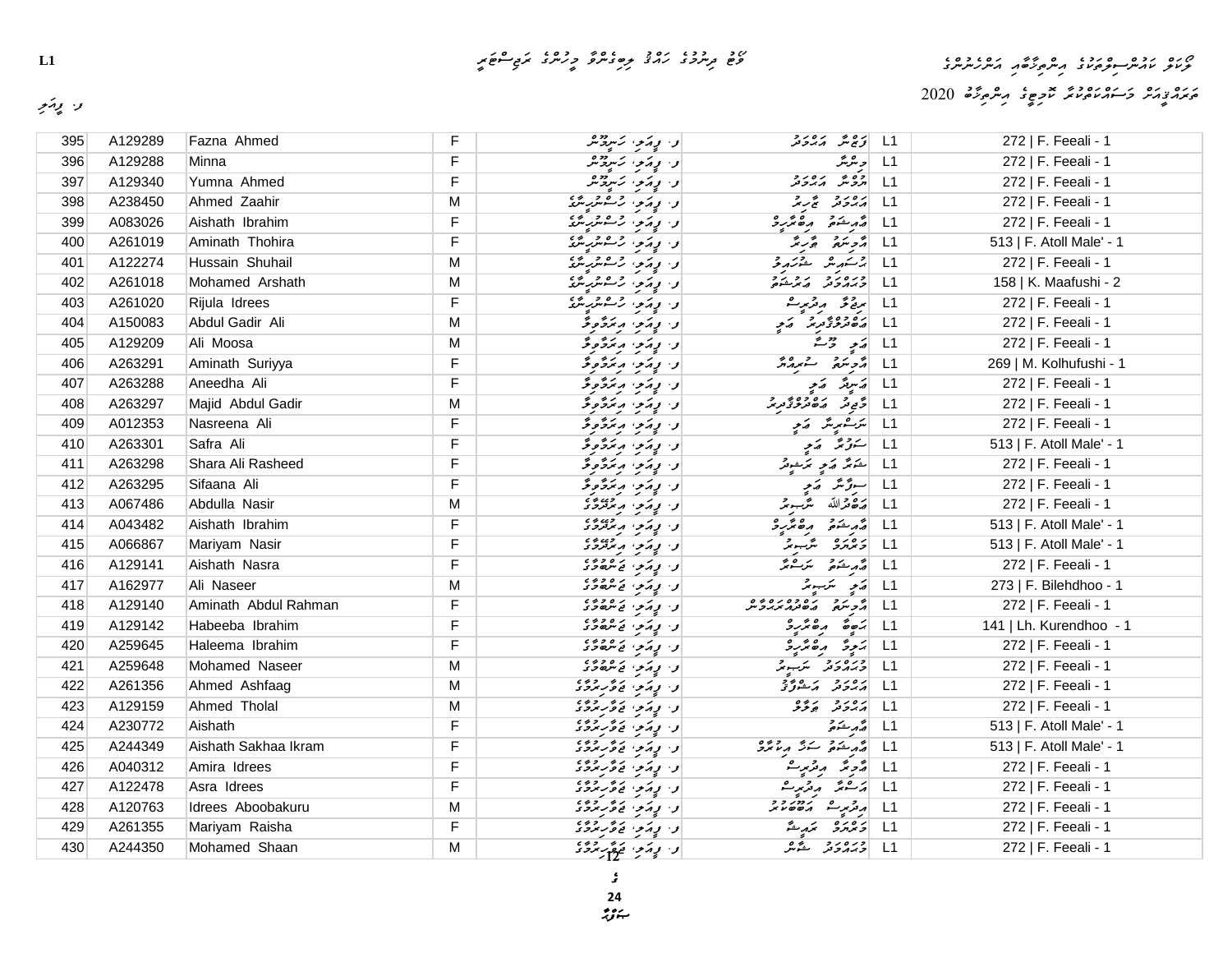<del>خرىكى ئام.ش بۇرى</del>ماي مىلزمەتھەر مىلزىكىلىك *2020 ބު ތިޚާ އިން ގެ ޓީ މި ކޮ ރާ ކު ތް ކަ އް ސަ މަ ށް އަ ޤީ އް ރަ ތަ*

و· *ومنو* 

**L1** 

| 431 | A261353 | Muna Ibrahim        | F           | اوا وٍ مَرْمٍ الْمَوَّرِ مُرْدَّدٌ      | L1   دْسُرْ مەھْرَىب <sup>و</sup>                      | 272   F. Feeali - 1   |
|-----|---------|---------------------|-------------|-----------------------------------------|--------------------------------------------------------|-----------------------|
| 432 | A129161 | Sithura Idrees      | F           | وسوري فأقربهم                           | L1   سو <i>مۇنگە مەمرىب</i>                            | 272   F. Feeali - 1   |
| 433 | A096817 | Aminath Usman       | F           | اور ويمنوا الموسيع                      |                                                        | 272   F. Feeali - 1   |
| 434 | A048636 | Ibrahim Rasheed     | M           | اور ويكور لاستعداد                      | L1 رەڭرىر <i>ۇ ترىنى</i> قر                            | 272   F. Feeali - 1   |
| 435 | A152942 | Abdulla Mufeed      | М           | اوا وأموا المماسما                      | L1   رَصْحَرْاللّه   تَرُوِيْرُ                        | 272   F. Feeali - 1   |
| 436 | A355607 | Ahmed Mohamed       | М           | اوا ومكوا المتمامات                     | L1 <i>הגבת בגתבת</i>                                   | 272   F. Feeali - 1   |
| 437 | A259621 | Aishath Asma        | F           | اوا وٍ مَرَمٍ الأَنَّمُ مَعَنَّمَ مَدَّ | L1 مەم ئەسىئەتى كەنسىز                                 | 272   F. Feeali - 1   |
| 438 | A259614 | Aishath Siraja      | F           | اوا ويكوا المترسمان                     | L1 مُدِيسَة سِتَرَةَ                                   | 272   F. Feeali - 1   |
| 439 | A259626 | Aminath Siraja      | F           | اوا وٍ مرَمٍ الأَعْرَ مَعَنَّ مِنْ      | L1 أَمَّرْحَتَهُمْ سَعَمَّةً                           | 272   F. Feeali - 1   |
| 440 | A129136 | Mausooma Mohamed    | F           | والمحضرة المتحاطف                       | 5, 2, 3, 5, 7, 7, 7                                    | 272   F. Feeali - 1   |
| 441 | A234206 | Nishama Mohamed     | F           | ن وٍ دَي مَعَسْرَةٌ وَ                  | L1  س شَرَقَ وَبَرْدُونَر                              | 272   F. Feeali - 1   |
| 442 | A129358 | Nisma Mohamed       | F           | ن ومنو، منز الله عن                     | L1 سرگوگر وبرورو                                       | 272   F. Feeali - 1   |
| 443 | A259628 | Reehaan Mohamed     | М           | ن وٍمَنْ مَتَرَهُ لِمَعَةً              | L1   بریژنٹر <i>محکم ج</i> وٹر                         | 83   N. Holhudhoo - 1 |
| 444 | A129300 | Ali Niyaz           | М           | او- وٍ پرَمو، المالكيږي                 | L1   رَمِهِ سِ <i>رَدْج</i>                            | 272   F. Feeali - 1   |
| 445 | A012352 | Ali Rasheed         | М           | او- وٍ پڑو، انگریزنی                    | L1   م <i>دّمة م</i> ترجومر                            | 272   F. Feeali - 1   |
| 446 | A261654 | Aminath Risma       | F           | او- وٍمَوَا الأَسْمَرِي                 | L1 أُمُّ <i>حِيدَةً بِرِ</i> سْتَرَّ                   | 272   F. Feeali - 1   |
| 447 | A129302 | Fathimath Hassan    | F           | او- وٍ مَنْ وَ عَمَيْرِيْ               | L1 <i>وُجوحَة برَسَ</i> سْر                            | 272   F. Feeali - 1   |
| 448 | A152807 | Hussain Niyaz       | M           | اوا وٍ پرَمُوا الأَسْمَلِينَ            | L1 پر <i>شہر مثل سرمرمن</i> ج                          | 272   F. Feeali - 1   |
| 449 | A144577 | Ibrahim Rasheed     | M           | اوا وٍمَوا الأَسْمَيْرَ                 | L1   م <i>ِی مُرْبِ</i> وْ کَرَسْبِیْر                 | 272   F. Feeali - 1   |
| 450 | A071300 | Abdul Samad Ibrahim | М           | ادا وٍ په داده کاروه                    | $1 - 2 - 3 - 3 - 6$                                    | 272   F. Feeali - 1   |
| 451 | A228511 | Ahmed Sinaan        | М           | اوا ومكوا المعزوي                       | L1   ا <i>ربزد تر</i> سه سر شریبر                      | 272   F. Feeali - 1   |
| 452 | A244274 | Aishath Saanee      | F           | اوا وٍمَوا المعروفي                     | L1 ۾ُمِشَمَّ ٿَسِ                                      | 272   F. Feeali - 1   |
| 453 | A228514 | Ali Saneeh          | м           | اوا ومكوا المعزوى                       | L1   رَمِ سَمَسِ د                                     | 272   F. Feeali - 1   |
| 454 | A102965 | Mariyam Ibrahim     | $\mathsf F$ | اوا ومكوا المنكرى                       | 5, 20, 20, 5                                           | 272   F. Feeali - 1   |
| 455 | A129077 | Raziyya Abdul Samad | F           | اوا ومكوا المعزوى                       | L1 <i>بر شوره و ه ه توه برد و</i>                      | 272   F. Feeali - 1   |
| 456 | A228513 | Samiyya Abdul Samad | F           | والمحضر الملحوي                         | $1 - 2202 - 895$                                       | 272   F. Feeali - 1   |
| 457 | A148829 | Usman Abdul Samad   | м           | الأدا ومكود المالكروي                   | L1 <i>1,000 - 1000 - 1000</i>                          | 272   F. Feeali - 1   |
| 458 | A267447 | Ageela Ibrahim      | $\mathsf F$ | ن و د کو است و د د د د                  | L1 <i>ھَ<sub>تِّ</sub>وَدُّ م</i> ِھْتَر <i>ُدِ</i> دُ | 272   F. Feeali - 1   |
| 459 | A129339 | Ahmed Nadeem        | м           | او . و مرکز ، ما سعه کا سعورسری         | L1 <i>مَدْوَمْ سَعِ</i> رْ                             | 272   F. Feeali - 1   |
| 460 | A129344 | Aishath Nazeela     | F           | او . و مرکز ، ما سرحانی معدوده          | L1 چەرىشىق سىبى ئى                                     | 272   F. Feeali - 1   |
| 461 | A129333 | Aminath Zameela     | F           | و . و مرکز ، ما سرحه که سود دره         | L1 أَمُّ <i>جِينَهُ</i> بِمَج <sup>و</sup> َّةً        | 272   F. Feeali - 1   |
| 462 | A129334 | Jaleela Ibrahim     | F           | و . و مرکز ، ما سرحه که سور در د        | L1   ق موتى م مر <i>ھ ترب</i> ۋ                        | 272   F. Feeali - 1   |
| 463 | A129332 | Mohamed Nadeem      | M           | و و دو است و دود                        | L1 <i>وَبَرُوْدُوْ سَبْ</i> رِدْ                       | 272   F. Feeali - 1   |
| 464 | A347446 | Rafhan Ibrahim      | M           | او ، و مرکز ، ما سرحانی سود و به        | L1 <i>بزور شه می شرد</i>                               | 272   F. Feeali - 1   |
| 465 | A129093 | Aminath Murushida   | F           | اوسومنوا بمدع سومن                      | L1   مُرْحِسَمُ مِحْمَدِ مِنْ مِنْ                     | 272   F. Feeali - 1   |
| 466 | A244367 | Faahir Mohamed      | М           | ادا وٍ رَوِدا مَهْبِعْ سِوْسَرَةَ       | L1 أَوَّرِيمُ وَيَرْدُونَّرُ                           | 272   F. Feeali - 1   |

*ގެ 13*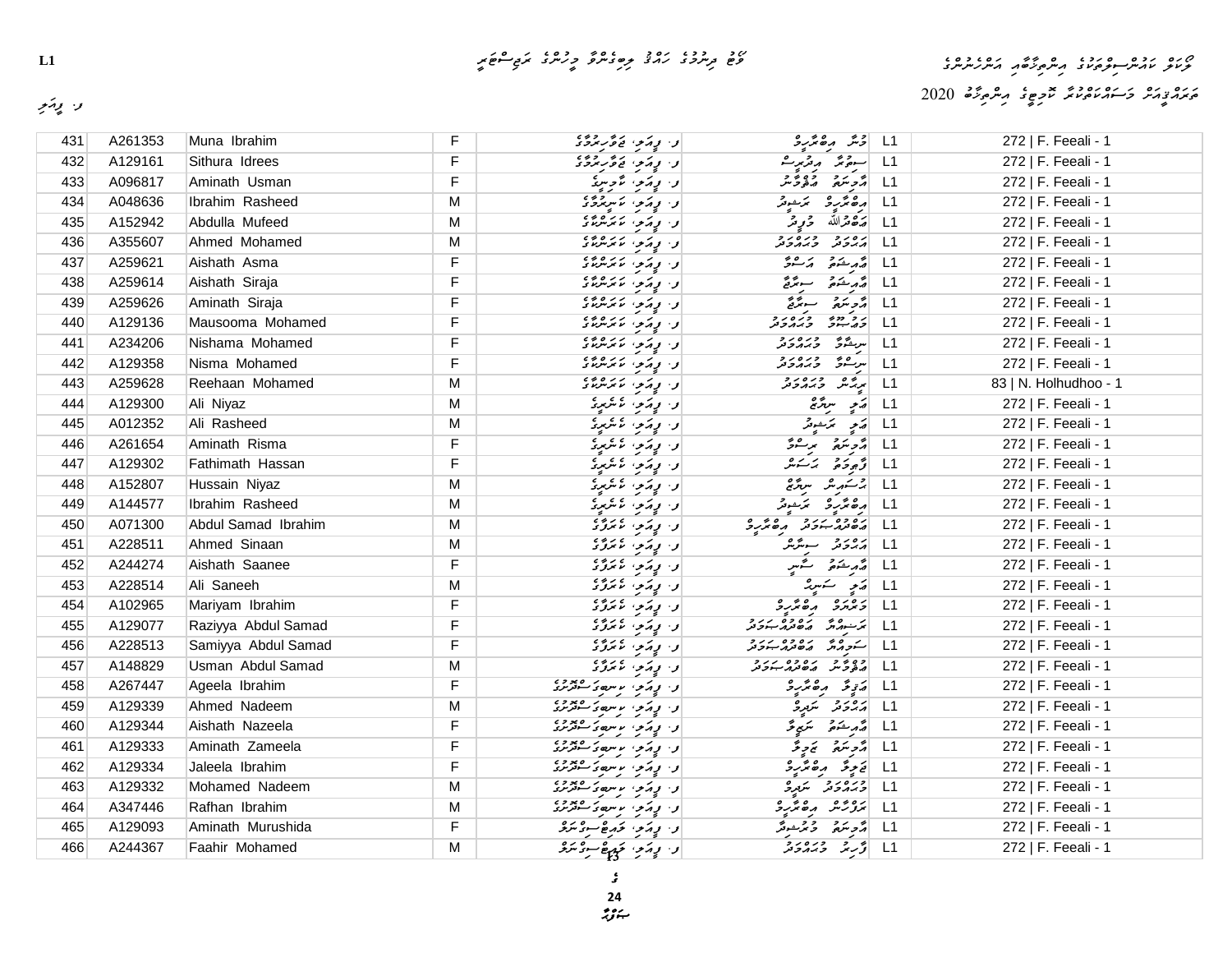*ޯކަލް ކައުންސިލްތަކުގެ އިންތިޚާބާއި އަންހެނުންގެ ވޯ ލ ތަރައްޤީއަށް މަސައްކަތްކުރާ ކޮމިޓީގެ އިންތިޚާބު 2020*

ى <sub>م</sub>ەتىر

| 467 | A262407 | Fathmath Ruhushaa     | F           | الأستجاري المحارية والمحاشرة              | L1 <i>وُجوح</i> و مركز منهُ                 | 557   Hulhumale', Ehenihen - 5 |
|-----|---------|-----------------------|-------------|-------------------------------------------|---------------------------------------------|--------------------------------|
| 468 | A129195 | Ismail Rasheed        | М           | المستواري المحمدة سوالموالي               | L1  م <i>ېرىنىڭ بولىغ</i> وتر               | 513   F. Atoll Male' - 1       |
| 469 | A101165 | Abdulla Waheed        | М           | ادا وٍړٌی ووِدٌی                          | L1   مَدْهُ قُرْاللّه     مَ بِقْر          | 272   F. Feeali - 1            |
| 470 | A101108 | Iradha Abdulla        | F           | ن وٍ مَنْ وَوِوْدٌ                        | L1 مرتمر <i>ة مك</i> انكة                   | 272   F. Feeali - 1            |
| 471 | A101109 | Saneem Abdulla        | м           | ادا وٍ وَرَمِ الْمُعْرِوَةُ وَ            | L1  سَمَسِرْتُہ صَرْحَةَ مَرْاللّه          | 272   F. Feeali - 1            |
| 472 | A244430 | Aiham Moosa           | M           | اور وتكور تحويل فاقا                      | $23$ $321$ $11$                             | 513   F. Atoll Male' - 1       |
| 473 | A228665 | Aminath Raufa         | F           | اوا وأتمن تحق شرقي                        | L1 أَمُرْحَسَنَةً مَدَمَرٌ                  | 272   F. Feeali - 1            |
| 474 | A228669 | Fathimath Rauna       | F           | والمحضر وكالمحافي فأفحف والمحافي          | L1 <i>وَّجوحَمْ بَدَم</i> ْتُر              | 67   Sh. Funadhoo - 1          |
| 475 | A129318 | Rafiyya Moosa         | F           | اوا وٍ مَرَمٍ، نَوَهُ شَرْحَهِ            | L1 بَرَوِهُ ثُرَّ ثُرَ مَّ                  | 513   F. Atoll Male' - 1       |
| 476 | A266089 | Aminath Raniya        | F           | اوا وٍمَرَوا مَرَسِّعَةٍ مَرَّ            | L1 أُمُّ جِسَعَةً مُحَسَّدَةً               | 272   F. Feeali - 1            |
| 477 | A069265 | Fareesha Ali          | F           | اوا وٍ مَرِّمٍ الْحَرَّابِ الْمُتَحَامِرِ | L1  زَمِرِشٌ <sub>م</sub> َرَمٍ             | 272   F. Feeali - 1            |
| 478 | A260975 | Aishath Shifana       | F           | اور ويكور وكالمحموم                       | L1 مەم ئىكتى ئىستى ئىگەنگىز                 | 272   F. Feeali - 1            |
| 479 | A129119 | Ali Shameem           | М           | وا وٍمَنْ وَقَاءِ مُحْمَدُ                | L1 <i>ڇُوِ خُووُ</i>                        | 272   F. Feeali - 1            |
| 480 | A129167 | Aminath Nishana       | F           | اور وٍ مَرِمٍ، وَتَحَوِيَوْءُ             | L1   مُرْحِسَةُ مِنْ مِنْتَمَتَر            | 272   F. Feeali - 1            |
| 481 | A129350 | Hussain Niyaz         | M           | اوا ومكوا وكالمحافي                       | L1 بر <i>شہر مثل میں پر ج</i>               | 272   F. Feeali - 1            |
| 482 | A261965 | Ibrahim Hussain       | М           | وا وٍمَنْ وَقَاوِمُوَ                     | L1 رەئزىر ئەسكەنلە                          | 272   F. Feeali - 1            |
| 483 | A260977 | Moosa Sameem          | M           | اوا ويركب وكالمحافي                       | L1   2 شرقر                                 | 272   F. Feeali - 1            |
| 484 | A129168 | Sobira Adam           | F           | اوا ومكوا وكالمحالج                       | L1 شەھىگە م <i>ەند</i> ى                    | 272   F. Feeali - 1            |
| 485 | A129103 | Ahmed Latheef         | M           | اور ومکع، ڈھڑی                            | L1 <i>مُدْدَنْدُ</i> مَعِيوْ                | 272   F. Feeali - 1            |
| 486 | A094270 | Aminath Ratheeba      | F           | ادا وٍ مَرَى وَ وَ وَ وَ                  | L1 أَمُرْحَسَهُ مَرْجِرَةٌ                  | 272   F. Feeali - 1            |
| 487 | A129106 | Fathimath Areesha     | F           | ادا ومكوا ومحاملات                        | L1 أَوَّج <i>ودَةْ</i> أَصَّبِرْ مِشَّ      | 272   F. Feeali - 1            |
| 488 | A239151 | Ibrahim Arees         | M           | اور وٍ مَرَمٍ، وٌَ وَوَيَ                 | L1 رەئزىر <i>ۇ مېر</i>                      | 272   F. Feeali - 1            |
| 489 | A129105 | Mariyam Adam          | F           | ادا ومكوا ومحمو                           | L1   ئەتەر <i>ە بۇنى</i> رە                 | 272   F. Feeali - 1            |
| 490 | A129104 | Mohamed Arif          | M           | ادا ومكوا ومحفى                           | L1 دېرورو وگمبرو                            | 272   F. Feeali - 1            |
| 491 | A244325 | Mohamed Lamiu         | M           | اور ومكور ومحقوق                          | ورورو محجة<br>L <sub>1</sub>                | 272   F. Feeali - 1            |
| 492 | A399553 | Samiyya Ibrahim       | F           | اور ومكور ومحصوف                          | سورش رەشرە<br>L1                            | 272   F. Feeali - 1            |
| 493 | A129084 | Aishath Waheeda       | F           | و٠ وٍ دَي دُمَ د ٥ موده                   | L1 حَمدِ شَمَعْ وَرِمَّدٌ                   | 272   F. Feeali - 1            |
| 494 | A129085 | Aminath Shifa         | $\mathsf F$ | والمحضي فتحصص والمعاواة                   | L1 أَمُرْ <i>مِرْهُ</i> شَ <i>وَّلُ</i> ّ   | 272   F. Feeali - 1            |
| 495 | A125538 | Hussain Shiham        | M           | ن وٍ دَي وَي معروفا                       | $2.2 - 2.7 - 2 = 11$                        | 513   F. Atoll Male' - 1       |
| 496 | A128577 | Ibrahim Zakariyya     | М           | ن وٍ دَي دَي سهود                         | L1 رەغرىر ئ <i>ى ئىرم</i> ىر                | 272   F. Feeali - 1            |
| 497 | A228534 | Ismail Shiham         | M           | ل و پرې د په ده ده د                      | L1   م <i>ِسْوَّمْ وَ</i> سُن <i>ِرْ</i> دُ | 513   F. Atoll Male' - 1       |
| 498 | A228536 | Mohamed Maavee        | M           | او ، وٍ پڑی وی وی وی                      | L1   <i>وْبَہْدُوَمْد</i> وُّمِ             | 272   F. Feeali - 1            |
| 499 | A244281 | Shanee Mohamed Firash | F           | ل ويرکمو، نحری علومان                     | L1   سَدَّسِ دُبَرُدْدَتْرَ وِبَرَّسْهُ     | 513   F. Atoll Male' - 1       |
| 500 | A244284 | Ziyan Hussain         | M           | او ، وٍ پڑو ، وی کے معروف                 | L1 بېرتى <i>ش بى<sup>م</sup>ىت</i> مەيتى    | 272   F. Feeali - 1            |
| 501 | A287287 | Abdulla Samoon        | M           | ادا وٍمَنْ وَلَتَرَوْ                     | L1 رَصْحَرْاللَّهُ سَوْمِ مَعْ              | 272   F. Feeali - 1            |
| 502 | A244396 | Mohamed Shaneeh       | м           | ادا دٍ دَمَرٍ الحَمَّاثِي                 | L1 <i>وَبَدُودُوْ</i> شَ <i>سِرَ</i>        | 272   F. Feeali - 1            |

*ގެ* **24**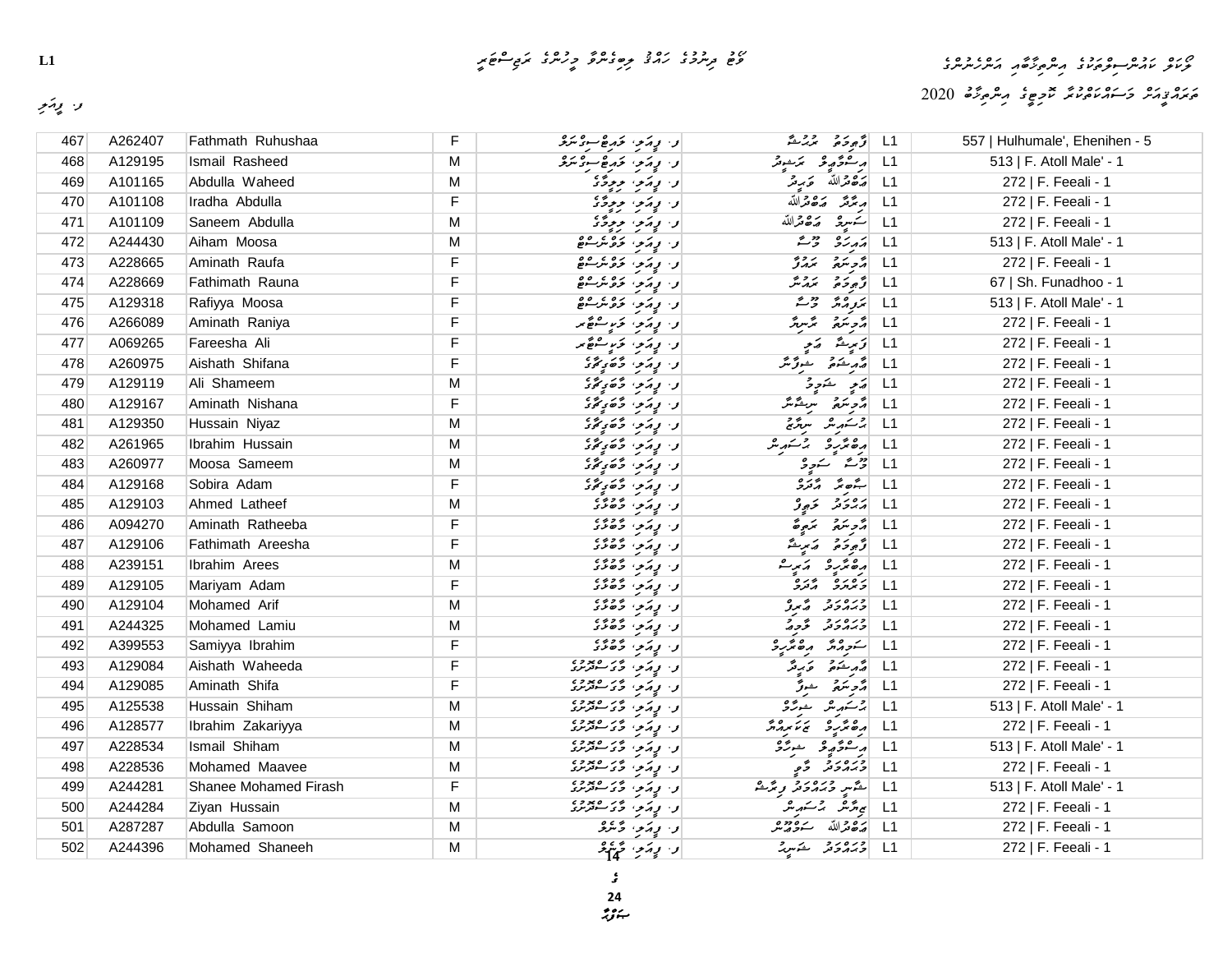<del>خرىكى ئام.ش بۇرى</del>ماي مىلزمەتھەر مىلزىكىلىك *2020 ބު ތިޚާ އިން ގެ ޓީ މި ކޮ ރާ ކު ތް ކަ އް ސަ މަ ށް އަ ޤީ އް ރަ ތަ*

و· *ومنو* 

**L1** 

| 503 | A113024 | Suruhaba             | F | ن په دې د شرو                         | $222$ $-11$                                                   |                | 557   Hulhumale', Ehenihen - 5 |
|-----|---------|----------------------|---|---------------------------------------|---------------------------------------------------------------|----------------|--------------------------------|
| 504 | A063671 | Ahmed Moosa          | M | ن وٍ دَمِنِ دَءِ ۽ ٥٤٥                | $23.221$ L1                                                   |                | 272   F. Feeali - 1            |
| 505 | A317738 | Fathimath Wazuna     | F |                                       | L1 أَوَّج <i>وحَهُ وَيَ</i> مَّرُ                             |                | 272   F. Feeali - 1            |
| 506 | A317730 | Jameela Adam         | F | والمحادث وكالمرداء والمحاد            | L1 ا <sub>ق</sub> ح و محمد محمد شرقت السرقر<br>مسلمات التاريخ |                | 272   F. Feeali - 1            |
| 507 | A238505 | Jawadha Ahmed        | F | ن وړې د ده ده ده                      | L1 يَحوَّقَرَ بِرَبَّرَوْتَرَ                                 |                | 272   F. Feeali - 1            |
| 508 | A238508 | Jinah Ahmed          | M | ن وأرو، وأورى والماء                  | L1   ي <i>ې مگرڅ مرکز دی</i>                                  |                | 272   F. Feeali - 1            |
| 509 | A406152 | Mohamed Jinaan       | M | ن وړې د ده ده ده                      | ورەرو يې شر                                                   | L1             | 272   F. Feeali - 1            |
| 510 | A129280 | Abdulla Rifau        | M | ن په دې چنگځ                          | L1 رَصْحَرْاللَّهُ مَرَ <i>وَّهُ</i>                          |                | 277   F. Nilandhoo - 2         |
| 511 | A069299 | Ahmed Rifau          | м | ار، ويرس ويرة                         | $2222$ $-222$                                                 |                | 513   F. Atoll Male' - 1       |
| 512 | A075873 | Aishath Rifaa        | F | اور ويرتو، ويثنى                      | L1 <i>مەم شەق بىرۇ</i> م                                      |                | 272   F. Feeali - 1            |
| 513 | A265450 | Ali Rifau            | M | ار. رٍ پرَمُو، جِسَّمَ                | L1   <i>مَرِ بِروُّهُ</i>                                     |                | 513   F. Atoll Male' - 1       |
| 514 | A129279 | Aminath Rifua        | F | ار، ويرَمُو، ويتَّنَعُ                | L1 أُمْرَسُو بِرَوْمٌ                                         |                | 272   F. Feeali - 1            |
| 515 | A049414 | Fathimath Moosa      | F | ار، ويرو، ويتمعُ                      | $2, 3, 5, 5$ $\sim$ 11                                        |                | 272   F. Feeali - 1            |
| 516 | A265449 | Hussain Rifau        | M | ار، ويرَمُو، وِسَمَّعْ                | رحم شهر معرقرها                                               | L1             | 272   F. Feeali - 1            |
| 517 | A011097 | Ismail Waheed        | M | ار. رٍ پرَمَ چِسَمَعُ                 | أرىسى ئەرقى ئۇياتىر                                           | L1             | 272   F. Feeali - 1            |
| 518 | A244402 | JOODH AHMED          | M | او- وِرَمَو، وِسَمَّعَ                | ود د در د<br>محمد مدرو تر                                     | L1             | 463   Srilanka / Colombo - 4   |
| 519 | A265452 | Mariyam Rifua        | F | ار. وٍړَی وِیُنځ                      | $29 - 272 = 11$                                               |                | 297   Th. Gaadhiffushi - 1     |
| 520 | A129278 | Mohamed Rifau        | M | ار، ويرَمُو، ويُرَجّ                  | 22 ביני היבר<br>היה ביני היבר                                 | L1             | 272   F. Feeali - 1            |
| 521 | A259960 | Adam Rasheedh        | M | اوا وأمر وسكر مدير                    | أدكروا أترشوقر                                                | L1             | 284   Dh. Kudahuvadhoo - 1     |
| 522 | A259971 | Ahmed Rasheed        | M | والمحمد والمحافيدة                    | L1 <i>مُدُوَمَّة مَرْ</i> حَدِّةً                             |                | 272   F. Feeali - 1            |
| 523 | A259973 | Aishath Ibrahim      | F | اور ومكور وسكاسكر                     | $2.20$ $2.40$ $1$                                             |                | 272   F. Feeali - 1            |
| 524 | A351058 | Fathimath Leena      | F | اور ومكور وسكانه                      | L1 <i>وَّهِ دَهْ</i> مِسَّر                                   |                | 272   F. Feeali - 1            |
| 525 | A129091 | Ibrahim Moosa        | M | والإمكام وبلوكريم                     | أرە ئۆر ئەست                                                  | L1             | 272   F. Feeali - 1            |
| 526 | A129153 | Ismail Rasheed       | M | والإمكام والمقاطرة                    | أم سكوكم ومحر المركب وتر                                      | L <sub>1</sub> | 282   Dh. Hulhudheli - 1       |
| 527 | A129139 | Moosa Ibrahim        | M | اور ويكور وبيفاشيان                   | 3, 20, 20                                                     | L1             | 272   F. Feeali - 1            |
| 528 | A129154 | Nasheeda Adam        | F | ن وٍ مَنْ وِسِعَشْرِ مَنْ             | L1 سَرَجومَد مُرْمَرْدُ                                       |                | 272   F. Feeali - 1            |
| 529 | A129152 | Zeeniya Ibrahim      | F | اوا ومكوا وللمكرمة                    | بمستر مقتررة                                                  | L1             | 272   F. Feeali - 1            |
| 530 | A129299 | Aishath Ratheeba     | F | والإمكام وسقاهدة                      | وكرشو بموة                                                    | L1             | 272   F. Feeali - 1            |
| 531 | A266165 | Aminath Sagibath     | F | والإمكام والملامين                    | L1 أَمُرْحِبَّرَةً مُسَّوَّةً مِ                              |                | 513   F. Atoll Male' - 1       |
| 532 | A129219 | Hassan Adam          | M | والإمكام وسقاسموني                    | L1 پزشش م <i>جود</i> ه                                        |                | 272   F. Feeali - 1            |
| 533 | A129303 | Aishath Shaheen      | F | ار. دٍ پرَمُو، سَرَبَرُ شَ            | L1 <i>مەم ھۇرىتى ھۇرىتى</i>                                   |                | 272   F. Feeali - 1            |
| 534 | A129304 | Aminath Sirmeen      | F | ار، رِمَزِ، مَرَمَرُ -                | L1   مُرْحِسَةُ سِيمْحِيشُ                                    |                | 513   F. Atoll Male' - 1       |
| 535 | A244408 | Shadhaa Abdul Qafoor | F | ار، رِمَزِ، مَرَمَرُ -                | L1 خەش مەھىر <i>ى دە د</i>                                    |                | 513   F. Atoll Male' - 1       |
| 536 | A062657 | Sheereen Ahmed       | F | ن وٍمَن مَرَّمَرُ -                   | L1   سومریش ا <i>ز پرو</i> تر                                 |                | 272   F. Feeali - 1            |
| 537 | A137926 | Abdul Nasir          | м | ار، إِرْكُمْ، اللَّيْءُ أَوَاللَّيْءُ | L1 <i>ەڭ ھەرە شبەت</i> ر                                      |                | 513   F. Atoll Male' - 1       |
| 538 | A071793 | Nazima Ali           | F | ر، ږېرو، سموڅ وکلولو                  | أنثغوث أرمز                                                   | L1             | 513   F. Atoll Male' - 1       |

مح<br>24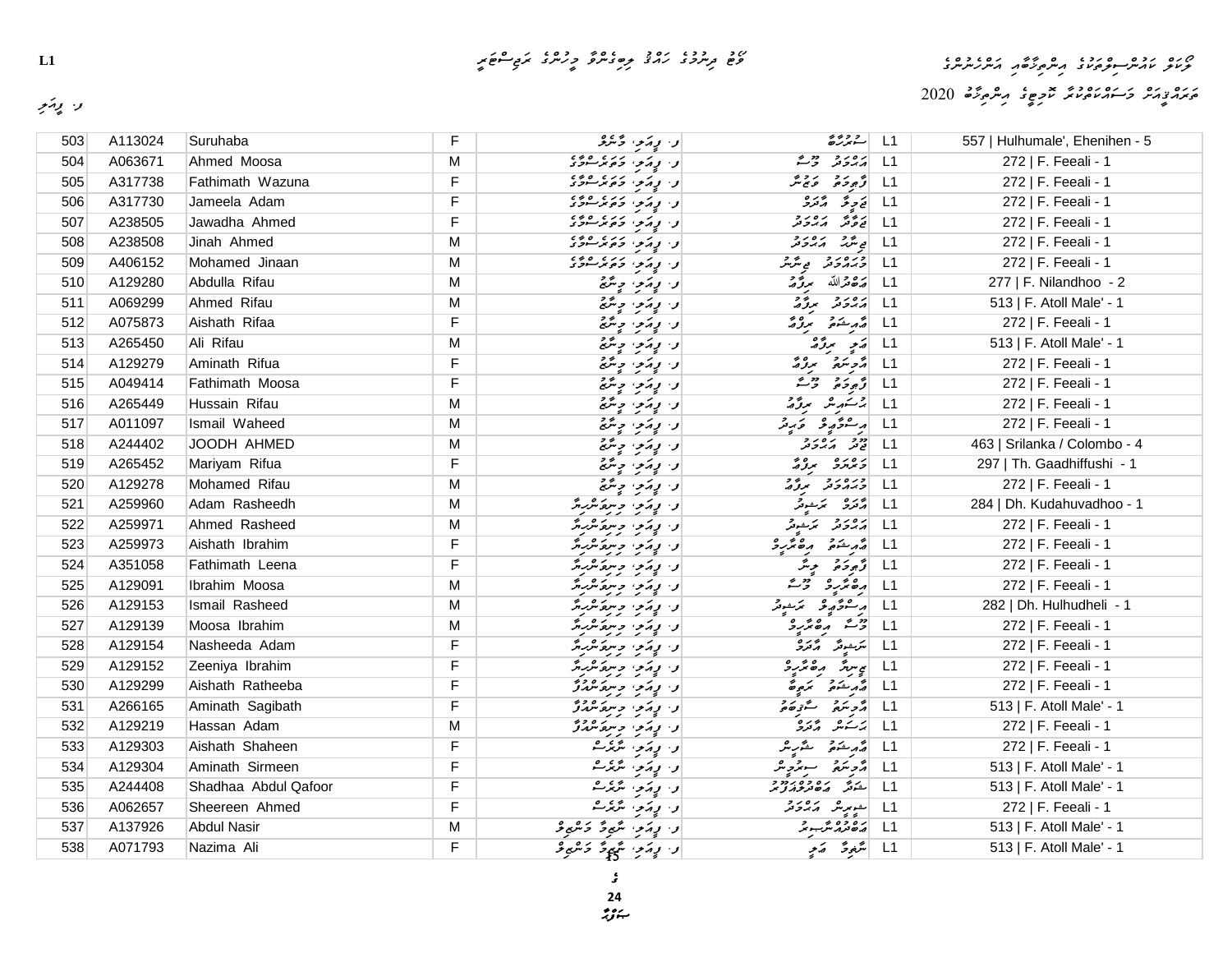<del>خرىكى ئام.ش بۇرى</del>ماي مىلزمەتھەر مىلزىكىلىك *2020 ބު ތިޚާ އިން ގެ ޓީ މި ކޮ ރާ ކު ތް ކަ އް ސަ މަ ށް އަ ޤީ އް ރަ ތަ*

و· *ومنو* 

**L1** 

| 539 | A152904 | Ahmed Siraj        | м           | ر. رٍيزَمِ، سُمَّى سِيرَسْرَى وَ       | L1   <i>مەنەۋەتە</i> سە <i>نۇ</i> ق                                                 | 272   F. Feeali - 1      |
|-----|---------|--------------------|-------------|----------------------------------------|-------------------------------------------------------------------------------------|--------------------------|
| 540 | A129335 | Ahmed Zahir        | M           | ار، رِمَزِ، سُمِ سِرَسُها وَ           | L1 <i>مُدْوَنْ مُ</i> رْمُ                                                          | 272   F. Feeali - 1      |
| 541 | A071239 | Ibrahim Zuhair     | M           | ار، وړکو، نگې نیمکه د                  | L1   م <i>ەشرى</i> ق ئە <i>رىدى</i> گە                                              | 513   F. Atoll Male' - 1 |
| 542 | A263353 | Mohamed Firas      | М           | ار، رٍ مَرَمٍ، سَمَّعِ سِرْ سُمَّعَ دُ | L1 دېم دېمر وېژگ                                                                    | 272   F. Feeali - 1      |
| 543 | A160320 | Naazinee Adam      | F           | وا وٍ مَرَى السَّي الرِيَاسُ وَ        | L1 شمع سر م <sup>ح</sup> مده                                                        | 513   F. Atoll Male' - 1 |
| 544 | A129225 | Sadna Adam         | F           | ار، رِړَسِ، سُمَّے سِرَسُرْہو ک        | L1   سُمْرُسٌ مُقرِّرٌ                                                              | 272   F. Feeali - 1      |
| 545 | A153946 | Ahmed Jaleel       | М           | و- وٍ ړٌی سَمِرِوٌوَسُمِ و             | L1 <i>مَدْدَة.</i> ق يَوتْرُ                                                        | 272   F. Feeali - 1      |
| 546 | A244385 | Aishath Ifaasha    | F           | و- وٍ ړَځٍ، سَمِرِدَّدَشْهاد           | L1   مُدِينَة دِرْيَّة                                                              | 272   F. Feeali - 1      |
| 547 | A264252 | Asila Ahmed Jaleel | F           | ار، رِمَزِ، سَمِرِدَّدَشْهِ وَ         | L1   مەسىرى <i>مەدەند</i> <sub>ق</sub> ورى                                          | 272   F. Feeali - 1      |
| 548 | A087278 | Haris Ahmed        | м           | اور وأيكوا الكميروكوكليني              | L1 كَيْمِيْرُ مَدْحَقْر                                                             | 272   F. Feeali - 1      |
| 549 | A264254 | Mohamed Ahmed      | M           | اور أومكور سكيرتخذ كمنتها في           | $5.201$ $2.012$ $1$                                                                 | 272   F. Feeali - 1      |
| 550 | A122269 | Nadheela Jaleel    | F           | ار، رٍمَرِ، سَمِرِدَّدَشِی د           | L1   سَرْمِرتَرٌ     يَ وِتْرَ                                                      | 513   F. Atoll Male' - 1 |
| 551 | A129227 | Saadhila           | F           | ار. رٍ ړَتَرِ، سَمِرتَرَدَشْها وَ      | L1   سەھرىتى                                                                        | 272   F. Feeali - 1      |
| 552 | A129228 | Shakeela Ali       | F           | و . وٍ ړَی سَمَبِرِوَّۃَ شَہْرَدُ      | L1   شەبۇ كەم                                                                       | 272   F. Feeali - 1      |
| 553 | A264255 | Simla Ahmed        | F           | و- وٍ رَمِ سَرَمِرِ وَّوَ سُرْمٍ وَ    | L1   س <i>وق م</i> مردند                                                            | 513   F. Atoll Male' - 1 |
| 554 | A130387 | Ahmed Ihsaan       | М           | اوسوپرې سرپرې کمونځ                    | L1 <i>مَدْوَمْ مِدْسَّ</i> سْ                                                       | 272   F. Feeali - 1      |
| 555 | A085086 | Fathimath Ahmed    | F           | اوسوپموس سكري كمبونى                   | L1 وَّجِوَدَةُ مَ <sup>رُود</sup> َ                                                 | 272   F. Feeali - 1      |
| 556 | A035000 | Gamariyya Adam     | F           | اوا ومكوا الممكروسكونى                 | L1 تۆ <i>ەبىرە ئۇ مەندە</i>                                                         | 272   F. Feeali - 1      |
| 557 | A265457 | Ahmed Suhan        | М           | او ومرد سدوسه                          | L1 <i>أرْدُوَنْ سُ</i> رْسُ                                                         | 513   F. Atoll Male' - 1 |
| 558 | A129274 | Athifa Hassan      | F           | اور ويمنوا سروديا وه                   | L1 ۾ُج <i>وڙ بَهَ شر</i>                                                            | 272   F. Feeali - 1      |
| 559 | A244404 | Azzam Mohamed      | М           | والمحصر والمتعرف المعالمة              | $3,0,0,0$ $3,0,0,0$ $1$                                                             | 272   F. Feeali - 1      |
| 560 | A129273 | Fathimath Anoosha  | F           | والمحضر والمتعرف والمحدث               | L1 <i>وُجِودَة مَ</i> تَرْسَّمُ                                                     | 272   F. Feeali - 1      |
| 561 | A129135 | Mohamed Adam       | M           | والمحضر والمتعرف المعالمة              | 5, 5, 7, 7, 7, 7                                                                    | 272   F. Feeali - 1      |
| 562 | A122216 | Yasfa Mohamed      | $\mathsf F$ | والمحامرة المتعارفين وه                | L1 أَبَرْ سْتَوَرَّ مَرْدُونَدْ                                                     | 272   F. Feeali - 1      |
| 563 | A045615 | Adam Saeed         | M           | اوا وٍ مَنْ سِمْ يَمْدُ                | L1 ا <i>نگ<sup>و</sup>ن کے م</i> قر                                                 | 272   F. Feeali - 1      |
| 564 | A238473 | Aishath Simna      | F           | اور ومكور سلائملاقى                    | L1 مەم ئىكتى سىر ئىگە                                                               | 272   F. Feeali - 1      |
| 565 | A129307 | Aminath Rasheeda   | F           | اور ويكور سيكتوبرو                     | L1 أَمُّ <i>وسَمَّةً</i> مَمَّسُومَّر                                               | 272   F. Feeali - 1      |
| 566 | A129309 | Nazeef             | M           | اور ويكور سيكتملا                      | L1  سَمَعِ وَ                                                                       | 272   F. Feeali - 1      |
| 567 | A244291 | Raeesha Adam       | F           | اور ومكور سلافلاقى                     | L1 بَرَمِــَّةً مُرْمَرْدُ                                                          | 272   F. Feeali - 1      |
| 568 | A238479 | Rasha Adam         | F           | او- وٍمَنْ سِمْنَوْمِنْ                | L1 بَرْتُ مُرْمَرْدُ                                                                | 272   F. Feeali - 1      |
| 569 | A238475 | Sana Adam Saeed    | F           | اور ويكور سيكومو                       | L1   سَتَشَرَّ دُوَرْتَ سَتَهِيضُ                                                   | 272   F. Feeali - 1      |
| 570 | A129308 | Shifaz             | M           | اور ومكور سمكومانى                     | $\mathcal{E}$ $\mathcal{E}$ $\mathcal{E}$ $\mathcal{E}$ $\mathcal{E}$ $\mathcal{E}$ | 513   F. Atoll Male' - 1 |
| 571 | A149766 | Abdulla Rasheed    | M           | اوا ومكوا سمائي مقامر                  | L1 مَهْ هُمَّرَاللَّهُ مَرَسْوِمْر                                                  | 272   F. Feeali - 1      |
| 572 | A155979 | Ahmed Rasheed      | М           | والمحمد والمستر المقامير               | L1 <i>مُدُوَمْ مَرْجِ</i> مْ                                                        | 272   F. Feeali - 1      |
| 573 | A155656 | Ibnisee            | м           | والمحمد والمستر والمحافظ               | L1   مەسرىبە                                                                        | 272   F. Feeali - 1      |
| 574 | A261652 | Muniathunnufoos    | F           | ادا ويركب المهم والمقامر               | L1 خېرىد <i>مەدەبىرى</i>                                                            | 272   F. Feeali - 1      |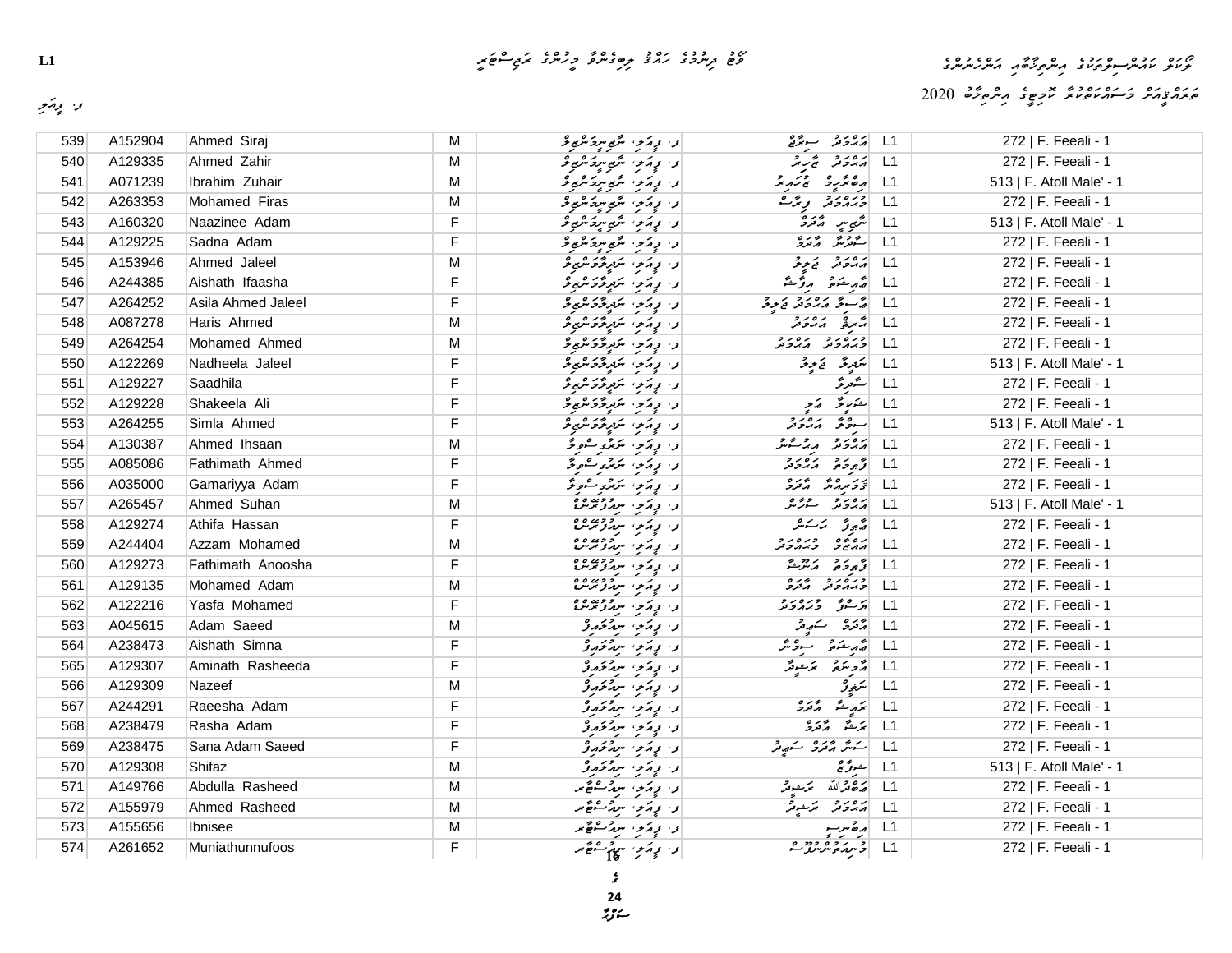*ޯކަލް ކައުންސިލްތަކުގެ އިންތިޚާބާއި އަންހެނުންގެ ވޯ ލ ތަރައްޤީއަށް މަސައްކަތްކުރާ ކޮމިޓީގެ އިންތިޚާބު 2020*

ى <sub>م</sub>ەتىر

| 575 | A129337 | Adam Ali              | M            | و. وٍ پَرَمُو، سَرْمَشَّشَ                   | L1 ا <i>مُّ</i> قرَّدُ م <i>َ</i> ح                            | 272   F. Feeali - 1       |
|-----|---------|-----------------------|--------------|----------------------------------------------|----------------------------------------------------------------|---------------------------|
| 576 | A129342 | Ahmed Adam            | M            | أو. وٍيَرَمُو، سَرِيدٌ مَثَرٌ                | $33.3$ $-25.2$ $-11$                                           | 272   F. Feeali - 1       |
| 577 | A129317 | Ameena Ibrahim        | F            | ار، ويكو، سيشكل                              | L1 أ <i>مَّجِسٌ م</i> ِ صَمَّ <i>بِ</i> 1                      | 513   F. Atoll Male' - 1  |
| 578 | A129316 | Inaz Adam             | M            | اور وٍمَو، سِيَّمَرُ                         | L1 مەشىخ م <i>ەترى</i>                                         | 272   F. Feeali - 1       |
| 579 | A129315 | Mohamed Adam          | М            | او- وٍمَو، سَرَجُمْ                          | כנסני הנק<br>L1                                                | 272   F. Feeali - 1       |
| 580 | A266200 | Shifa Adam            | E            | اور ومكور سيشكل                              | L1   سُوتٌ مَ <i>دَّمَ</i> دُ                                  | 272   F. Feeali - 1       |
| 581 | A265454 | Abbas Mohamed         | M            | اور ومكور سمائي ومحمو                        | $3,0,2$ $2,0,3$ $1$                                            | 272   F. Feeali - 1       |
| 582 | A265455 | Ahmed Mohamed         | M            | اور ومكور سماؤه ومح                          | L1 <i>הُגُכ</i> َى <i>دُيُہُوَى</i>                            | 272   F. Feeali - 1       |
| 583 | A129271 | Aishath Niuma         | F            | ار، وٍمَن، سِمْتَوْهِ وَ                     | $rac{3}{2}$ $rac{3}{2}$ $rac{3}{2}$ $frac{3}{2}$ $\frac{1}{2}$ | 272   F. Feeali - 1       |
| 584 | A129272 | Aminath Wafira        | F            | اور ويكور سيقومو                             | L1 أَمُرْسَنَهُمْ قُومَدٌ                                      | 272   F. Feeali - 1       |
| 585 | A160556 | Ibrahim Rasheed       | M            | اور ومكور سمائي و مح                         | L1 م <i>ەھترى</i> رى ئرىنې <i>م</i> تر                         | 272   F. Feeali - 1       |
| 586 | A047405 | Mohamed Ibrahim       | M            | و. وٍ <i>مَنٍ سِمْ</i> قُونٌ                 | כגתכני תפתיכ<br>L1                                             | 272   F. Feeali - 1       |
| 587 | A265456 | Waarisa Mohamed       | F            | اور ومرو، سمەۋەپۇ                            | L1 <i>قىمەت دېم</i> ەدىر                                       | 272   F. Feeali - 1       |
| 588 | A403044 | Wafiyya Mohamed       | F            | وا وٍمَنْ سِمْنَوْهِ وَ                      | L1 <i>وَوَدْ جَدَ دَوْ</i>                                     | 272   F. Feeali - 1       |
| 589 | A129068 | Abdul Rahmaan Ibrahim | M            | او- وٍمَنو، سِرَّدَة                         | $1 - 1$                                                        | 272   F. Feeali - 1       |
| 590 | A129290 | Ahmed Azuhaan         | М            | اوسوخوا سرقرة                                | L1 <i>محدود مح</i> مد م                                        | 272   F. Feeali - 1       |
| 591 | A387527 | Azumee Abdul Rahmaan  | M            | اور ومكور سرده                               | L1 <i>היק הסינה היספ</i>                                       | 272   F. Feeali - 1       |
| 592 | A266854 | Faruhaan Abdul Rahman | M            | اور ويركوا البراكري                          | L1 زروی پره ده در دوره د                                       | 272   F. Feeali - 1       |
| 593 | A129286 | Mohamed Siruhan       | M            | اور وٍ مَوَ سِرَّدَ                          | L1 ديرورو سنرگش                                                | 272   F. Feeali - 1       |
| 594 | A129291 | Nazeeha Ali           | F            | او، وٍمَو، سِرَّدَ                           | لىكى كە ئە<br>L1                                               | 272   F. Feeali - 1       |
| 595 | A122213 | Nazuha Abdul Rahman   | F            | اور وٍ په دو، سرگری                          | ה כל הסכם הסליכ<br>ייתאיה הסיקה <i>ההכ</i> ית<br>L1            | 272   F. Feeali - 1       |
| 596 | A129182 | Ahmed Niyaz           | M            | و وأو سره وه                                 | L1 <i>مُدْدَفَرْ</i> س <i>رگ</i> ُ                             | 272   F. Feeali - 1       |
| 597 | A129186 | Aishath Niyaza        | F            | اور ومكور سرد من من                          | L1 أَشْهَرْ مَشْهُمْ سِيَدْبَعُ                                | 272   F. Feeali - 1       |
| 598 | A129187 | Aminath Ziyada        | F            | و٠ وِ دَوِ سِرَّجْ يَرْج                     | L1 أُمُّ حِسَنَةً مِنْ مُحَمَّدٌ                               | 272   F. Feeali - 1       |
| 599 | A132910 | Fathmath Niyama       | F            | ن وأرو، سردة بره                             | L1 أَوَّجِعَةُ سِمَّدَّدُّ                                     | 272   F. Feeali - 1       |
| 600 | A129184 | Fiyaza Moosa          | F            | اور ويركو المسترج مرج                        | $\stackrel{2}{\sim}$ ورمج ومستر 11                             | 382   Maradhoofeydhoo - 1 |
| 601 | A129185 | Gamariyyath Mohamed   | F            | و. وړې سرگانون                               | L1 <i>تؤكيروگرو ويرو</i> گر                                    | 272   F. Feeali - 1       |
| 602 | A129183 | Mariyam Thasleema     | F            | و. وٍ مَرَو، سِرَّجْ مَرَج                   | L1 <i>وَبُرْدَة وَسَعِرَةُ</i>                                 | 252   ADh. Dhigurah - 1   |
| 603 | A262831 | Moosa Abdul Rahman    | M            | ن وٍ مَرَدٍ سِرَّ مِنَّ مِنَ                 | L1 در ده ده ده بره در                                          | 272   F. Feeali - 1       |
| 604 | A263340 | Ahmed Unaish          | M            | ار، ومدَو، سرگوَس                            | $2.22$ $2.20$ $11$                                             | 272   F. Feeali - 1       |
| 605 | A228520 | Mohamed Anees         | M            | اور ومزو، سرگار مث                           | L1 <i>وَبَهُمْ وَبَوْ</i> مَسِرَ ا                             | 272   F. Feeali - 1       |
| 606 | A162961 | Saleema Moosa         | F            | ار، پېړو، سرگوش                              | L1  سَنَوِرٌ وَ"سُدُّ                                          | 272   F. Feeali - 1       |
| 607 | A244302 | Afaa Mohamed          | $\mathsf{F}$ | ار. وړې شرعونو                               | $35923$ $32$ $L1$                                              | 513   F. Atoll Male' - 1  |
| 608 | A238524 | Ahmed Aiman           | M            | اور ومرد المرتم للروت                        | L1 <i>مُدْدَوْ مُددَ</i> مْر                                   | 272   F. Feeali - 1       |
| 609 | A238514 | Aminath Shiura        | F            | ار. وٍمَنْ شَمَّسِهِ وَّ                     | L1 أُمُّ جِسَمَةً مُسْتَمَرَّةً                                | 272   F. Feeali - 1       |
| 610 | A129111 | Azra Adam             | F            | ادا دٍ پَرَمُ اللهِ مَمْ اللهِ عَلَيْهِ مِنْ | L1 <i>مَا فَرْمَّہُ مُ</i> مَ <i>ّدة</i> ُ                     | 272   F. Feeali - 1       |

*ގެ* **24**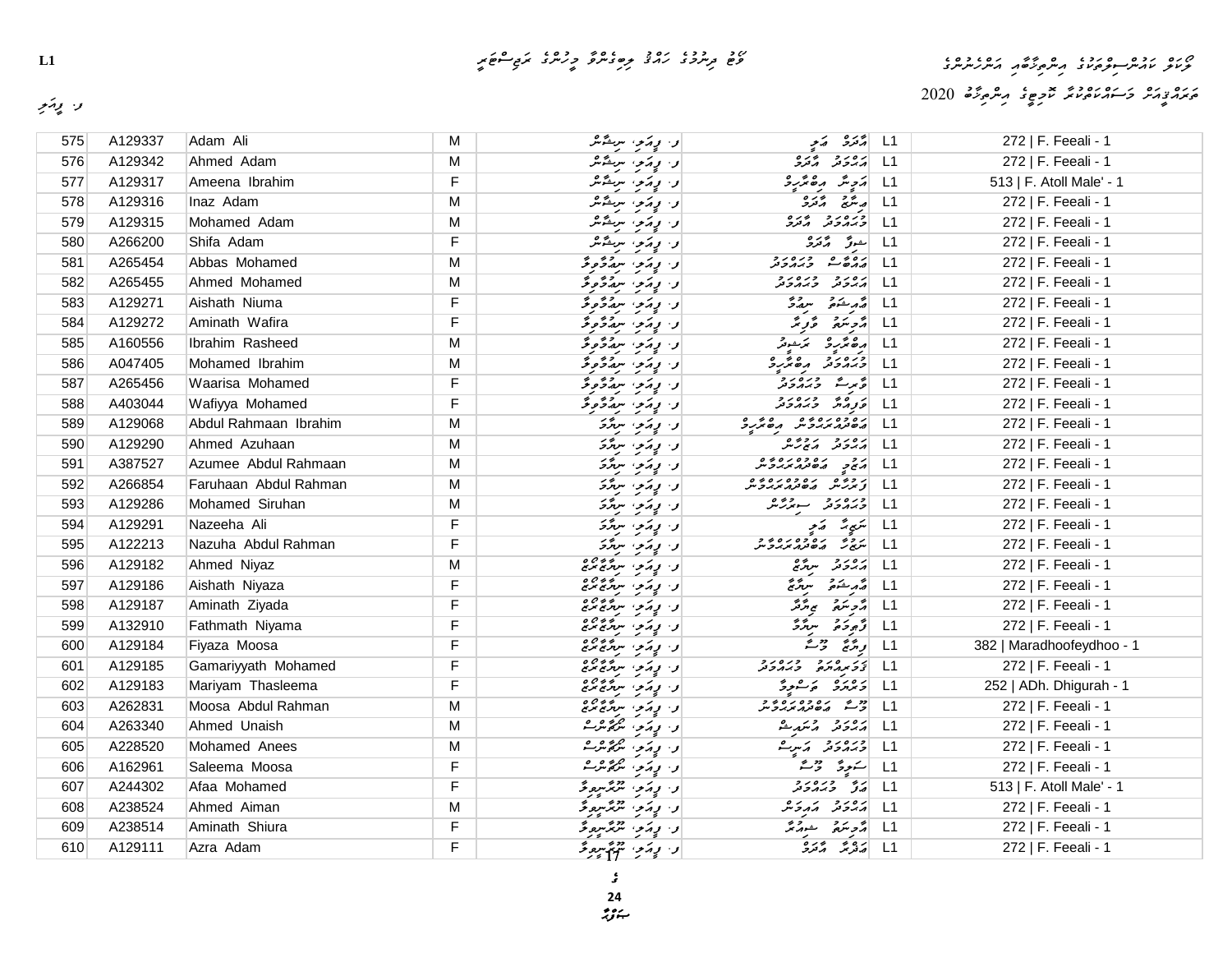<del>خرىكى ئام.ش بۇرى</del>ماي مىلزمەتھەر مىلزىكىلىك *2020 ބު ތިޚާ އިން ގެ ޓީ މި ކޮ ރާ ކު ތް ކަ އް ސަ މަ ށް އަ ޤީ އް ރަ ތަ*

و· *ومنو* 

**L1** 

| 611 | A238519 | Majidha Mohamed    | F | ار. وٍمَرَمٍ، شَمَّسْهُ وَ       | L1   دَّمِ مَدْ دَبَرْدُونر                                                            | 272   F. Feeali - 1            |
|-----|---------|--------------------|---|----------------------------------|----------------------------------------------------------------------------------------|--------------------------------|
| 612 | A301475 | Mohamed Bassam     | M | ار، وٍمَرَمٍ، شَمَّسْهِ وَ       | $3.2022$ $-2.2022$ $-11$                                                               | 513   F. Atoll Male' - 1       |
| 613 | A122467 | Mohamed Nasir      | M | ار، ومرَم، شَمَّسِهِ وَ          | L1 دېمگرونکر مگر <i>پ</i> ونکر                                                         | 272   F. Feeali - 1            |
| 614 | A238516 | Naajilaa Mohamed   | F | ار. وٍمَرِ، شَمَّسِهِ وَ         | L1   سَمَّهِ حَدَّ صَدَّرَ حَدَّ                                                       | 272   F. Feeali - 1            |
| 615 | A238522 | Samee Abdul Nasir  | М | او، وٍمَنْ شَمَّسِهِ وَ          |                                                                                        | 272   F. Feeali - 1            |
| 616 | A046101 | <b>Abdul Nasir</b> | м | الاستوركين الترمكر سريحا         | L1 <i>ەڭ ھىرە شبەيد</i>                                                                | 272   F. Feeali - 1            |
| 617 | A130388 | Aishath Nazla      | F | اور ومكور الشي محمد              | L1 مەم ئىسىم ئىسى ئىس                                                                  | 272   F. Feeali - 1            |
| 618 | A129311 | Aminath Fazeela    | F | اور وٍمَوِ، شَعْوَةٌ وَ          | L1   مَرْحِسَنَةُ      وَمِوَّتَرَ                                                     | 272   F. Feeali - 1            |
| 619 | A129312 | Fathimath Fazla    | F | وا وٍمَرَمٍ، شَمْعِرَةٌ وَ       | L1 وَجِودَة وَيَ تَحَ                                                                  | 272   F. Feeali - 1            |
| 620 | A266893 | Mohamed Moosa      | М | اور ومقرما الثموقرى              | $23.22$ $11$                                                                           | 272   F. Feeali - 1            |
| 621 | A391858 | Naail Ahmed        | М | ار، وٍ مَرَمٍ، شَمْعِ قَرْءٌ     | L1   يثمد عبد المردوند                                                                 | 272   F. Feeali - 1            |
| 622 | A244411 | Naif Ahmed         | М | اور ويرَموا الثمومُّوَة          | L1 پن <i>گه دفتر میگ</i> وند                                                           | 272   F. Feeali - 1            |
| 623 | A266894 | Shuaib Moosa       | М | ن دٍ مَنْ شَعْرَةٌ               | $23 - 212$ $-11$                                                                       | 272   F. Feeali - 1            |
| 624 | A129313 | Zulaikha Moosa     | F | اور ويرتو، شموقه                 | $23 - 52$ $-11$                                                                        | 272   F. Feeali - 1            |
| 625 | A260633 | Abdulla Zameer     | M | ار، وأمر سلم المعدم في مر        | L1 حَدَّةَ قَدْاللَّهُ تَجَرَّ مِرْ                                                    | 272   F. Feeali - 1            |
| 626 | A046280 | Ahmed Zameer       | М | اور ومزوا الكنده عاواة           | L1 <i>مەرى ئى</i> جە                                                                   | 272   F. Feeali - 1            |
| 627 | A129144 | Ibrahim Zameer     | M | ار. وٍمَرَ سَمَعَه عَوَمَ        | L1 <i>مِنْ جُرِّدِ تَوَبِّرُ</i>                                                       | 513   F. Atoll Male' - 1       |
| 628 | A260626 | Mohamed Zameer     | M | ال ومكور الكلمية فأوتح           | L1 دېرونو خوند                                                                         | 272   F. Feeali - 1            |
| 629 | A129143 | Zahra Idrees       | F | والمحدود المتكرم فأوثى           | L1 كەرجىم مەم <i>رىب</i>                                                               | 272   F. Feeali - 1            |
| 630 | A129314 | Zameera Idrees     | F | والمحضر المتكرم فالمحافي         | L1  سَمَوِیْر م <i>ِیوْمِی</i> ٹ                                                       | 557   Hulhumale', Ehenihen - 5 |
| 631 | A129171 | Firas Ibrahim      | М | الأرا ومكنوا المراء ولحا         | L1  رېژىشە مەھ <i>ئ</i> رىبىۋ                                                          | 513   F. Atoll Male' - 1       |
| 632 | A261704 | Ghiyaas Ibrahim    | М | الار ومكن مكانا ولمحا            | L1 مٰ پڑھ م <i>ے پڑ</i> ے                                                              | 513   F. Atoll Male' - 1       |
| 633 | A085096 | Ibrahim Moosa      | М | الاستومانوا المراء وقر           | $23 - 22 = 11$                                                                         | 272   F. Feeali - 1            |
| 634 | A085013 | Moomina Moosa      | F | والإمكر المراءوقى                | L1 در در ژبه                                                                           | 272   F. Feeali - 1            |
| 635 | A085101 | Muna Ibrahim       | F | ن وړې د کامونځ                   | L1 دېگر م <i>ەھ</i> مگرىدى                                                             | 272   F. Feeali - 1            |
| 636 | A129281 | Aishath Sameema    | F | ن بِهُمْ رُمْهِ وَ               | L1 مُدْمَنْہُ سَج <sup>و</sup> دٌ                                                      | 272   F. Feeali - 1            |
| 637 | A244413 | Ajwadh Moosa       | М | ار. رٍ پرَ مِ، بَرْ شَيْءٌ وَ دَ | $23.322$ $-11$                                                                         | 272   F. Feeali - 1            |
| 638 | A360090 | Aminath Zuhaira    | F | ار. رٍ پرَمِ، بَرْسْہِ وُدْ      | L1 أُمُّ حِسَنَةً مَحْ سَهِ مِمَّد                                                     | 272   F. Feeali - 1            |
| 639 | A266898 | Jailam Moosa       | М | ادا وٍمَرَ وَعُمَّوَدٌ           | $23$ $332$ $11$                                                                        | 272   F. Feeali - 1            |
| 640 | A129246 | Moosa Jaleel       | M | ادا وٍمَوا وَعُمَّعَوَّدَ        | L1 حيث في وتي                                                                          | 272   F. Feeali - 1            |
| 641 | A266899 | Saajidha Moosa     | F | ن بِهَمَرٍ، وَسُمِوَدَّدُ        | L1 اسٹی پورٹر شرکت                                                                     | 272   F. Feeali - 1            |
| 642 | A107040 | Adam Shareef       | M | ادا وأأوا الملاقواني             | L1 أَمُرْتَزَّرٌ شَ <i>مَبِرْ</i>                                                      | 272   F. Feeali - 1            |
| 643 | A244374 | Ahmed Nafiu        | M | اور وٍمَعٍ، مُرْدَوْهِ وَمُعَ    | L1 <i>مەرى بىر ئىگ</i> ر                                                               | 272   F. Feeali - 1            |
| 644 | A129193 | Aishath Rasheeda   | F | ن وٍمَن مَدْوَمُمَرَّ            | L1 مەم ئىشىمە ئىم ئىسىدىگر                                                             | 272   F. Feeali - 1            |
| 645 | A129354 | Fathimath Nishara  | F | اور وٍمَو، مُدَوَّوْمَةٌ         | L1 أَوَّجْرَحْرَمْ سَرْسُتْهُمّْ                                                       | 272   F. Feeali - 1            |
| 646 | A262829 | Mohamed Adam       | м | و ، وړو ، سرد دورو               | $\begin{array}{cc} 0 & 0 & 0 & 0 & 0 \\ 0 & 0 & 0 & 0 \\ 0 & 0 & 0 & 0 \end{array}$ [1 | 272   F. Feeali - 1            |

*ގެ 18*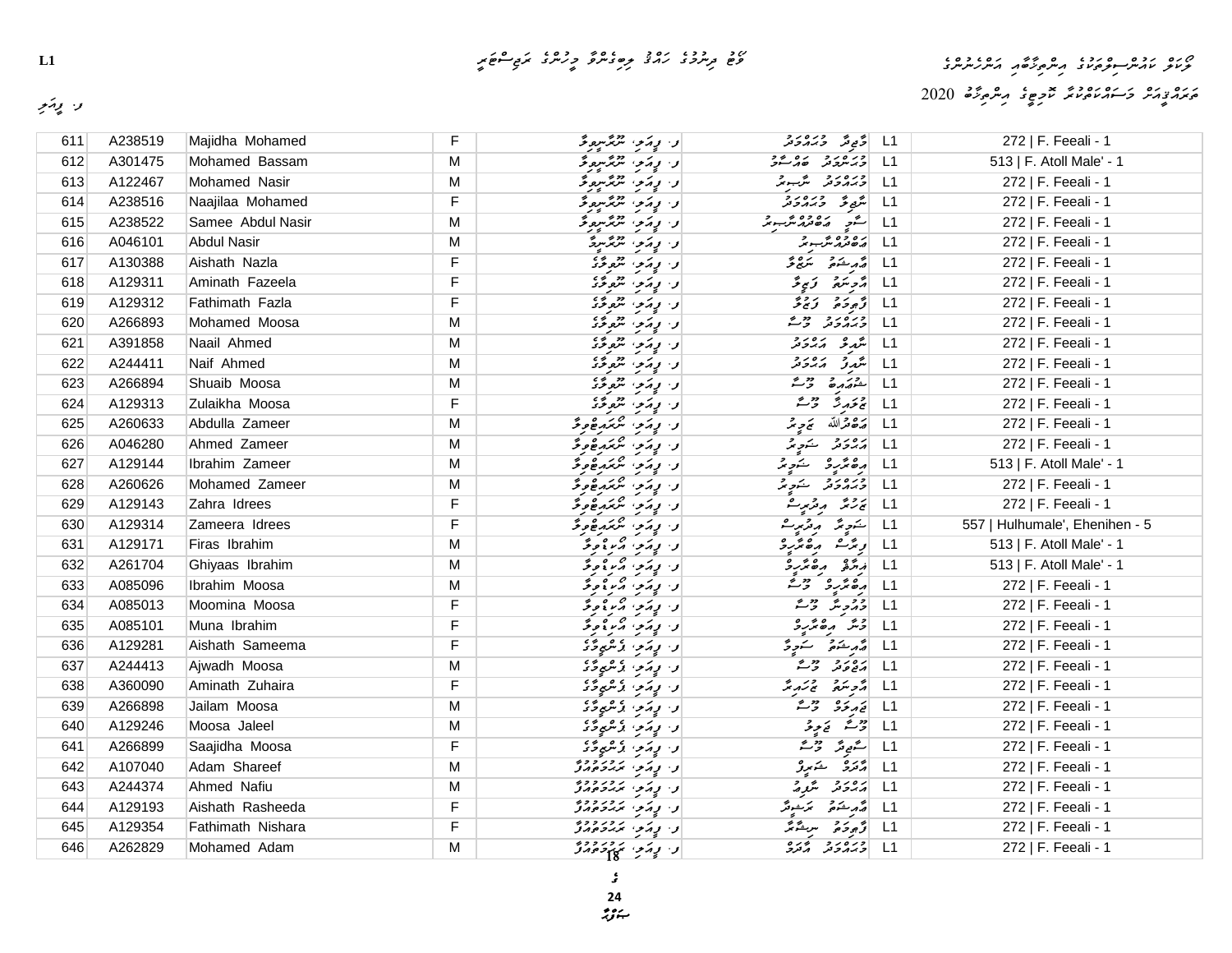*ޯކަލް ކައުންސިލްތަކުގެ އިންތިޚާބާއި އަންހެނުންގެ ވޯ ލ ތަރައްޤީއަށް މަސައްކަތްކުރާ ކޮމިޓީގެ އިންތިޚާބު 2020*

ى <sub>م</sub>ەتىر

| 647 | A262404 | Nabeela Adam          | F | ن وٍ مَنْ مَدَوَءُ مِنْ             | L1 سَهعَدَ مَعْرَضَ                     |    | 272   F. Feeali - 1            |
|-----|---------|-----------------------|---|-------------------------------------|-----------------------------------------|----|--------------------------------|
| 648 | A262405 | Nadha Adam            | F | والإمكع المرود ودود                 | L1 يَرَةً مُرَّتَرَةً                   |    | 272   F. Feeali - 1            |
| 649 | A106272 | Abdulla Fahmee        | M | ن وٍمَن مَعْوَوفَ                   | L1 مَدْهُ قَرْاللّه وَرْحِ              |    | 272   F. Feeali - 1            |
| 650 | A263312 | Ahmed Sahumee         | M | ن وٍمَنْ مَعْوَوَمِّيْ              | L1 <i>مَدْوَمْ سَرْمِ</i>               |    | 272   F. Feeali - 1            |
| 651 | A129221 | Aishath Shaziyya      | F | اور ومكور مكره ومحمى                | L1 مُدِينَة شَ <sub>ك</sub> رْدَ        |    | 272   F. Feeali - 1            |
| 652 | A129220 | Faaiza Ali            | F | و وٍ مَعِ مَعْوَفَوْ                | L1 وَمِعَ صَعِ                          |    | 272   F. Feeali - 1            |
| 653 | A129338 | Hassan Ali            | M | اور وٍمَنْ مَعْوَوَدٌ               | L1   پزشکر کم <i>ی</i>                  |    | 272   F. Feeali - 1            |
| 654 | A365568 | Hassan Arusham Faisal | M | اوا وٍمَوا مَعْوَمُونَّ             | L1   ئەس <i>تىش كەيمىشكى ق.م.سكۇ</i>    |    | 513   F. Atoll Male' - 1       |
| 655 | A103195 | Hawwa Naasira         | F | اوا وٍ مَرَمٍ، مَرَةٌ وَمَرَّدَ     | L1 كەبىر <i>ۇ</i> ش <i>ىبەت</i> ر       |    | 513   F. Atoll Male' - 1       |
| 656 | A244378 | Maasa Abdulla         | F | اوا وٍمَنْ نَمُعُومُ فَرُدُ         | L1   قُرْسٌ صَرَّةَ هَذَاللَّه          |    | 272   F. Feeali - 1            |
| 657 | A244375 | Mohamed Isaam         | м | اوا وٍمَنْ مَعْوَوَنَّ              | כנהבב השכ                               | L1 | 251   ADh. Dhangethi - 2       |
| 658 | A263315 | Saaidha Hassan        | F | اوا وٍ مَرَمٍ، مَرَةٌ وَمَرَّى      | L1   سُم <i>ه مُنْ</i> بَرَسَسْ         |    | 272   F. Feeali - 1            |
| 659 | A263314 | Zeenath Hassan        | F | ن وٍمَن مَعْوَونَّ                  | L1 يوپئر <i>ة بزست</i> ر                |    | 272   F. Feeali - 1            |
| 660 | A129295 | Abdulla Rasheed       | M | اوا وٍ دَمَوا مَرْسْمَلِ            | L1 رَصْحَرْاللَّهُ سَمَّسْوِمْر         |    | 272   F. Feeali - 1            |
| 661 | A129298 | Ahmed Rasheed         | M | اور ويمنوا برندهما                  | L1 <i>مُرْدُى مُمْ مَدْمِيْرِ</i>       |    | 272   F. Feeali - 1            |
| 662 | A129296 | Aminath Dhunya        | F | او- وٍ پرکو، نرگرمان                | L1 أَمُّ حِسَنَةً مِّسْتَدَمَّ          |    | 272   F. Feeali - 1            |
| 663 | A266184 | Ibrahim Rasheed       | М | او- وٍ پڑو، بڑیڑھا                  | L1 <i>مەھەرى ئەتبەت</i> ر               |    | 272   F. Feeali - 1            |
| 664 | A152705 | Mohamed Saeed Adam    | M | اوا وٍ په کوال مرکزه کرد            | כנסגב הנביבים<br>כגובת הקית וניב        | L1 | 272   F. Feeali - 1            |
| 665 | A093569 | Abdulla Rameez        | M | ن وٍمَنِ مَسْرَمَنَوْ وَمَحْ        | L1 مَرْحَدْرَاللَّهُ تَمْرَ <i>ج</i> عْ |    | 513   F. Atoll Male' - 1       |
| 666 | A263792 | Ahmed Rameez          | M | الأروم كالمتعمد والمحافظ            | L1 <i>مَدْدُوَمْ مَرْدِ</i> يْ          |    | 557   Hulhumale', Ehenihen - 5 |
| 667 | A122210 | Aishath Firasha       | F | الا وٍ وَمَنْ مَسْرَ اللَّهُ وَمَحْ | L1 مەم ئىكتىمى بويتى <sup>س</sup> گە    |    | 557   Hulhumale', Ehenihen - 5 |
| 668 | A263789 | Aminath Firasha       | F | ن وٍمَنْ مَسْرَمَا لَمُوهَ          | L1 أُمُّ حِسَنَةً وِيُّنَةً             |    | 513   F. Atoll Male' - 1       |
| 669 | A129266 | Aneesa Adam           | F | الأروم كالمستعمل والمحمد            | L1   رَسِتْ مُسَرَّدُ                   |    | 272   F. Feeali - 1            |
| 670 | A129264 | Fathimath Firasha     | F | الأروم والمحامدة والمحافظ           | L1 أَوَّج <i>وحَةْ وِبِرْ</i> تْهُ      |    | 272   F. Feeali - 1            |
| 671 | A129265 | Hawwa Asifa           | F | ن وٍمَنْ مَسْ مُوْمَنَوْمٌ          | L1 <i>يَدُدُّ</i> مُبِيرُ               |    | 272   F. Feeali - 1            |
| 672 | A096802 | Ibrahim Adam          | М | ن وٍمَنْ مَسْ مُوْمَنَوْمٌ          | L1 م <i>ەھمەر 3 مەدر</i>                |    | 272   F. Feeali - 1            |
| 673 | A263791 | Maisha Ibrahim        | F | ن وٍمَعٍ، مَسْ مَعْ وَمَحْ          | L1 دَرِيْهُ ر <i>ەھت</i> رىۋ            |    | 513   F. Atoll Male' - 1       |
| 674 | A068308 | Mohamed Rameez        | М | ن وٍمَنْ مَسْ مُوْمَوْمَ وَمَحْ     | L1 دېرونو تروی                          |    | 272   F. Feeali - 1            |
| 675 | A266901 | Aazim Mohamed         | М | وا وٍ دَمَوا مُرْسُمَّ              | L1 انگنې <i>5 د 3 د ه</i> رو تر         |    | 272   F. Feeali - 1            |
| 676 | A405995 | Azim Mohamed          | М | اوا وٍمَوا مُرْسُعُ                 | L1 انگهای ویرودور                       |    | 272   F. Feeali - 1            |
| 677 | A053279 | Mohamed Shifaau       | М | اوا وٍمَنوا مُرْسَعُ                | $29.25$ $-25.25$ $-11$                  |    | 272   F. Feeali - 1            |
| 678 | A328112 | Shazna Mohamed        | F | ن دٍ دِرَمٍ، بُرَّسَمُّ             | L1 خۇچ ش <i>ى جەم</i> ر <i>ەند</i>      |    | 272   F. Feeali - 1            |
| 679 | A129343 | Mohamed Iqbaal        | M | ن ومرَ مَنه مَنْ دَمَّ وَمَّن       |                                         |    | 272   F. Feeali - 1            |
| 680 | A129213 | Abdulla Sanoon        | М | ن پېړو، پروگړے                      | L1 رَصْحَرْاللَّهُ سَمْسِ <i>نْدُ</i>   |    | 272   F. Feeali - 1            |
| 681 | A129113 | Aneema                | F | ن پېښو، نوچوگ                       | L1   مەسبر <del>ى</del>                 |    | 272   F. Feeali - 1            |
| 682 | A244297 | Mohamed Sameen        | м | ار، رِهَ مِنْ عَوْمِ مَثَلَ         | L1 <i>وَبَهُ دَوَنَہ</i> مُؤْمِنُہُ     |    | 513   F. Atoll Male' - 1       |

*ގެ*

**24**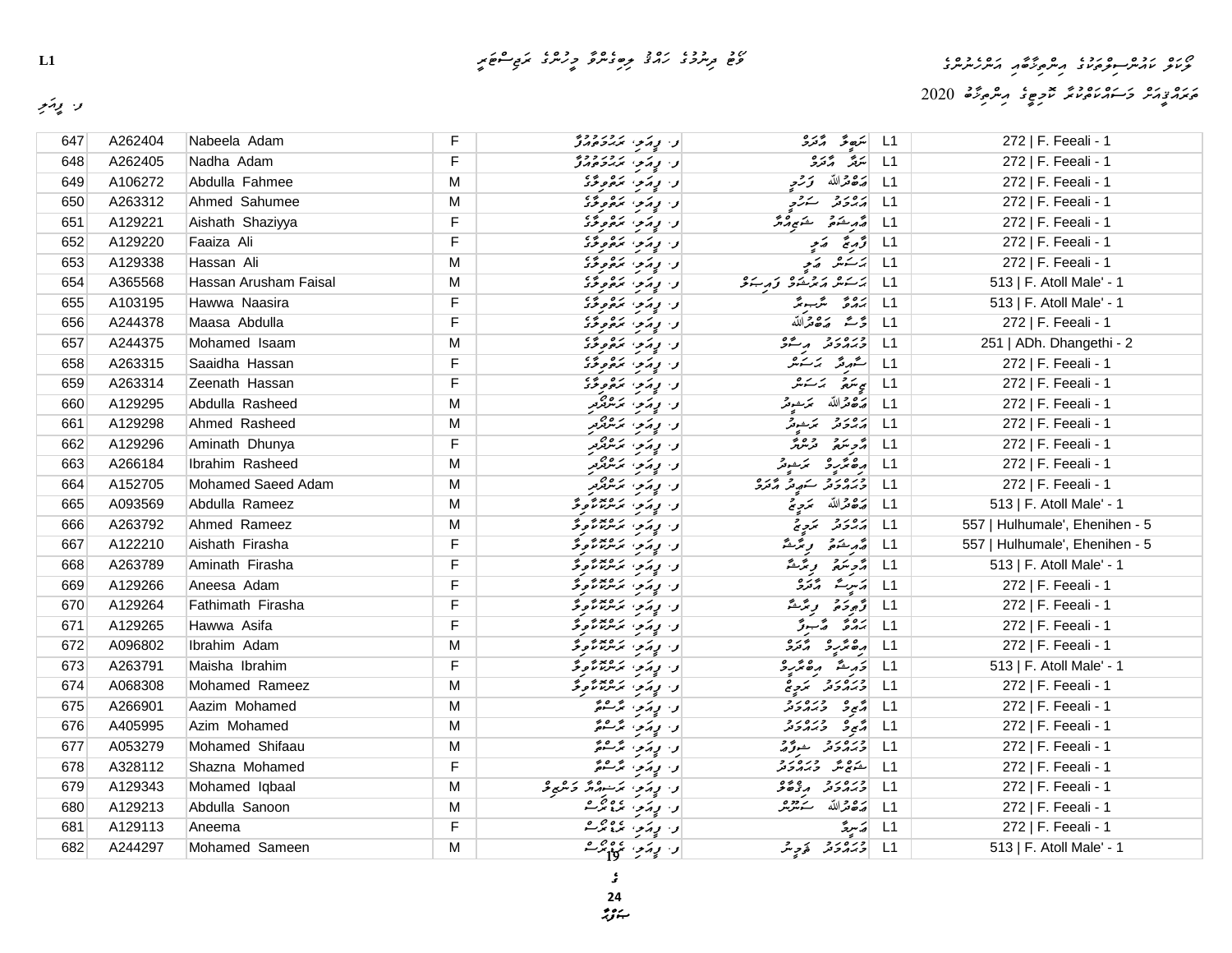*ޯކަލް ކައުންސިލްތަކުގެ އިންތިޚާބާއި އަންހެނުންގެ ވޯ ލ ތަރައްޤީއަށް މަސައްކަތްކުރާ ކޮމިޓީގެ އިންތިޚާބު 2020*

ى <sub>م</sub>ەتىر

| 683 | A264772 | Ahmed Fahumee          | M  | ن پەير پۇھىدى                    | L1 <i>مَدْدَمْدْ وَرْدِ</i>                      |    | 272   F. Feeali - 1            |
|-----|---------|------------------------|----|----------------------------------|--------------------------------------------------|----|--------------------------------|
| 684 | A244400 | Ahmed Thoif            | M  | ن پېڭى ئۇسى                      | $3.5$ $3.5$ $2.7$ $\pm 1$                        |    | 272   F. Feeali - 1            |
| 685 | A264768 | Easa Ali               | M  | ن پېړو، ندولت                    | L1   <sub>ج</sub> يستر اركبو                     |    | 272   F. Feeali - 1            |
| 686 | A264789 | Mohamed Rafeeu         | M  | ن پەيجە بەۋسەت                   | L1 دېرونو تر <i>و</i> ړ                          |    | 272   F. Feeali - 1            |
| 687 | A264781 | Najathu Easa           | F  | ن ويمو، عوضت                     | سَقَعَ مِ سَّ                                    | L1 | 272   F. Feeali - 1            |
| 688 | A264783 | Najula Easa            | F  | ادا وٍ مَرَدٍ، مَرْوَّست         | L1 سَمَةَ ثَمَّ مِتَّ                            |    | 272   F. Feeali - 1            |
| 689 | A244399 | Shifra Easa Ali        | F  | ادا وٍ مَرَدٍ، لِمَرْحَبِ مِسْ   | L1   سورگ ہرتے ک <i>ے ج</i>                      |    | 272   F. Feeali - 1            |
| 690 | A264770 | Thoha Silveen          | M  | اور ومكور محدث المست             | ۇر سوپەش                                         | L1 | 272   F. Feeali - 1            |
| 691 | A077356 | Zoona Easa             | F  | ن ويرَمُ الراقصية                | چش پر م                                          | L1 | 272   F. Feeali - 1            |
| 692 | A264764 | Zuhura Idhrees         | F  | ن وٍ دَي نَوْرَ - شَ             | ى ئەشرىق بەيدىمبرىت                              | L1 | 272   F. Feeali - 1            |
| 693 | A263777 | Ahmed Fareed           | M  | ادا وٍ دَمَنٍ مَحْرَهُ وَمَحْ    | L1 <i>مُدْوَنْ وَبِ</i> يْر                      |    | 272   F. Feeali - 1            |
| 694 | A137979 | Aminath Hassan         | F  | ادا دٍ په داران مُتَرَوَّ و مُخْ | L1 أَمُرْحِسَمُ بِرَسَسْر                        |    | 557   Hulhumale', Ehenihen - 5 |
| 695 | A129268 | Fathimath Hassan       | F  | ادا دٍ په دس نژوَه دَ            | L1 وَجوحَعْ بَرَسَتَثَرَ                         |    | 272   F. Feeali - 1            |
| 696 | A263779 | Khadeeja Hassan        | F  | اوس وتزمز المترة وقر             | L1   زَمِرةٌ = بَرَسَ <i>مَ</i> سٌ               |    | 272   F. Feeali - 1            |
| 697 | A263776 | Mariyam Hassan         | F  | ادا دٍ په دس نژوَم دَ گ          | L1   ئ <i>ىرىنى ئەستىر</i>                       |    | 272   F. Feeali - 1            |
| 698 | A078669 | Mohamed Fareed         | M  | اوس وتزمز المترة وقر             | ورورو ويدد                                       | L1 | 272   F. Feeali - 1            |
| 699 | A097694 | Naseema Moosa          | F  | ادا دٍ په کور شوکار نگرو دی      | أنترسوش وحماشة                                   | L1 | 272   F. Feeali - 1            |
| 700 | A263774 | Saheema Fareed         | F  | ادا دٍ مَرَمٍ، عَرَوَهِ مَ       | ستارِیْ - وَبَرِیْزُ                             | L1 | 272   F. Feeali - 1            |
| 701 | A296360 | Abdhulla Nadheem       | M  | أوسوةكمن المربرة و               | L1 رَصْحَرْاللَّهُ سَمَعِرْدُ                    |    | 272   F. Feeali - 1            |
| 702 | A129319 | Abida Ibrahim          | F. | اوسوخوس بربرة و                  | L1 أَرَّةَ مُتَّقِّدِةً                          |    | 272   F. Feeali - 1            |
| 703 | A329928 | Ahmed Visal            | M  | [والإيكف برباء وبالمعج           | L1 <i>مَدْدَوْرْ وسَّوْ</i>                      |    | 272   F. Feeali - 1            |
| 704 | A287225 | Mohamed Risvan         | M  | اوسي تروب المربانجامي            | כנסנכ תשפת                                       | L1 | 272   F. Feeali - 1            |
| 705 | A129330 | Abdul Rasheed Ibrahim  | M  | اوسوچي برېږدغ                    | L1 مەھ <i>ىرمىكىشونى مەھەتگەر ۋ</i>              |    | 272   F. Feeali - 1            |
| 706 | A129331 | Fathimath Aroosha      | F  | اوس وكمنوس مورونى                | L1 <i>وُّجِوَدُو مُ</i> مَرْشُدُ                 |    | 513   F. Atoll Male' - 1       |
| 707 | A129329 | Khadeeja Moosa         | F  | [و- وٍمَرَّمٍ، مَرْرِهِ مَنْ     | L1  زَمِرِجٌ حَمْسَةٌ                            |    | 513   F. Atoll Male' - 1       |
| 708 | A238439 | Mohamed Aseel          | M  | [وا وٍيَرُوا برِرُوِدٌ           | L1 دېمبر <i>ونه م</i> ېبو                        |    | 272   F. Feeali - 1            |
| 709 | A129328 | Risala                 | F  | أوسمية كمركب مربده وتخر          | L1   برگ <b>م</b> گر                             |    | 272   F. Feeali - 1            |
| 710 | A040378 | Abdul Kareem Easa      | M  | اور ومكور لركيكسيونى             | ره ده در ه میگیر                                 | L1 | 272   F. Feeali - 1            |
| 711 | A040377 | Razeena Moosa          | F. | الا إلاكم المحمد والمستقر        | L1 <i>مَدْي مَّنْ</i> وَ <i>مْ</i> سَمُّ         |    | 272   F. Feeali - 1            |
| 712 | A244365 | Saaid Abdulla Hameed   | м  | ال المحمد المحمد المحمد المحمد   | تجمرتر وكافرالله بروتر                           | L1 | 272   F. Feeali - 1            |
| 713 | A261989 | Saaidha Abdulla Hameed | F  | ال إِلَّامِ الْمُسْتَسِعِةُ      | سَمَعَ مَدَّةً مِنْ مَعْ اللَّهُ بَرَدِ مِّرْ    | L1 | 272   F. Feeali - 1            |
| 714 | A261981 | Saajid Abdulla Hameed  | M  | ال إلكن المحطور المحمدة          | L1   سُمْعِ مَرْ مَرْهُ مِّرْاللّهِ بَرَدِ مِّرْ |    | 272   F. Feeali - 1            |
| 715 | A062604 | Samiya Abdul Kareem    | F  | ار، وٍمَرٍ، لاَنْشَهُولَا        | L1 گرد <i>ۇ مەھەردىن</i> ېرى                     |    | 272   F. Feeali - 1            |
| 716 | A129075 | Aishath Rasheeda       | F  | او- وٍمَوَا الرَّحْسِرَةَ        | L1 مەم ئىشىم ئىزىنىدىگر                          |    | 272   F. Feeali - 1            |
| 717 | A228473 | Aminath Shafa          | F  | اوا وٍمَنوا مُرْجَسِرَةٌ         | L1 أَمُرْحَسَمُو مُسَوَّرٌ                       |    | 272   F. Feeali - 1            |
| 718 | A129074 | Fathimath Fazeema      | F  | اور ويمو، مح شهر                 | L1 وَ <i>ُجِودَةْ</i> وَ <sub>مَح</sub> ِرًّ     |    | 274   F. Magoodhoo - 1         |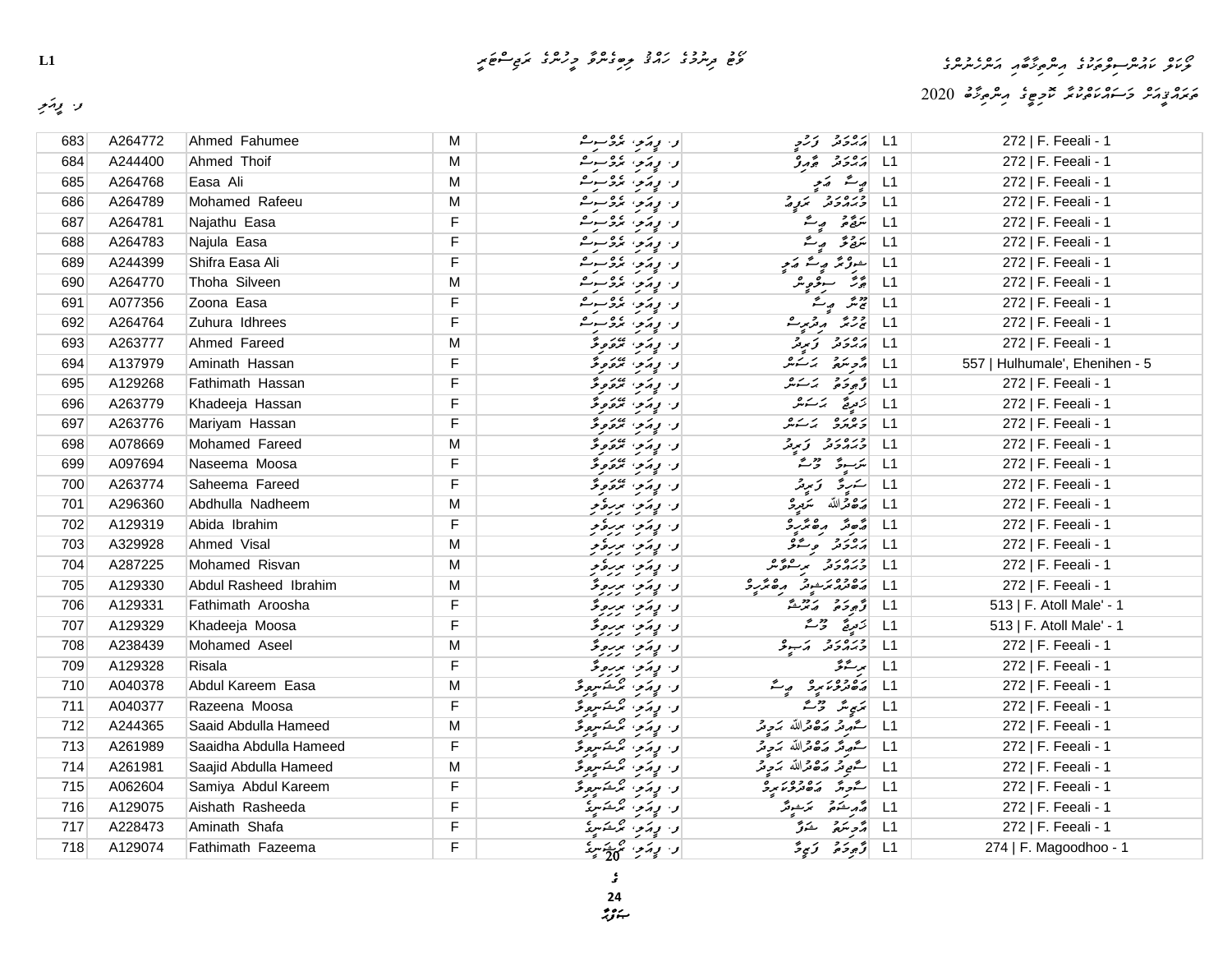*ޯކަލް ކައުންސިލްތަކުގެ އިންތިޚާބާއި އަންހެނުންގެ ވޯ ލ ތަރައްޤީއަށް މަސައްކަތްކުރާ ކޮމިޓީގެ އިންތިޚާބު 2020*

ى <sub>م</sub>ەتىر

| 719 | A129071 | Fauziyya Ibrahim        | F | والإمكوا المكشكين                    | $\begin{array}{cc} 0 & 0 & 0 & 0 & 0 \\ 0 & 0 & 0 & 0 & 0 \\ 0 & 0 & 0 & 0 & 0 \\ 0 & 0 & 0 & 0 & 0 \\ 0 & 0 & 0 & 0 & 0 \\ 0 & 0 & 0 & 0 & 0 \\ 0 & 0 & 0 & 0 & 0 \\ 0 & 0 & 0 & 0 & 0 \\ 0 & 0 & 0 & 0 & 0 \\ 0 & 0 & 0 & 0 & 0 \\ 0 & 0 & 0 & 0 & 0 \\ 0 & 0 & 0 & 0 & 0 & 0 \\ 0 & 0 & 0 & 0 & 0 & 0 \\ 0 & 0 & 0 & 0 &$ | L1                  | 272   F. Feeali - 1            |
|-----|---------|-------------------------|---|--------------------------------------|------------------------------------------------------------------------------------------------------------------------------------------------------------------------------------------------------------------------------------------------------------------------------------------------------------------------------|---------------------|--------------------------------|
| 720 | A129072 | Ibrahim Abdul Rahman    | M | اوا وٍمَوا مُمْشَمِّدَ               | ره وه ره ده و<br>پره تربر تر س<br>ە ھەترىر ۋ                                                                                                                                                                                                                                                                                 | L1                  | 272   F. Feeali - 1            |
| 721 | A228477 | Maumoon Ibrahim         | M | اوا وكموا لمحتضرة                    | בגרית גלילים                                                                                                                                                                                                                                                                                                                 | L1                  | 272   F. Feeali - 1            |
| 722 | A244266 | Suha Ibrahim            | F | اوا وٍمَوا مُمْشَمِّدَ               | سترش مرضمررو                                                                                                                                                                                                                                                                                                                 | L1                  | 272   F. Feeali - 1            |
| 723 | A356583 | Ibrahim Rafahu          | M | ن وِړَې ڪووگونگهو                    | دە ئەرە بەدر                                                                                                                                                                                                                                                                                                                 | L1                  | 272   F. Feeali - 1            |
| 724 | A129155 | Ahmed Shaheem           | M | و٠ وٍ دَمَو السَّمَرَةَ شَيْءَ       | رەر ئىرو                                                                                                                                                                                                                                                                                                                     | L1                  | 272   F. Feeali - 1            |
| 725 | A260978 | Aishath Sama            | F | والمحضرة والمتفرد شهافى              | ە ئەرسىنى كەشى                                                                                                                                                                                                                                                                                                               | $\lfloor 1 \rfloor$ | 272   F. Feeali - 1            |
| 726 | A382903 | Ali Saalim              | M | و٠ وٍدَى سَمَّرْدَسْءِ وَ            | L1 <i>حَبِّوٍ</i> سَ <i>بُودٌ</i>                                                                                                                                                                                                                                                                                            |                     | 272   F. Feeali - 1            |
| 727 | A366530 | Aminath Sama            | F | و٠ وٍدَى سَمَّرْدَشِي                | L1 أَمُرْحَسَمُ مَسَرَّ                                                                                                                                                                                                                                                                                                      |                     | 239   AA. Mathiveri - 1        |
| 728 | A254938 | Ibrahim Rafaah          | M | ر، روكر، سەئىرى ئىلى                 | أرە ئەر ئەر ئەر                                                                                                                                                                                                                                                                                                              | L1                  | 272   F. Feeali - 1            |
| 729 | A086351 | Mohamed Rasheed         | M | والمحضرة والمتفركة للمعالجة فخر      | ورەرو كەشەتر                                                                                                                                                                                                                                                                                                                 | L1                  | 272   F. Feeali - 1            |
| 730 | A129156 | Moosa Shaheem           | M | و ، وړکو، سگرگرگرگرگرگر              | رَّحْتُ شَرَرْ                                                                                                                                                                                                                                                                                                               | L1                  | 272   F. Feeali - 1            |
| 731 | A129157 | Nahida Adam             | F | وا وٍ پرَمُوا سُمَعَرَدَ عَرَيْدِ وَ | شررتر مرترده                                                                                                                                                                                                                                                                                                                 | L1                  | 272   F. Feeali - 1            |
| 732 | A260979 | Saaraa Mohamed          | F | و ، وٍ مَرَمٍ ، سَمَّتَرَدَسَّى وَ   | روبر دره دره<br>سنگر برگردبر                                                                                                                                                                                                                                                                                                 | L1                  | 272   F. Feeali - 1            |
| 733 | A228557 | Fathimath Ilma          | F | وا وٍړَی سودٌودٌ                     | ەربى<br>گە بەر ئە                                                                                                                                                                                                                                                                                                            | L1                  | 272   F. Feeali - 1            |
| 734 | A129244 | Siyama Ibrahim          | F | وا وړي جوگونگ                        | مەھترىرى<br>سىدىخە                                                                                                                                                                                                                                                                                                           | L1                  | 272   F. Feeali - 1            |
| 735 | A259639 | Ahmed Raihan            | M | و. وٍړَو، ڪُتوونگ                    | رەرد ئەرشى                                                                                                                                                                                                                                                                                                                   | L1                  | 557   Hulhumale', Ehenihen - 5 |
| 736 | A070655 | Idrees Ibrahim          | M | اور ومكور كمحيوه فخ                  | مترىر مەھرىر                                                                                                                                                                                                                                                                                                                 | L1                  | 272   F. Feeali - 1            |
| 737 | A129341 | Mohamed Nashid          | M | او ، وٍ پُرِمِ ، ڪَمَعِرونَگ         | ورەرو شىدۇر                                                                                                                                                                                                                                                                                                                  | L1                  | 272   F. Feeali - 1            |
| 738 | A093379 | Naseema Ibrahim         | F | او ، وٍ پُرِمِ ، ڪَمَعِرونَگ         | ترسوش مقتررة                                                                                                                                                                                                                                                                                                                 | L1                  | 272   F. Feeali - 1            |
| 739 | A070654 | Sahila Idrees           | F | او ، وٍ پُرِمِ ، ڪَمبرونَوَ          | استمبرقى الرفرموسة                                                                                                                                                                                                                                                                                                           | L1                  | 272   F. Feeali - 1            |
| 740 | A074864 | Shadiya Idrees          | F | اوا وٍ پرَمِ الشَّمْوِهِ فَل         | ڪورگر آروگرموٽ                                                                                                                                                                                                                                                                                                               | L1                  | 272   F. Feeali - 1            |
| 741 | A122212 | Shafira Idrees          | F | أوا وٍ وَرَمِ السُّمُوهِ مُحَ        | ڪويڙ مقرم ڪ                                                                                                                                                                                                                                                                                                                  | L1                  | 272   F. Feeali - 1            |
| 742 | A092698 | Shamira Idrees          | F | او، وٍیکو، ڪُموهِ گ                  | شَرْحر مَرْ مَرْمَر سَرْ                                                                                                                                                                                                                                                                                                     | L1                  | 513   F. Atoll Male' - 1       |
| 743 | A228673 | Abdulla Simau           | M | الأرا ومكرما المشكر والمحارج         | رەقمەللە سەۋە                                                                                                                                                                                                                                                                                                                | L1                  | 557   Hulhumale', Ehenihen - 5 |
| 744 | A228663 | Aishath Sama            | F | والمحمد ومكواني                      | ستریخ<br>ھ مر شدھ                                                                                                                                                                                                                                                                                                            | $\lfloor 1 \rfloor$ | 557   Hulhumale', Ehenihen - 5 |
| 745 | A330734 | Mariyam Shiula          | F | والمحمكم المتكافيرة                  | شەرگە گە<br>ے مرمر <i>ہ</i>                                                                                                                                                                                                                                                                                                  | L1                  | 557   Hulhumale', Ehenihen - 5 |
| 746 | A228660 | Seema                   | F | والمحمد والمتوضح للمجاني             | سەۋ                                                                                                                                                                                                                                                                                                                          | L1                  | 557   Hulhumale', Ehenihen - 5 |
| 747 | A228678 | Shiufa Ahmed            | F | والإركوا المتكاميرة                  | برورد<br>المشورقو                                                                                                                                                                                                                                                                                                            | L1                  | 557   Hulhumale', Ehenihen - 5 |
| 748 | A228655 | Zareena Ibrahim         | F | والإركوا الشقائرة                    | $\begin{array}{cc} \mathcal{L}_{\mathcal{A}}\mathcal{L}_{\mathcal{A}} & \mathcal{L}_{\mathcal{A}}\mathcal{L}_{\mathcal{A}} \end{array}$                                                                                                                                                                                      | L1                  | 557   Hulhumale', Ehenihen - 5 |
| 749 | A261718 | Aishath Maldha Shafeeu  | F | و- وٍړکو، ڪوپرنگونگ                  | أَمَّ مِنْ مَوَ وَحَرَّمَ شَوَرٍ مُ                                                                                                                                                                                                                                                                                          | L1                  | 513   F. Atoll Male' - 1       |
| 750 | A244356 | Aminath Mihudha Shafeeu | F | ن پېړنو، خپلپونکونگ                  | أأروبتهم ورفائه لمنور                                                                                                                                                                                                                                                                                                        | L1                  | 513   F. Atoll Male' - 1       |
| 751 | A101449 | Mohamed Shafeeu         | M | ن پېړنو، خوبرشونځ                    | ورەرو شۆپە                                                                                                                                                                                                                                                                                                                   | $\lfloor 1 \rfloor$ | 272   F. Feeali - 1            |
| 752 | A129347 | Limya Ahmed             | F | وا وٍمَنوا سَيَّعَمُ                 | ووثر يزورو                                                                                                                                                                                                                                                                                                                   | $\lfloor 1 \rfloor$ | 272   F. Feeali - 1            |
| 753 | A129348 | Mohamed Ahusam          | M | اوا وٍ مَرَوا سَنَجْتُرُ             |                                                                                                                                                                                                                                                                                                                              | L1                  | 272   F. Feeali - 1            |
| 754 | A129250 | Abdulla Sifneez         | M | و ويزو، جوهوهو                       | رَصْحَرْاللّه سورْمَبْع                                                                                                                                                                                                                                                                                                      | -L1                 | 557   Hulhumale', Ehenihen - 5 |

*ގެ* **24**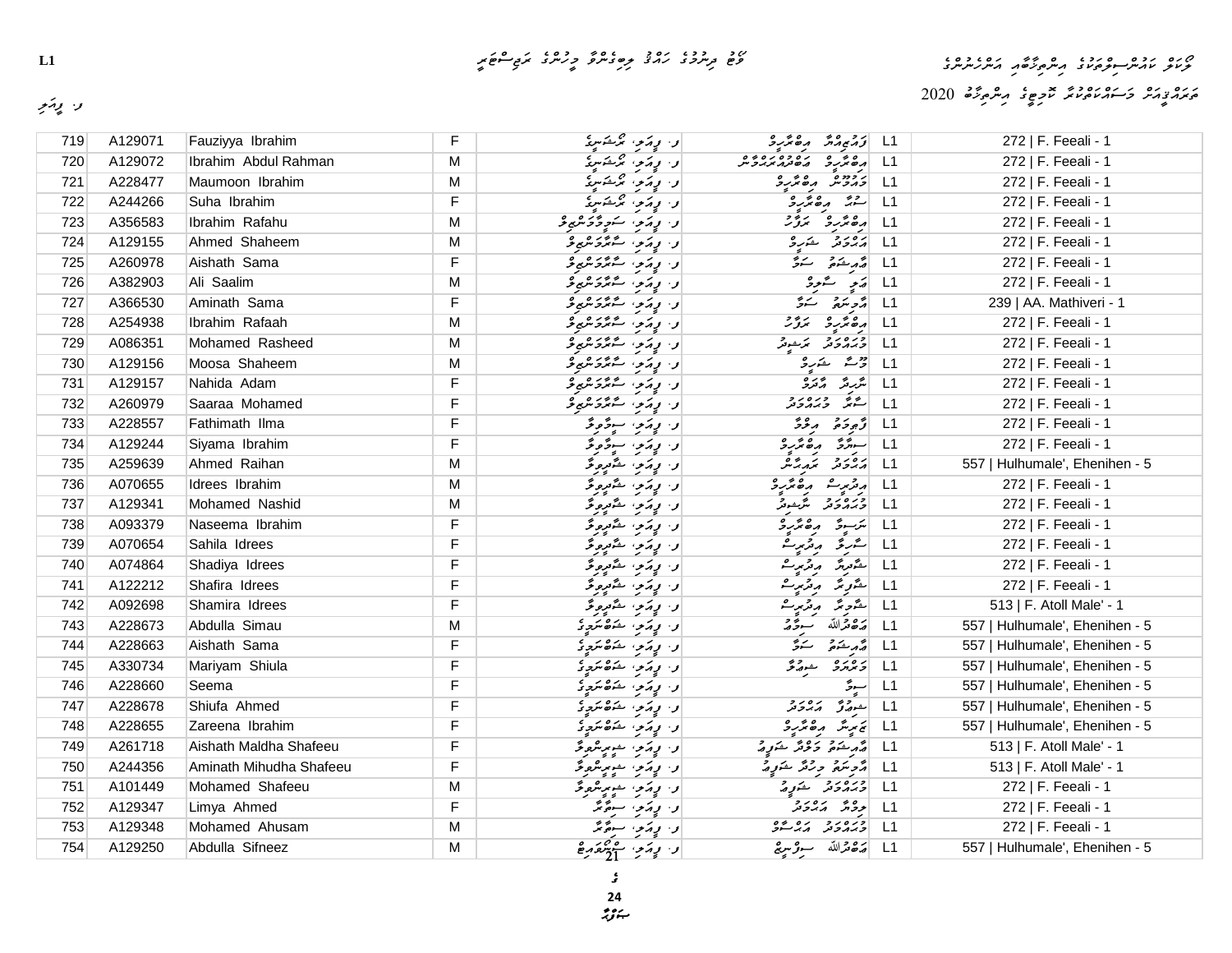*ޯކަލް ކައުންސިލްތަކުގެ އިންތިޚާބާއި އަންހެނުންގެ ވޯ ލ ތަރައްޤީއަށް މަސައްކަތްކުރާ ކޮމިޓީގެ އިންތިޚާބު 2020*

ى <sub>م</sub>ەتىر

| 755 | A080679 | Ahmed Shafeeg         | M            | ار. وٍمَرَ مشهورة                  | L1 <i>مەندى ھەبى</i> ق                          | 272   F. Feeali - 1      |
|-----|---------|-----------------------|--------------|------------------------------------|-------------------------------------------------|--------------------------|
| 756 | A129252 | Aishath Shehenaz      | F            | والمحمد والمحمدة                   | L1 <i>مەم ئىشمۇ</i> شى <i>ر ئىرى</i> گى         | 272   F. Feeali - 1      |
| 757 | A081270 | Hawwa Mohamed         | F            | ار، ومدَى ساعده وه                 | $32023$ $32$ $\sqrt{21}$ $\sqrt{21}$            | 272   F. Feeali - 1      |
| 758 | A062824 | Mohamed Sobah         | M            | ار ومكوا ساعده وهي                 | 28222012<br>L1                                  | 272   F. Feeali - 1      |
| 759 | A264751 | Saharu Ahmed          | $\mathsf{F}$ | والمحمد والمتعددة                  | ستهتر المرورو<br>L1                             | 272   F. Feeali - 1      |
| 760 | A264759 | Samaalu Ahmed         | M            | اور ومدافق المعقدة                 | سەۋىق ئەرەر ۋ<br>L1                             | 272   F. Feeali - 1      |
| 761 | A264755 | Shamla Ahmed          | F            | والمحمد والمحمدة                   | L1   شەۋى <i>ق مەدەن</i> ر                      | 272   F. Feeali - 1      |
| 762 | A129251 | Shifaza               | F            | والمحمد والمشكر وهي                | مشەرقىچ<br>L1                                   | 272   F. Feeali - 1      |
| 763 | A129249 | Sobeeha Shafeeg       | F            | والمحمد والمستقدم                  | L1 جنوب <sup>و</sup> شنونو                      | 272   F. Feeali - 1      |
| 764 | A026646 | Ahmed Ziyad           | M            | ادا ومكوا سك يكرها في              | L1 <i>مەندى تىمەم</i> تىر                       | 272   F. Feeali - 1      |
| 765 | A084296 | Aishath Sahendha      | F            | ار، وړی کے کارونگ                  | L1 مەم ئىكى ئىكەن ئىكرىنى <i>گە</i>             | 272   F. Feeali - 1      |
| 766 | A054008 | Hamida Ismail         | F            | ادا وكمردا سك يكرها في             | L1   بَرْوِمَرْ بِرِ سِرْوَبِهِ فِرْ            | 272   F. Feeali - 1      |
| 767 | A078950 | Ismail Ibrahim        | M            | الا إروكير، كەسكىلى ئ              | L1 رەۋرو رەم <i>زر</i> و                        | 272   F. Feeali - 1      |
| 768 | A244279 | Layaan Ahmed Ziyad    | $\mathsf{F}$ | ى بەيرى سىرىكىرى ئى                | L1   ئۇرگىر <i>مەدى مەيدى</i> ر                 | 272   F. Feeali - 1      |
| 769 | A077432 | Mufeeda Ismail        | $\mathsf F$  | اور ومكور كاسكس ومح                | L1  ۇرى <i>گە مەشۇم</i> ۇ                       | 513   F. Atoll Male' - 1 |
| 770 | A228533 | Zeeshan Ahmed Ziyad   | F            | اور ومزمز، سى سەھرى ئى             | L1   پی ش <i>گیل پر بر دگر</i> ہے <i>مرکز</i>   | 272   F. Feeali - 1      |
| 771 | A298779 | Ahmed Munavvaru       | M            | الأبوخوا فيقوفو                    | $22022$ $222$ $11$                              | 272   F. Feeali - 1      |
| 772 | A129248 | Mohamed Naseem        | M            | الأرابية كمريم والمحافظة           | L1 <i>وَبَهُمْ وَبَوْ</i> سَرَسِيوْ             | 272   F. Feeali - 1      |
| 773 | A244428 | Raayaa Mohamed Naseem | F            | الأرابية كمريم والمحافية والمحافية | L1   بَرْيَرُ وَبَرُودُو تَرَسُودُ              | 272   F. Feeali - 1      |
| 774 | A259949 | Shareefa Ibrahim      | F            | المستومنوس منقوفي                  | L1  شَمَعِي <i>نَ م</i> ِنْ مَعْرَبِهِ          | 272   F. Feeali - 1      |
| 775 | A129127 | Ahmed Faisal          | M            | اور ومكور مقومى                    | L1 <i>مەرى قەستى</i>                            | 272   F. Feeali - 1      |
| 776 | A129126 | Aishath Reema         | $\mathsf{F}$ | اوا وٍ مَرَمٍ، مَنْ فَرَى          | L1 مُدِينَة بِرِدًّ                             | 272   F. Feeali - 1      |
| 777 | A125892 | Ali Waheed            | M            | اوا وٍمَعٍ، مُقَعَّدَ              | L1   <i>مَ</i> وِ     مَرِيمٌ                   | 272   F. Feeali - 1      |
| 778 | A129128 | Mariyam Ibrahim       | F            | الاستجدي المقافرة                  | L1 <i>خ</i> مرر م <i>ەشرى</i>                   | 272   F. Feeali - 1      |
| 779 | A239050 | Mohamed Ali           | м            | الأبا ومكافر المتفاقرى             | L1 ديره ديو کمبو                                | 272   F. Feeali - 1      |
| 780 | A129129 | Moosa Fathuhee        | M            | ال الإمكن المقطوع                  | L1 دحمشہ ن <i>ی ڈ</i>                           | 272   F. Feeali - 1      |
| 781 | A254934 | Naaif Ibrahim         | M            | اور وٍمَرَمٍ، مُنْ وَءُ            | L1 سَمْدِرْ م <i>ەھْتَدى</i> رْ                 | 272   F. Feeali - 1      |
| 782 | A239062 | Saila Ibrahim         | $\mathsf F$  | اوا وٍمَعٍ، مُقَعَّدَ              | L1  سَمبِ وَمُقَدَّرِ وَمَعَدَّرِ وَ            | 272   F. Feeali - 1      |
| 783 | A129125 | Shakeeba Ibrahim      | F            | اور ومكور مقومى                    | L1 خَيْرِةُ مِ <b>صْ</b> تَرِدْ                 | 272   F. Feeali - 1      |
| 784 | A239075 | Sharoona Ali          | F            | اوا وٍمَوا مُقَوَّدَ               | L1   شەترىمىش كەمبر                             | 272   F. Feeali - 1      |
| 785 | A239064 | Sharvaan Ali          | M            | اور وٍمَرَمٍ، مَنْ وَرَّ           | L1 ينم <i>برقم شعر م</i>                        | 272   F. Feeali - 1      |
| 786 | A239078 | Shaula Ibrahim        | F            | اور ومكور مقومى                    |                                                 | 513   F. Atoll Male' - 1 |
| 787 | A239080 | Shuhana Ali Waheed    | F            | ار په پرې چې دې                    | L1   ڪَنَهُ شَرِّ ۾َ پِرِ قُرْ پِرِ             | 272   F. Feeali - 1      |
| 788 | A239077 | Simla Ibrahim         | F            | ار، وٍمَرَمٍ، مُقَرَّدَ            | L1   سوڤ م <i>ەنگ</i> رۇ                        | 272   F. Feeali - 1      |
| 789 | A069510 | Ali Zameer            | M            | اوسومنوا منعاه                     | L1 <i>حَدِّ سَوَيْر</i> َ                       | 272   F. Feeali - 1      |
| 790 | A244337 | Thaiba Ali Zameer     | F            | الاستجابة والمجيجة                 | L1 <i>أَوَّدَهُ مَرِّدٍ <sub>كَا</sub>حِ</i> رْ | 272   F. Feeali - 1      |

*ގެ* **24**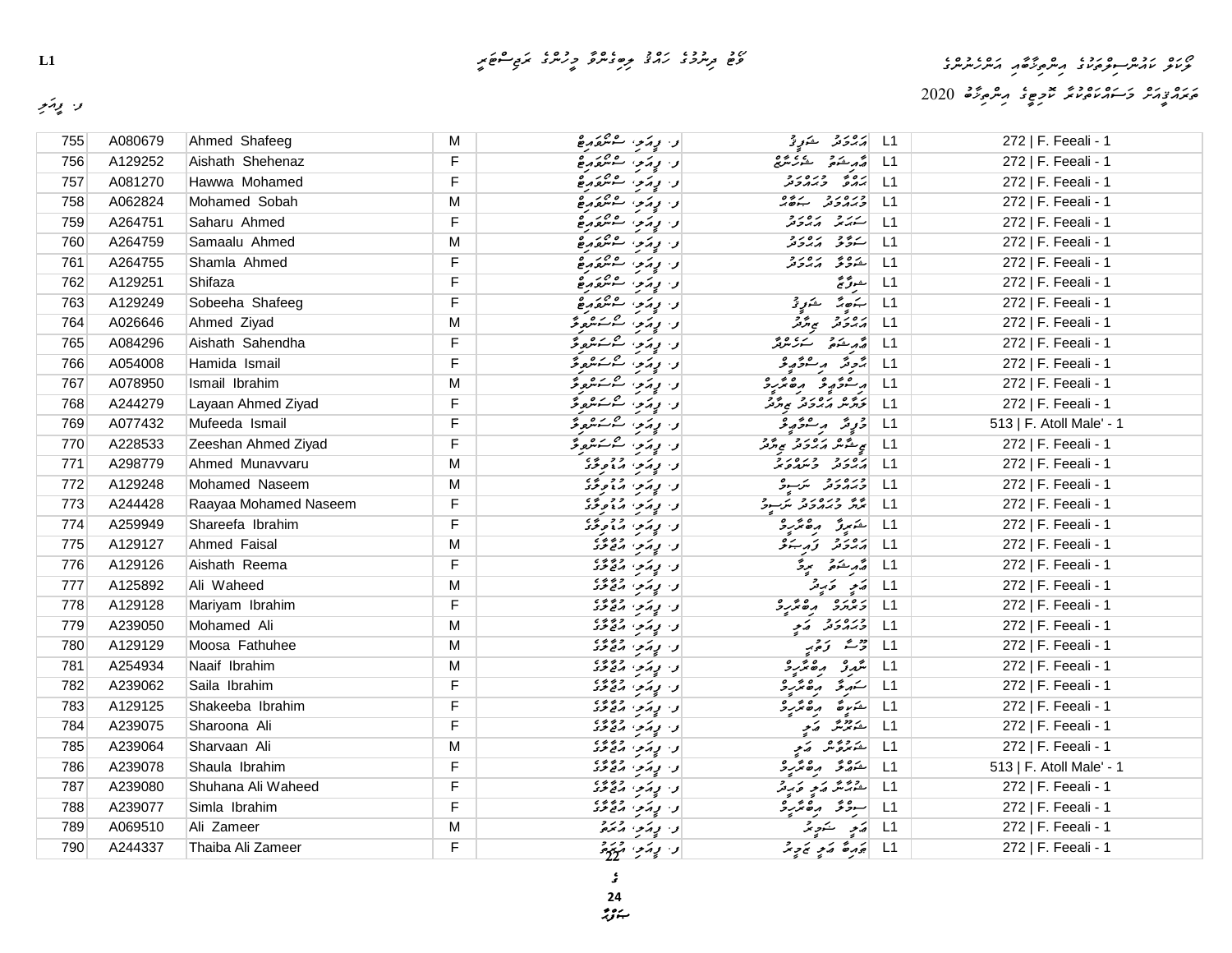<del>خرىكى ئام.ش بۇرى</del>ماي مىلزمەتھەر مىلزىكىلىك *2020 ބު ތިޚާ އިން ގެ ޓީ މި ކޮ ރާ ކު ތް ކަ އް ސަ މަ ށް އަ ޤީ އް ރަ ތަ*

و· *ومنو* 

**L1** 

| 791 | A266885 | Ahmed Samil          | M | والإرتجاء وترتزونكي وا                        | L1 <i>مَدْدَة سُّ</i> وءُ                                                                                                                                                                                                                                   | 272   F. Feeali - 1            |
|-----|---------|----------------------|---|-----------------------------------------------|-------------------------------------------------------------------------------------------------------------------------------------------------------------------------------------------------------------------------------------------------------------|--------------------------------|
| 792 | A129305 | Aishath Wardha       | F | و٠ وٍ ٦ وَ الله عَمْلاَةِ عَرْضَةً وَ اللَّهَ | ه دخته و دو<br>L1                                                                                                                                                                                                                                           | 272   F. Feeali - 1            |
| 793 | A266883 | Ibrahim Naeem        | м | والإركاح والمتفاوين                           | مەڭرىر سەر<br>L1                                                                                                                                                                                                                                            | 272   F. Feeali - 1            |
| 794 | A129306 | Nahula Ibrahim       | F | والمحمد والمتحدد والمعالج فليحمد              | أتركز مقتررة<br>L1                                                                                                                                                                                                                                          | 272   F. Feeali - 1            |
| 795 | A137880 | Rifdha Ibrahim       | F | والمحمد والمتحدد والمعالج فليحرج              | برزقر مەمزىر<br>L1                                                                                                                                                                                                                                          | 272   F. Feeali - 1            |
| 796 | A115625 | Abdulla Riza         | м | ادا وٍمَنْ وِسَ وَوَصَوتَهِ                   | 20 مرالله مرت <u></u><br>L1                                                                                                                                                                                                                                 | 272   F. Feeali - 1            |
| 797 | A129063 | Mohamed Waheed       | M | اوا وٍمَنوا وَمَعَدَّى                        | ورەرو كەبىر<br>L1                                                                                                                                                                                                                                           | 272   F. Feeali - 1            |
| 798 | A378777 | Nahaara Mohamed      | F | ادا وٍ مَرَوا وَسَمَّدًى                      | يزمر ورەرو<br>$\lfloor 1 \rfloor$                                                                                                                                                                                                                           | 463   Srilanka / Colombo - 4   |
| 799 | A260640 | Nazura Mohamed       | F | اوا وٍمَوا وَمَعَىٰ                           | يروثه وره دو<br>L1                                                                                                                                                                                                                                          | 463   Srilanka / Colombo - 4   |
| 800 | A129146 | Zunaira Ibrahim      | F | ادر ويزوا ويزده                               | $\begin{array}{cc} 0 & \stackrel{0}{\sim} & \stackrel{0}{\sim} & \stackrel{0}{\sim} & \stackrel{0}{\sim} & \stackrel{0}{\sim} & \stackrel{0}{\sim} & \stackrel{0}{\sim} & \stackrel{0}{\sim} & \stackrel{0}{\sim} & \stackrel{0}{\sim} & \end{array}$<br>L1 | 272   F. Feeali - 1            |
| 801 | A129174 | Ahmed Naseer         | м | اور وٍ رَمِ الله الله عليه و الله             | أرورو الكرسولمر<br>L1                                                                                                                                                                                                                                       | 272   F. Feeali - 1            |
| 802 | A129200 | Aishath Naseera      | F | اوس وكمام المالوقية والمحر                    | لأرشكش للرسولم<br>L1                                                                                                                                                                                                                                        | 272   F. Feeali - 1            |
| 803 | A262396 | Ali Thohir           | м | والإرتوا المركوع وتخ                          | L1   رَمِ پُرِسُ                                                                                                                                                                                                                                            | 272   F. Feeali - 1            |
| 804 | A262392 | Asila Moosa          | F | والمجامرة المكاركوهوا فخر                     | دستر وی<br>L1                                                                                                                                                                                                                                               | 99   R. Dhuvaafaru - 1         |
| 805 | A129175 | Fathimath Naseera    | F | والإرتوا المركوع وتخ                          | تۇپوخۇ سىببىگە<br>L1                                                                                                                                                                                                                                        | 272   F. Feeali - 1            |
| 806 | A121951 | Hawwa Moosa          | F | وسوري الممالوقي ومحرا                         | رەپ دوپ<br>L1                                                                                                                                                                                                                                               | 272   F. Feeali - 1            |
| 807 | A262394 | Hussain Naseer       | M | وسورتموا الممروكالحافر                        | الاسكامانكر الكرسونكر<br>L1                                                                                                                                                                                                                                 | 272   F. Feeali - 1            |
| 808 | A363003 | <b>Ismail Naseer</b> | М | والمحضر وترقيق وقر                            | أم سىر ئەر ئىكى ئىكى ئىككى ئىككى ئىككى ئىككى ئىككى ئىككى ئىككى ئىككى ئىككى ئىككى ئىككى ئىككى ئىككى ئى<br>$\mathsf{L}1$                                                                                                                                      | 463   Srilanka / Colombo - 4   |
| 809 | A262397 | Lahufa Ahmed         | F | اوسودي المكاديج وفخ                           | كوبرق كدرور<br>L1                                                                                                                                                                                                                                           | 272   F. Feeali - 1            |
| 810 | A129202 | Mariyam Naseera      | F | والمحضر وترقيق وقر                            | L1 دېزمرو تربېد                                                                                                                                                                                                                                             | 272   F. Feeali - 1            |
| 811 | A120740 | Mohamed Naseer       | M | والمحضض المتوقيق والخر                        | L1   <i>2225 مگرسوم</i> گر                                                                                                                                                                                                                                  | 272   F. Feeali - 1            |
| 812 | A099303 | Moosa Mohamed        | M | والإمكع المكروفي وقر                          | وه وره در<br>L1                                                                                                                                                                                                                                             | 272   F. Feeali - 1            |
| 813 | A324663 | Nahufa Ahmed         | F | والمحضر وترفيفوني                             | ترەۋ كەردى<br>L1                                                                                                                                                                                                                                            | 272   F. Feeali - 1            |
| 814 | A068299 | Abdul Sattar Ismail  | м | والمجامكي ومشوكة كمنعي فخر                    | 1990 מיט ביק<br>مەستۇمەي<br>$\lfloor 1 \rfloor$                                                                                                                                                                                                             | 272   F. Feeali - 1            |
| 815 | A129240 | Aishath Wisama       | F | والإرتموا وبنكم كالمحامي                      | ە ئەرىشقى ھەشق<br>L1                                                                                                                                                                                                                                        | 513   F. Atoll Male' - 1       |
| 816 | A129239 | Fathimath Ibrahim    | F | ادا وٍ مَنْ وَسَوَّوَسُ وَ                    | L1 زُودَهُ م <i>ەشترى</i> د                                                                                                                                                                                                                                 | 272   F. Feeali - 1            |
| 817 | A228651 | Mohamed Thaufeeg     | м | اور ويمنوا المعاملين                          | ورەرو رورو<br>L1                                                                                                                                                                                                                                            | 272   F. Feeali - 1            |
| 818 | A129231 | Aminath Mauroofa     | F | وا وٍ پَرَمٍ، الْمَحْرَمَ وَ                  | أشرح وجمعر<br>L1                                                                                                                                                                                                                                            | 272   F. Feeali - 1            |
| 819 | A244416 | Anim Ahmed           | м | اد په دوره د دوره                             | أراسره أرور و<br>L1                                                                                                                                                                                                                                         | 272   F. Feeali - 1            |
| 820 | A262860 | Azeem Ahmed          | M | وا وٍ مَرَى الْمَحْرَمَادُ                    | كدي و دورو<br>L1                                                                                                                                                                                                                                            | 272   F. Feeali - 1            |
| 821 | A348314 | Saam Ahmed           | M | والمحضر والمحتفظ                              | الشرق كدرور<br>L1                                                                                                                                                                                                                                           | 272   F. Feeali - 1            |
| 822 | A263803 | Fathimath Siraja     | F | والمحضر وكالمقاطع للمحافير                    | L1 <i>وُجوح</i> قو سو <i>مرَّة</i>                                                                                                                                                                                                                          | 557   Hulhumale', Ehenihen - 5 |
| 823 | A128103 | Mohamed Adam         | M | والإمكن المرافق المقامرة                      | כנסנב בנס<br>L1                                                                                                                                                                                                                                             | 272   F. Feeali - 1            |
| 824 | A244380 | Shirua Mohamed       | F | والإركاح ورقاحهم برد                          | دو وره در د<br>شوبرژ وبروتر<br>L1                                                                                                                                                                                                                           | 557   Hulhumale', Ehenihen - 5 |
| 825 | A263801 | Abdulla Hassaan      | М | ال ومكور كارومرد من و                         | رە قەللە بەر مەھر<br>L1                                                                                                                                                                                                                                     | 513   F. Atoll Male' - 1       |
| 826 | A077830 | Ahmed Hassaan        | М | ا د بومو، مهرمه مرد مره و                     | L1 <i>أَنْ بِرُوتُو بَدُوْتُ بِ</i> رُ                                                                                                                                                                                                                      | 513   F. Atoll Male' - 1       |

*ގެ 23*